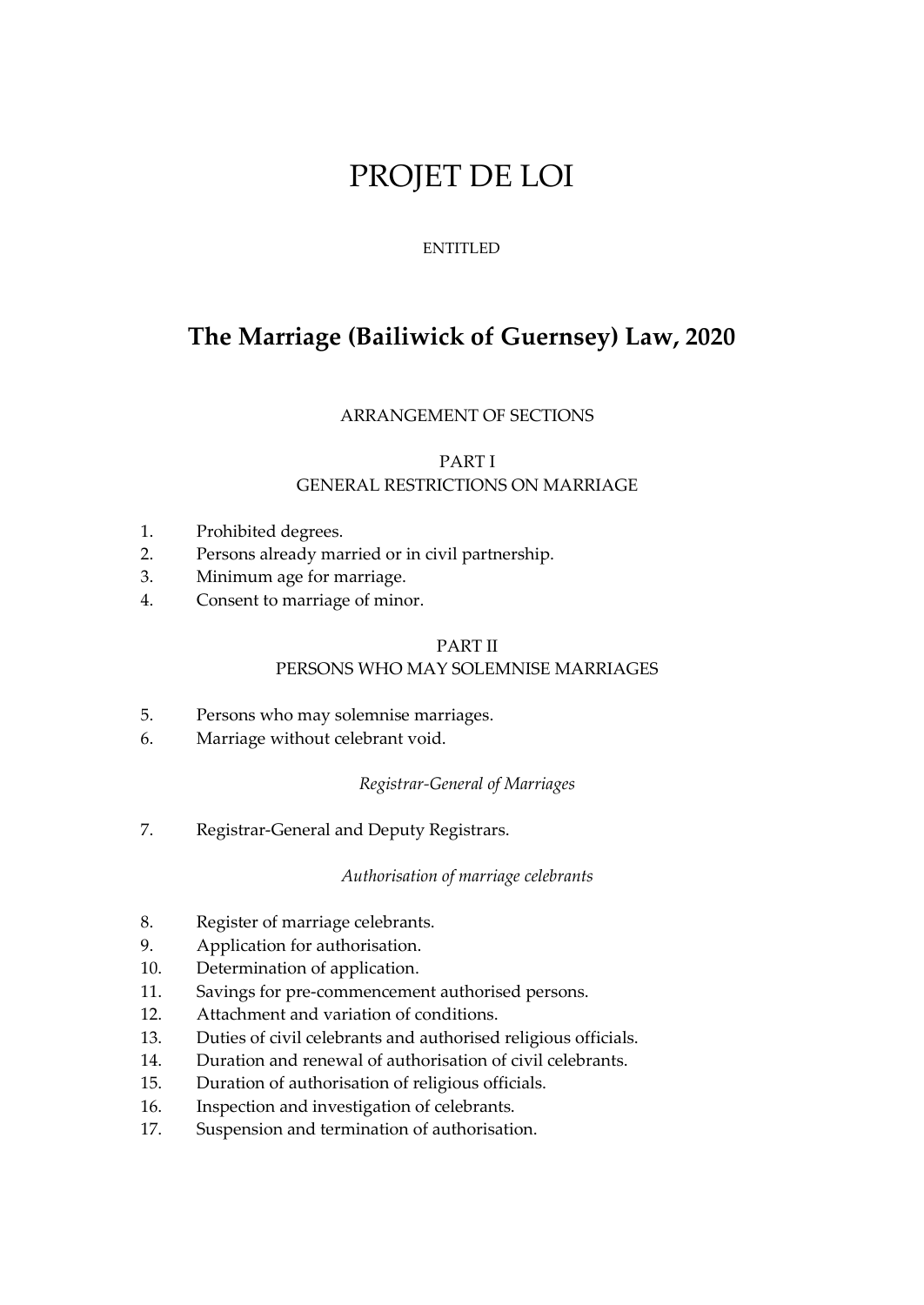- 18. Notice of refusal of application, attachment of conditions, termination etc.
- 19. Appeals against decision of Registrar-General.
- 20. Removal of name from register.

## *Clerk in Holy Orders of the Church of England*

21. Clerk in Holy Orders of the Church of England

## PART III

## MARRIAGE AUTHORISED BY LICENCE OF REGISTRAR-GENERAL

## *Notice of marriage*

- 22. Notice of marriage.
- 23. Determination of acceptance of notice of marriage.
- 24. Filing of notice and publication.
- 25. Reduction of publication period and relaxation of other requirements in certain circumstances.
- 26. Caveat against marriage or certificate of no impediment.
- 27. Forbidding of issue of licence or certificate of no impediment.
- 28. Issue of licence.
- 29. Change to date, time, location or celebrant of intended marriage.
- 30. Person to whom licence is to be delivered.

## *Solemnisation of marriage*

- 31. Date of marriage.
- 32. Time of marriage.
- 33. Location of marriage.
- 34. Form of marriage.
- 35. Religious content.
- 36. Formation of marriage.

## *Miscellaneous provisions*

37. Void marriages.

## PART IV MARRIAGE ACCORDING TO RITES OF CHURCH OF ENGLAND

- 38. Authorisation of marriage.
- 39. Remarriage of divorced persons.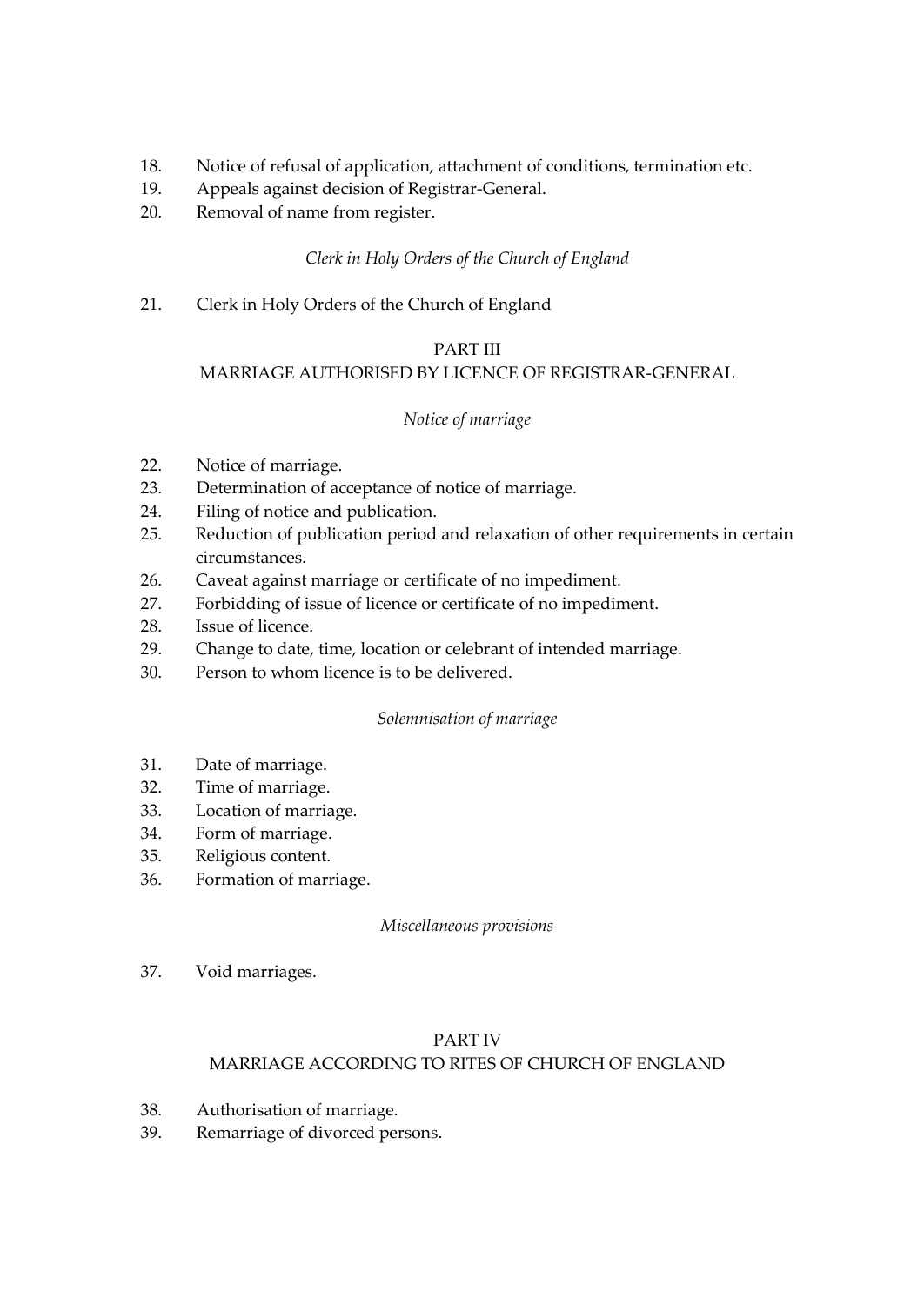- 40. Notice of marriage.
- 41. Determination of acceptance of notice.
- 42. Retention of notice and publication.
- 43. Caveat against marriage.
- 44. Issue of licence.
- 45. Duration of licence.
- 46. Person to whom licence is to be delivered.
- 47. Witnesses.
- 48. Formation of marriage.
- 49. Observance of liturgical rubric.
- 50. Void marriages.

## PART V

## REGISTRATION OF MARRIAGES

- 51. General Register of Marriages.
- 52. Persons by whom marriages are to be registered.
- 53. Return to be made to Registrar-General.
- 54. Correction of errors in register.
- 55. Certified copies of entries in register.

## PART VI

## GENERAL AND MISCELLANEOUS

- 56. Disclosure by Registrar-General.
- 57. Issue of certificate of no impediment for marriage outside the Bailiwick.
- 58. Proof of certain matters not necessary to validity of marriages.
- 59. Omission of particulars in exceptional circumstances.
- 60. Fees and charges.
- 61. Offences relating to false or misleading information etc.
- 62. Offences relating to solemnisation of marriage.
- 63. Offences relating to registration of marriage.
- 64. Provision, retention and publication of documents in electronic form.
- 65. Provision of translation of documents.
- 66. General provisions as to regulations.
- 67. Repeals.
- 68. Interpretation.
- 69. Citation.
- 70. Commencement.

## SCHEDULE: REPEALS.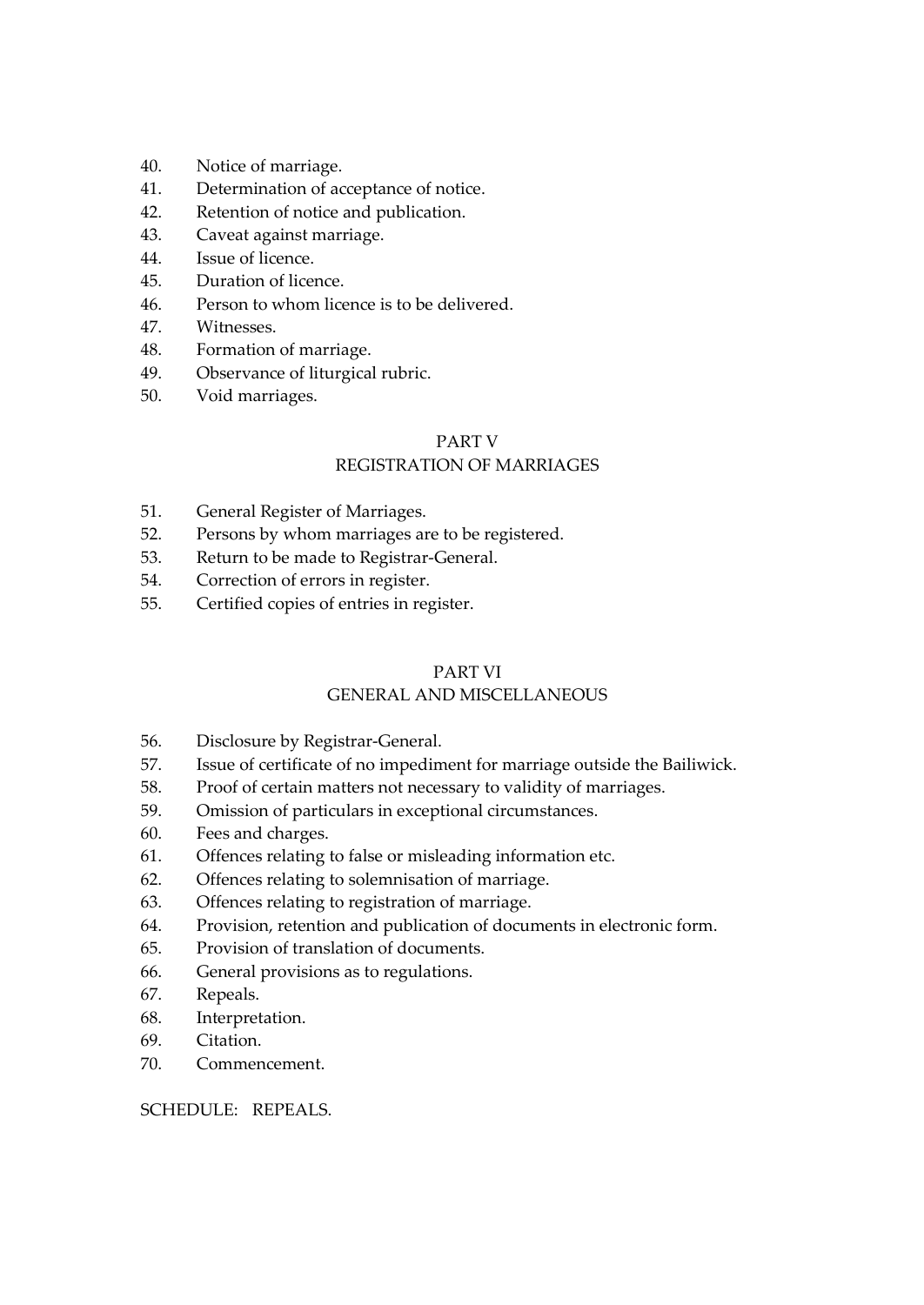# PROJET DE LOI

### ENTITLED

## **The Marriage (Bailiwick of Guernsey) Law, 2020**

**THE STATES**, in pursuance of their Resolutions of the 28<sup>th</sup> day of February, 2019**<sup>a</sup>** and the 24th day of April, 2020**<sup>b</sup>** , have approved the following provisions which, subject to the Sanction of Her Most Excellent Majesty in Council, shall have force of law in the Bailiwick of Guernsey.

### PART I

#### GENERAL RESTRICTIONS ON MARRIAGE

## **Prohibited degrees.**

**1**. (1) It shall not be lawful for two persons to marry if one of them is, in relation to the other –

- (a) a parent or grandparent,
- (b) a sibling,
- (c) a sibling of a parent or grandparent,

\_\_\_\_\_\_\_\_\_\_\_\_\_\_\_\_\_\_\_\_\_\_\_\_\_\_\_\_\_\_\_\_\_\_\_\_\_\_\_\_\_\_\_\_\_\_\_\_\_\_\_\_\_\_\_\_\_\_\_\_\_\_\_\_\_\_\_\_\_

**<sup>a</sup>** Article VI of Billet d'État No. III of 2019.

**b** Article XII of Billet d'État No. X of 2020.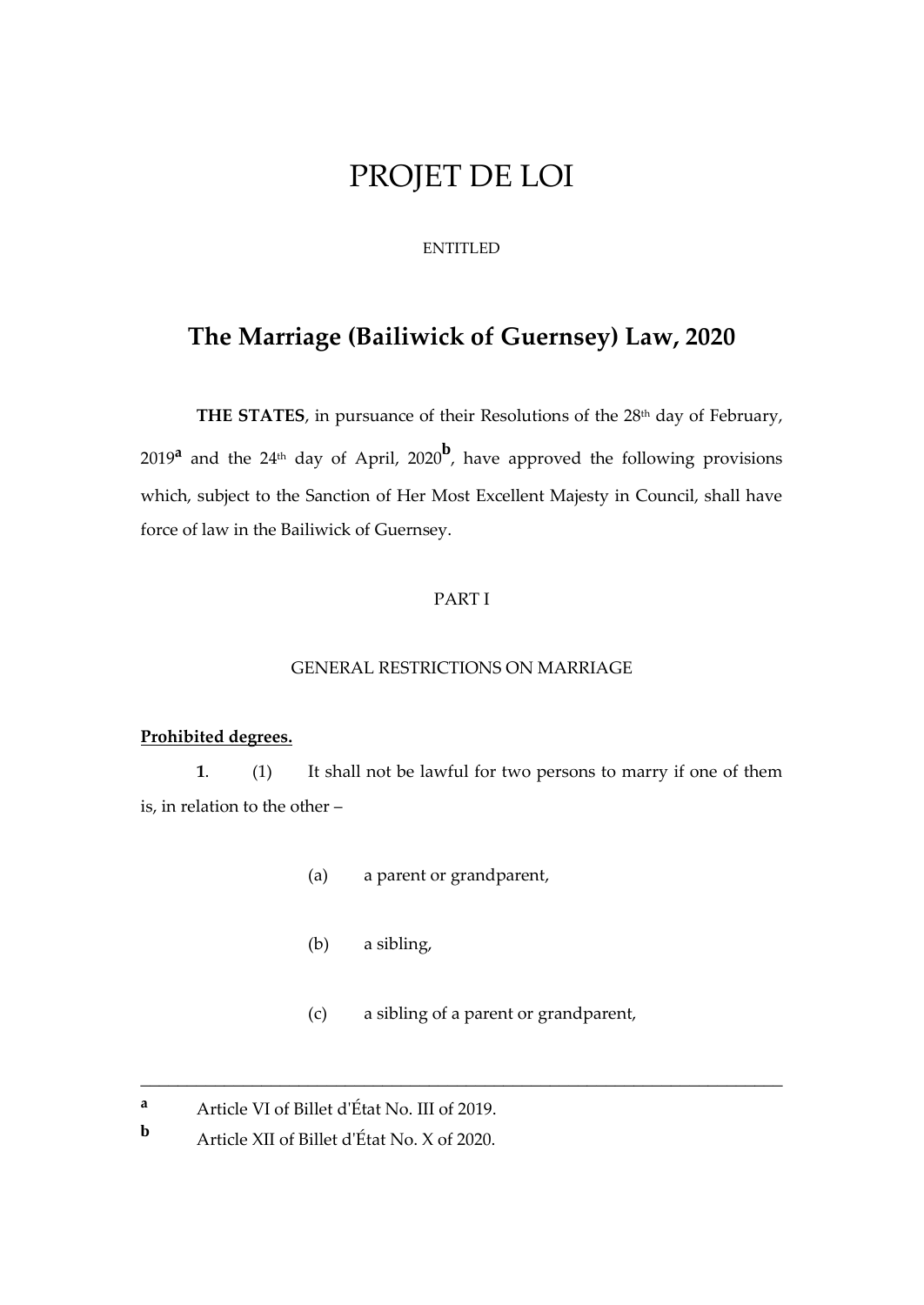- (d) a child or grandchild,
- (e) a child or grandchild of a sibling,
- (f) an adoptive parent or child, or a former adoptive parent or child,

and a reference to a sibling shall include a reference to a brother, sister, half-brother or half-sister.

(2) Subject to subsection (3), it shall not be lawful for two persons to marry if one of them is in relation to the other –

- (a) a child or grandchild of a former spouse,
- (b) a child or grandchild of a former civil partner,
- (c) the former spouse of a parent or grandparent, or
- (d) the former civil partner of a parent or grandparent.

(3) Any such marriage as is mentioned in subsection (2) shall not be void by reason only of affinity if both the parties to the marriage have attained the age of 18 years at the time of the marriage and the younger party has not at any time before attaining the age of 18 years been a child of the family in relation to the other party.

(4) For the purposes of subsection (3), "**child of the family**", in relation to any person, means a child who has lived in the same household as that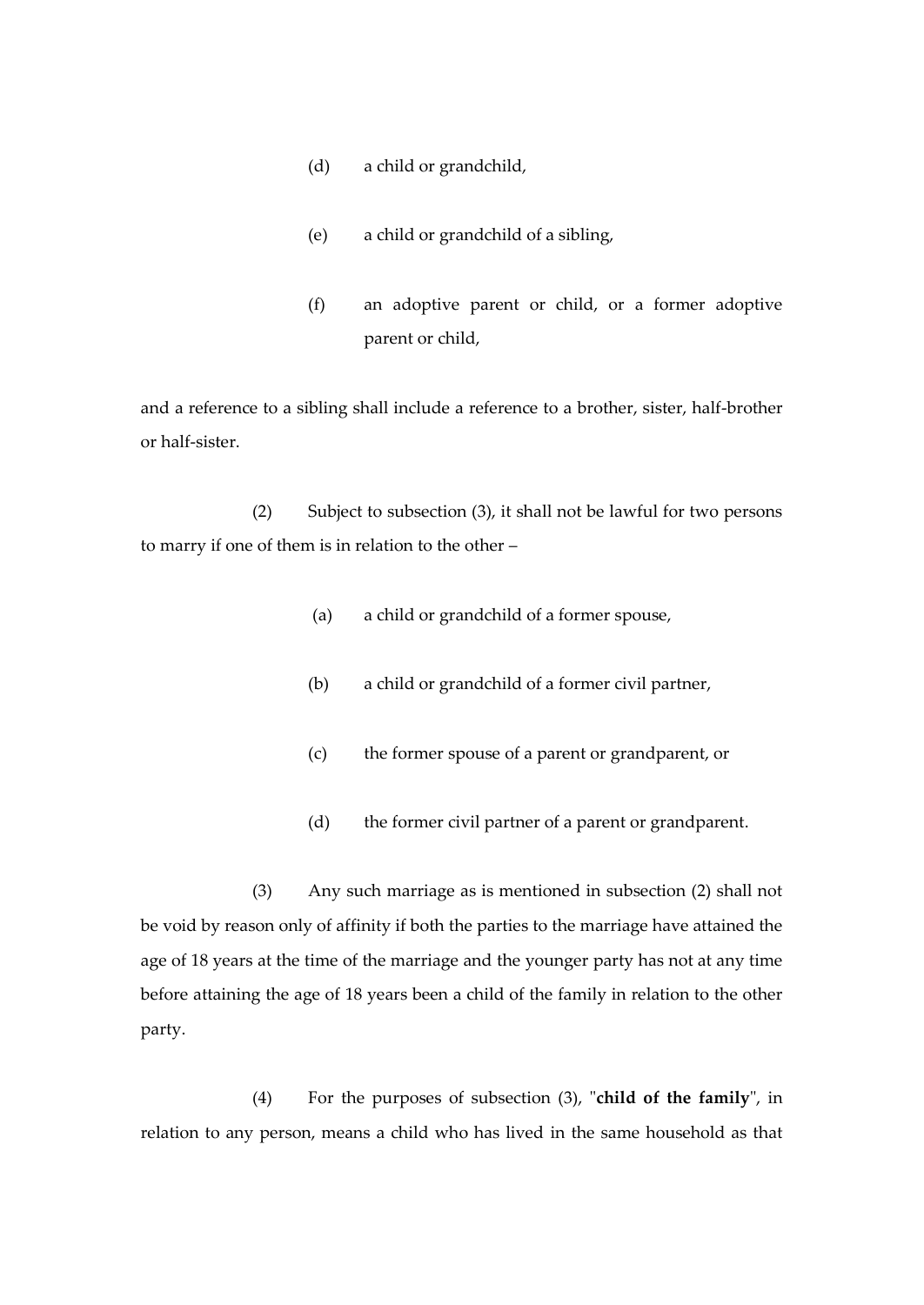person and been treated by that person as a child of that person's family.

(5) Any reference in this section to a relationship between two persons by blood shall include such a relationship without regard to whether such relationship arises by lawful marriage.

(6) Where two persons consent to or acquiesce in a marriage in contravention of this section, such marriage is void.

#### **Persons already married or in civil partnership.**

**2.** (1) It shall not be lawful for two persons to marry if, at the time of the marriage –

- (a) either of them is already lawfully married, or
- (b) either of them is a civil partner or, for the avoidance of doubt, they are civil partners of each other.

(2) Where two persons consent to or acquiesce in a marriage in contravention of this section, such marriage is void.

#### **Minimum age for marriage.**

**3.** (1) It shall not be lawful for two persons to marry if, at the time of the marriage, either of them is under the age of 16 years.

(2) Where two persons consent to or acquiesce in a marriage in contravention of this section, such marriage is void.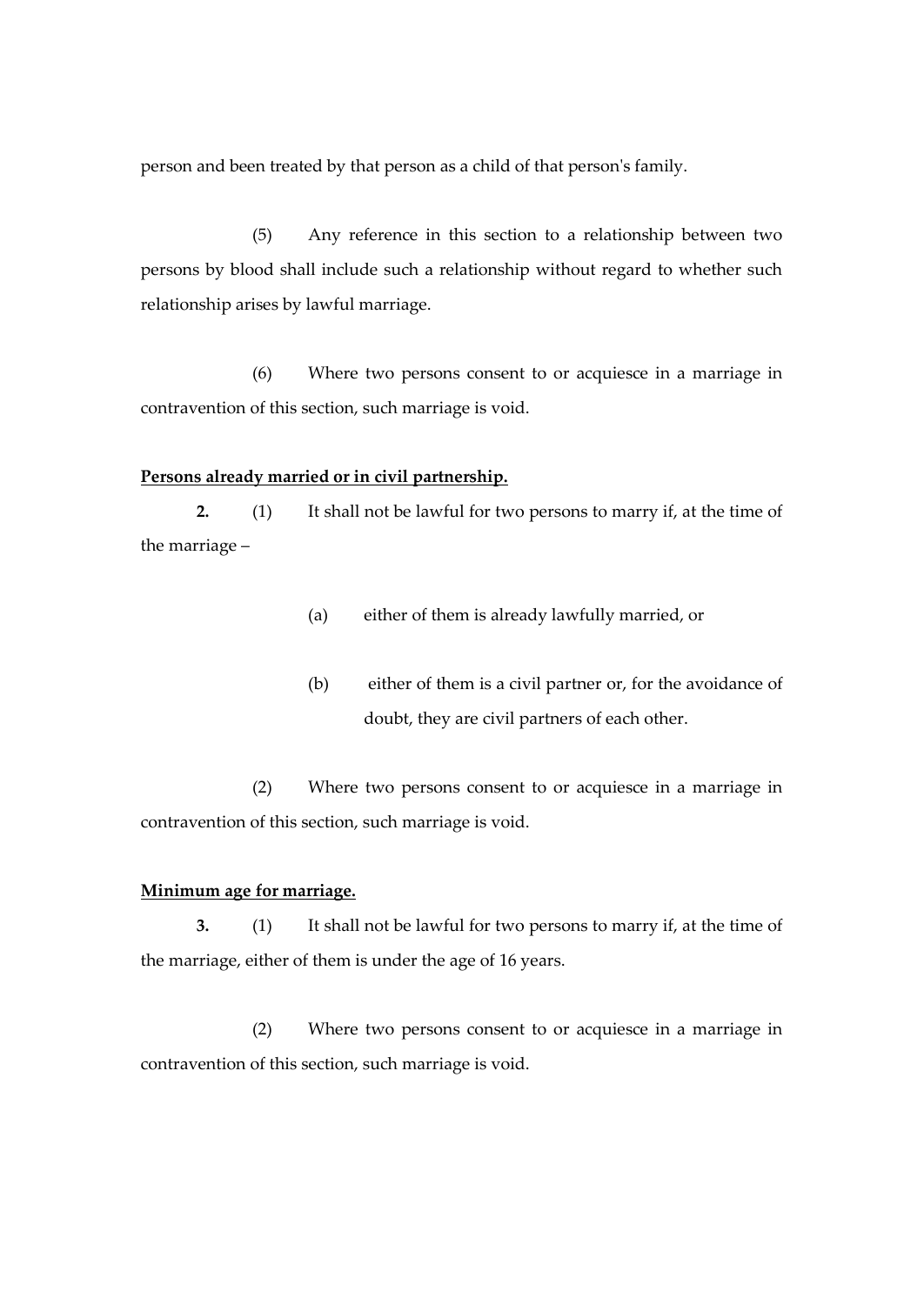#### **Consent to marriage of minor.**

**4.** (1) Subject to subsection (2), where a party to a proposed marriage is a minor aged 16 or 17 years who has not previously been married or a civil partner, the consent, in such form or manner as may be prescribed, of the following is required –

- (a) every person who has parental responsibility in respect of that minor under the Children (Guernsey and Alderney) Law, 2008**<sup>c</sup>** ("**the said 2008 Law**"), the Children (Sark) Law, 2016**<sup>d</sup>** ("**the said 2016 Law**") or the Child Protection (Sark) Law, 2020**<sup>e</sup>** , or
- (b) a court, by way of a specific issue order made for the purpose under section 17 of the said 2008 Law or section 16 of the said 2016 Law, as the case may be.

(2) Where the Registrar-General or the Dean, as the case may be, is satisfied that the consent of any person whose consent is so required cannot be obtained by reason of absence or inaccessibility or by reason of that person being under any disability –

> (a) if there is any other person whose consent is also required, the Registrar-General or the Dean (as the case may be) must dispense with the consent of the person

\_\_\_\_\_\_\_\_\_\_\_\_\_\_\_\_\_\_\_\_\_\_\_\_\_\_\_\_\_\_\_\_\_\_\_\_\_\_\_\_\_\_\_\_\_\_\_\_\_\_\_\_\_\_\_\_\_\_\_\_\_\_\_\_\_\_\_\_\_

**<sup>c</sup>** Order in Council No. XIV of 2009; amended by No. IV of 2018; Ordinance Nos. XI and XLVIII of 2009; Nos. IX and XX of 2016; No. VI of 2017.

**<sup>d</sup>** Order in Council No. VIII of 2016.

**<sup>e</sup>** Approved by the Chief Pleas of Sark on 22nd January, 2020.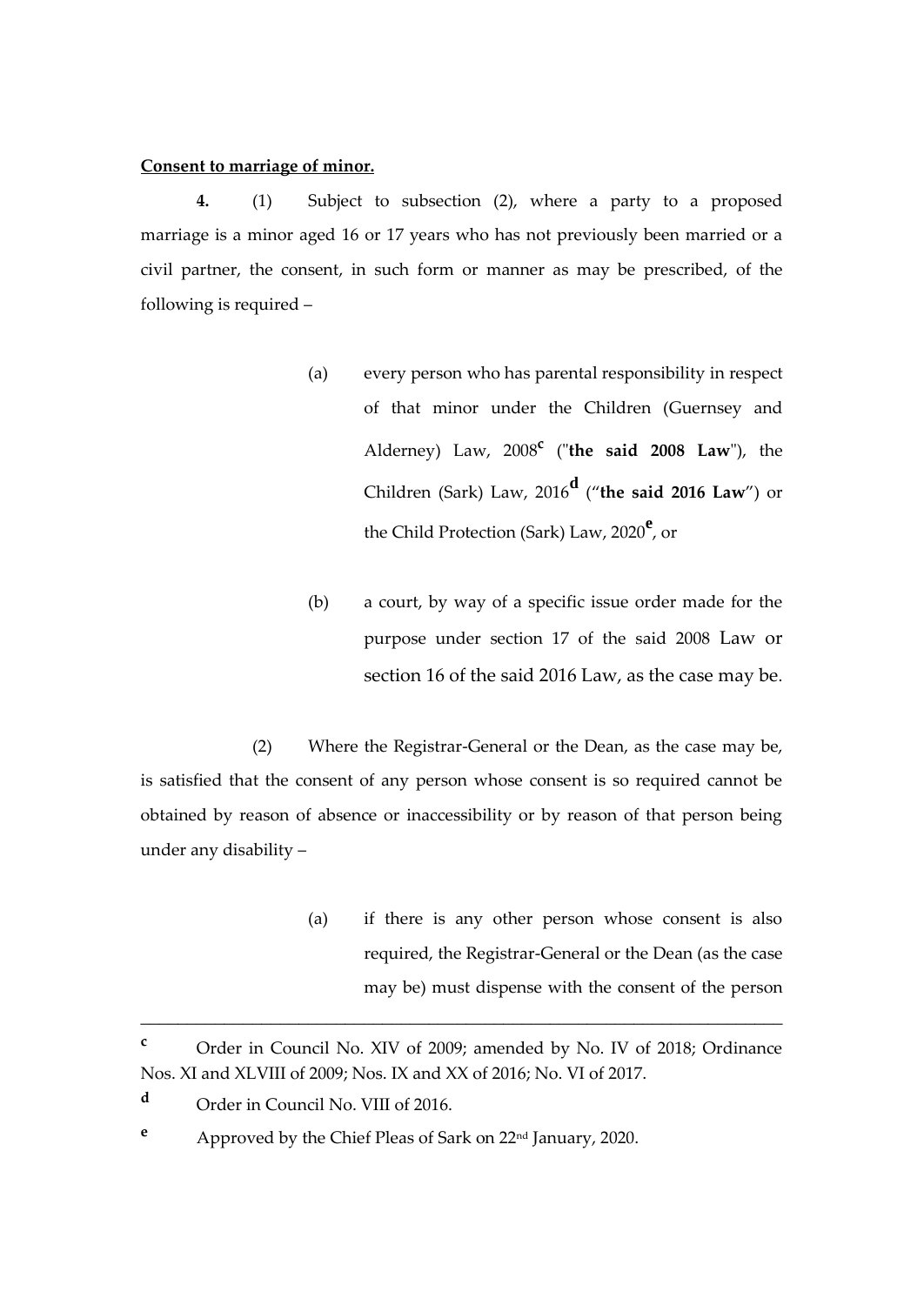whose consent cannot be obtained, or

(b) if there is no other person whose consent is also required, the Registrar-General or the Dean (as the case may be) may dispense with the consent of the person whose consent cannot be obtained.

#### PART II

#### PERSONS WHO MAY SOLEMNISE MARRIAGES

#### **Persons who may solemnise marriage.**

- **5.** (1) A marriage may be solemnised by
	- (a) the Registrar-General,
	- (b) a civil celebrant, authorised for the purposes of this Law by the Registrar-General ("**civil celebrant**"),
	- (c) where the marriage is to be solemnised according to the rites of the Church of England, and subject to subsection (2), a clerk in Holy Orders of the Church of England, or
	- (d) where the marriage is to be solemnised according to the rites or usages of a religious organisation other than the Church of England, and subject to subsection (3), a person nominated by the relevant governing authority of that religious organisation and authorised for the purposes of this Law by the Registrar-General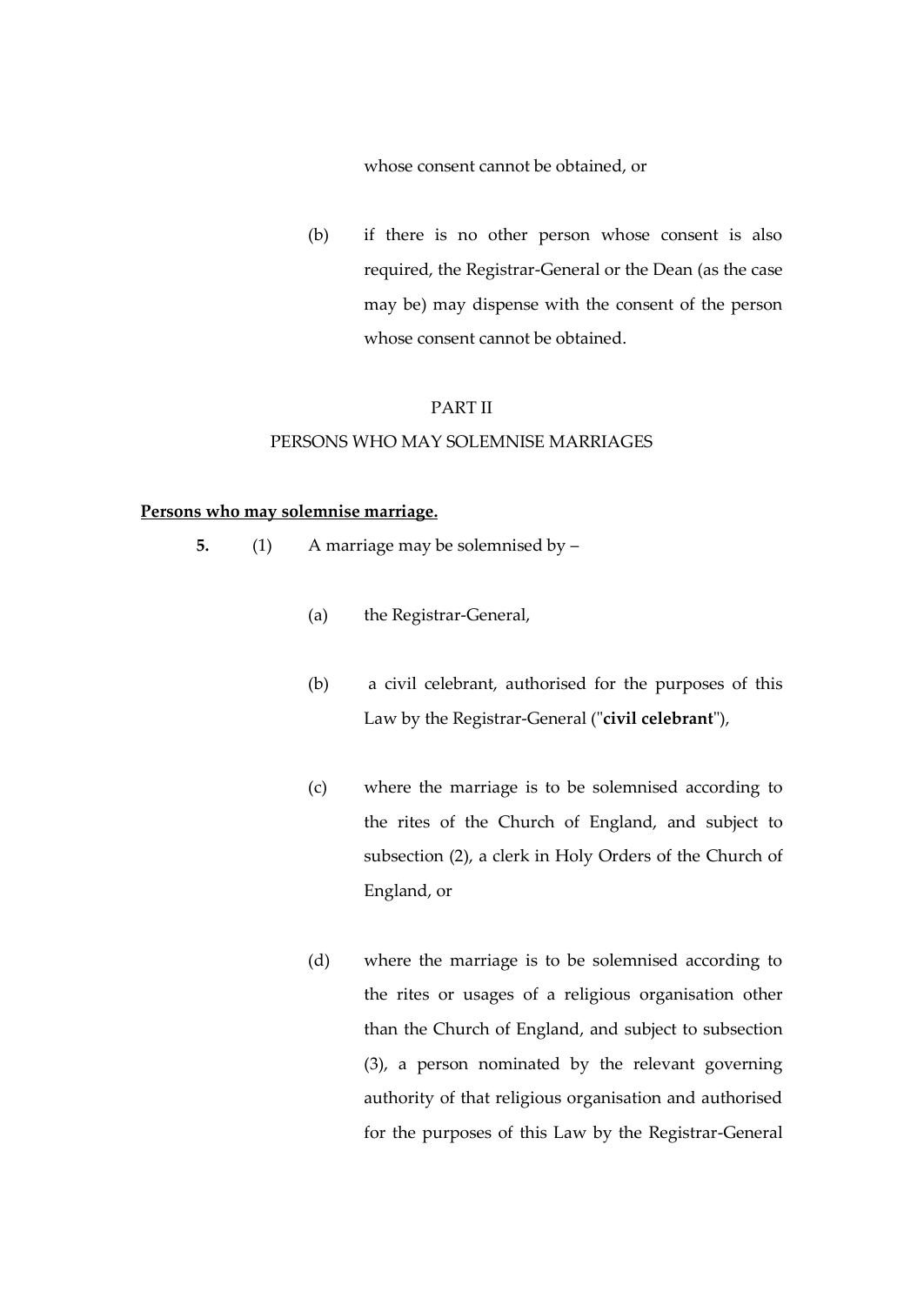#### ("**authorised religious official**") .

(2) Subsection  $(1)(c)$  is subject to section  $7(1)$  of the Same-Sex Marriage (Guernsey) Law, 2016**<sup>f</sup>** ("**the 2016 Law**"), to section 7(1) of the Same-Sex Marriage (Alderney) Law, 2017**<sup>g</sup>** ("**the 2017 Law**") and to section 7(1) of the Same-Sex Marriage (Sark) Law, 2019**<sup>h</sup>** ("**the 2019 Law**").

(3) Subsection  $(1)(d)$  is subject to sections 8 and 9 of the 2016 Law, sections 8 and 9 of the 2017 Law and sections 8 and 9 of the 2019 Law.

(4) In subsection (1)(d), and for the purposes of this Law, "**relevant governing authority**" means the person or persons recognised by the members of the relevant religious organisation as competent for the purposes of nominating officials for the purposes of this Law, and "**relevant religious organisation**" means the religious organisation which is seeking to nominate a person as an authorised religious official.

(5) A marriage solemnised otherwise than according to the rites of the Church of England shall be solemnised on the authority of a licence issued by the Registrar-General under Part III of this Law.

#### **Marriage without celebrant void.**

**6.** Where two persons consent to or acquiesce in a marriage otherwise than in the presence of a person mentioned in paragraph (a), (b), (c) or (d) of section 5(1) who is authorised under the provisions of this Law to solemnise that marriage,

\_\_\_\_\_\_\_\_\_\_\_\_\_\_\_\_\_\_\_\_\_\_\_\_\_\_\_\_\_\_\_\_\_\_\_\_\_\_\_\_\_\_\_\_\_\_\_\_\_\_\_\_\_\_\_\_\_\_\_\_\_\_\_\_\_\_\_\_\_

**<sup>f</sup>** Order in Council No. II of 2017.

**<sup>g</sup>** Order in Council No. I of 2018.

**h** Approved by the Chief Pleas of Sark on 17<sup>th</sup> December, 2019.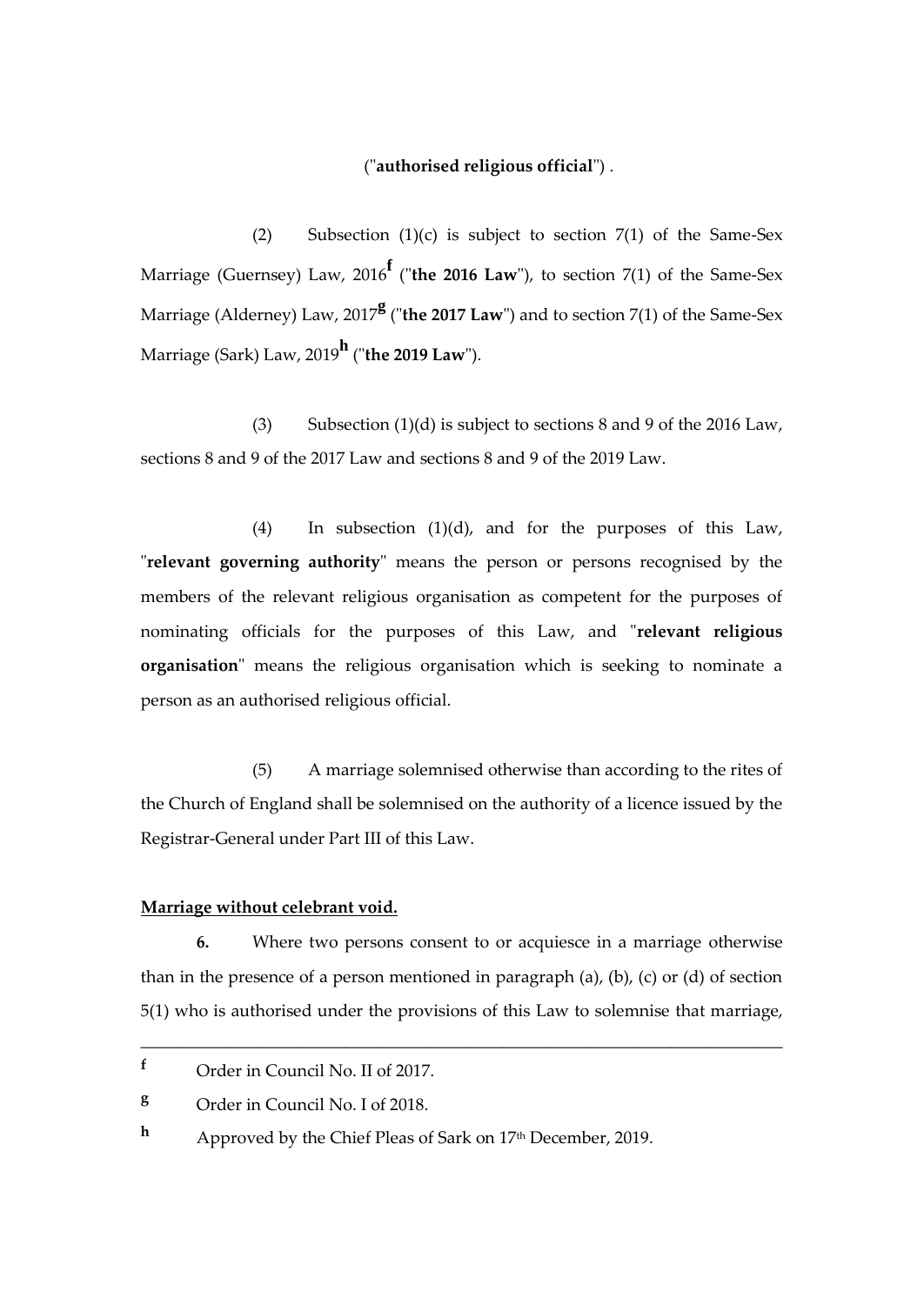such marriage is void.

#### *Registrar-General of Marriages*

#### **Registrar-General and Deputy Registrars.**

**7.** (1) Her Majesty's Greffier is the Registrar-General of Marriages for the Bailiwick of Guernsey ("**Registrar-General**").

(2) The Registrar-General may from time to time appoint one or more deputies ("**Deputy Registrars**") to perform the duties, and exercise the powers, of the Registrar-General in the absence of, or as directed by, the Registrar-General.

(3) The Registrar-General and Deputy Registrars must perform the duties imposed, and exercise the powers conferred, on the Registrar-General under and in accordance with this Law and any other relevant enactment.

(4) The Registrar-General and Deputy Registrars must, before entering office, take an oath, or make a solemn affirmation, before the Royal Court, the Court of Alderney or the Court of the Seneschal, well and faithfully to discharge the duties of such office.

(5) A person who immediately before the commencement of this Law was, under the Marriage Law 1919, a Deputy Registrar, is deemed to have been appointed, on the date when such officer was in fact so appointed, under and for the purposes of this Law.

(6) A person who immediately before the commencement of this Law was, under the Alderney Marriage Law, the Registrar of Marriages in the island of Alderney, is deemed to have been appointed, on the date when such officer was in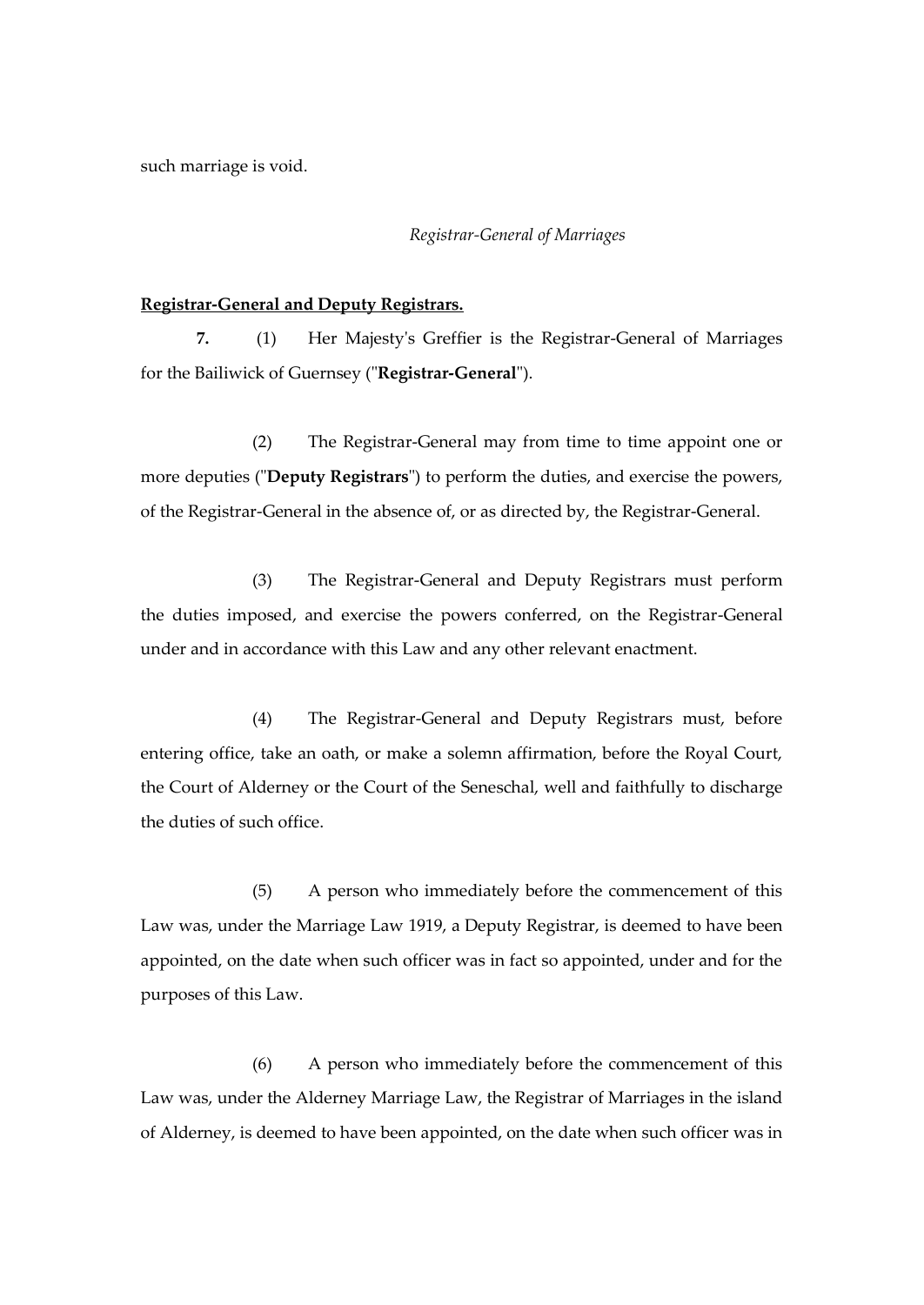fact so appointed, a Deputy Registrar under and for the purposes of this Law.

#### *Authorisation of marriage celebrants*

#### **Register of marriage celebrants.**

**8.** (1) The Registrar-General must establish and maintain a register of persons, in such form as the Registrar-General may determine, who are –

- (a) civil celebrants, for the purposes of section  $5(1)(b)$ , or
- (b) authorised religious officials, for the purposes of section  $5(1)(d)$ .

(2) The register established and maintained in accordance with subsection (1) must be available for inspection free of charge at all reasonable times during normal working hours.

#### **Application for authorisation.**

**9.** (1) An application for authorisation of a person as a civil celebrant or as an authorised religious official must be made to the Registrar-General in such form, and accompanied by such information and documents, as the Registrar-General may determine.

(2) Upon receipt of an application under subsection (1), and at any time thereafter, the Registrar-General may require the applicant to supply such additional information or documents as the Registrar-General reasonably considers necessary for the purpose of determining the application.

(3) The Registrar-General may, for the purpose of assessing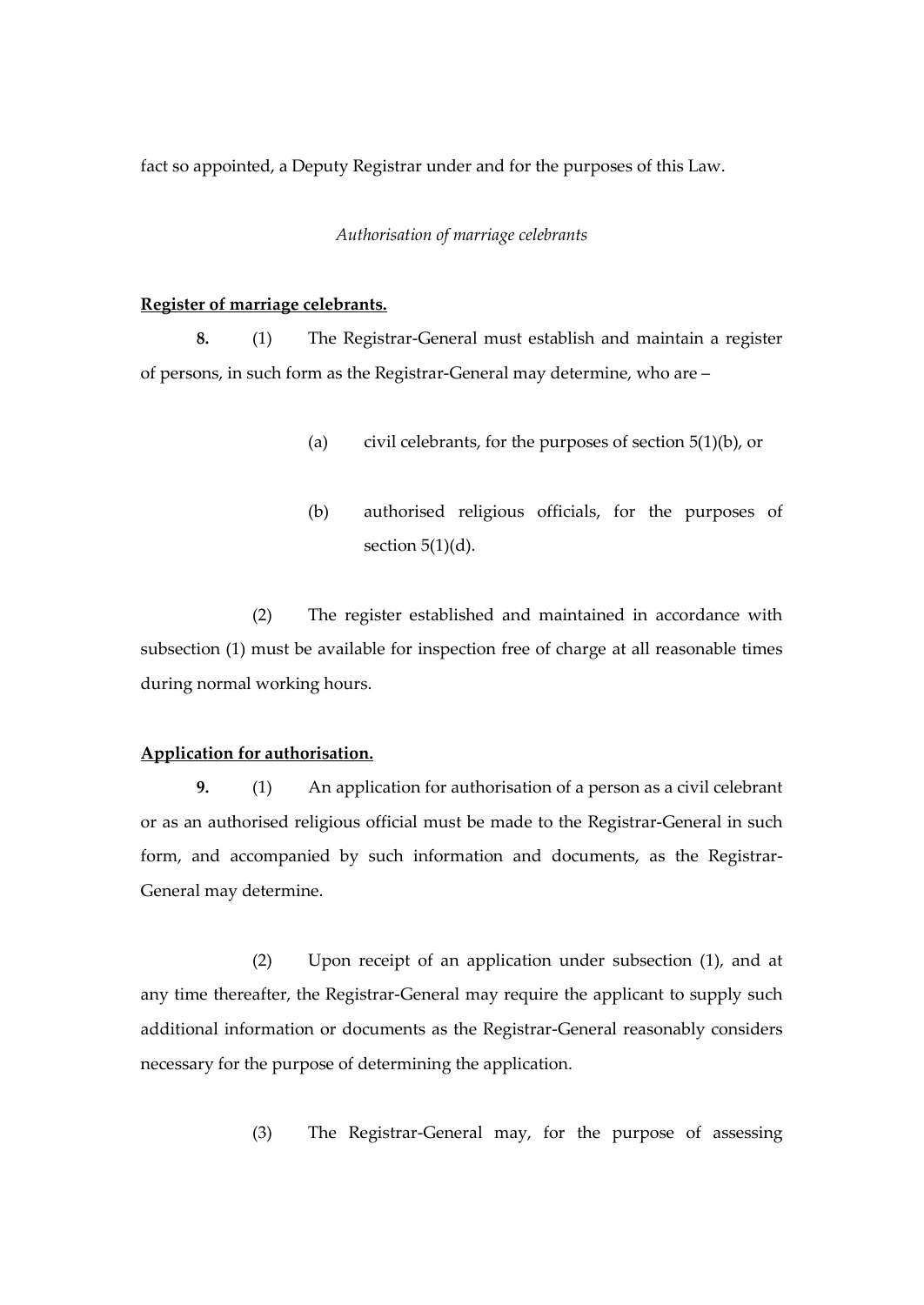whether the applicant has the personal attributes, skills and experience required for authorisation as a civil celebrant or as an authorised religious official, as the case may be, interview the applicant and may invite any other person to assist in the interview process.

(4) The Registrar-General may require the applicant to undertake such training as the Registrar-General thinks fit according to the qualifications, skills and experience of the applicant including training to ensure that the applicant has sufficient knowledge of the law applicable in the Bailiwick relating to the solemnisation of marriages and the duties of a civil celebrant or authorised religious official necessary to ensure that marriages are solemnised in compliance with that law.

(5) The Committee may, without prejudice to subsections (1) to (4), by regulations make such provision as it considers necessary or expedient for the purposes of this section, including –

- (a) the procedures to be followed in making and determining an application for authorisation,
- (b) the matters to be taken into account by the Registrar-General in determining such an application, including any required relevant skills and experience, any relevant qualifications awarded by any organisation or body, and any other matters which may in the opinion of the Committee affect a person's fitness to be a civil celebrant or an authorised religious official, and
- (c) requirements as to the training of applicants as a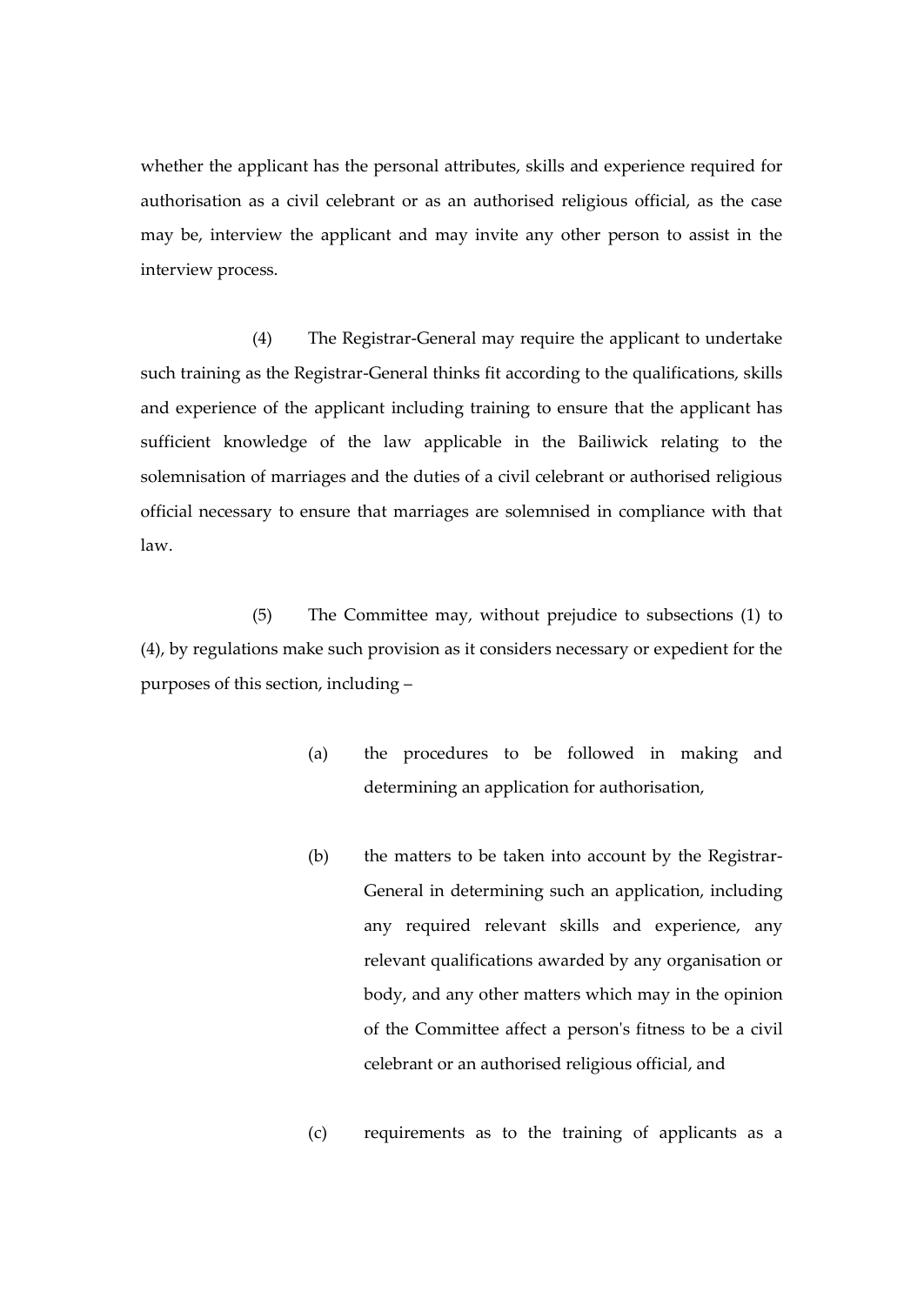condition of authorisation as a civil celebrant or as an authorised religious official.

### **Determination of application.**

**10.** (1) The Registrar-General may, having taken into account in respect of any application for authorisation as a civil celebrant or authorised religious official such matters as may be prescribed under section 9(5), and such other matters as may in the Registrar-General's opinion affect the applicant's fitness to be a civil celebrant or an authorised religious official, as the case may be –

- (a) grant the application, subject to such conditions as may be prescribed or as the Registrar-General may consider necessary or expedient, or
- (b) refuse the application.

(2) Where the Registrar-General grants an application under subsection (1)(a), the applicant's name, and such other details as the Registrar-General may determine, must be entered on the register established under section 8, provided that the applicant has paid the prescribed fee.

(3) A civil celebrant must, before solemnising any marriage, take an oath, or make a solemn affirmation, before the Royal Court in such form as may be prescribed.

(4) A person may not simultaneously be both a civil celebrant and an authorised religious official.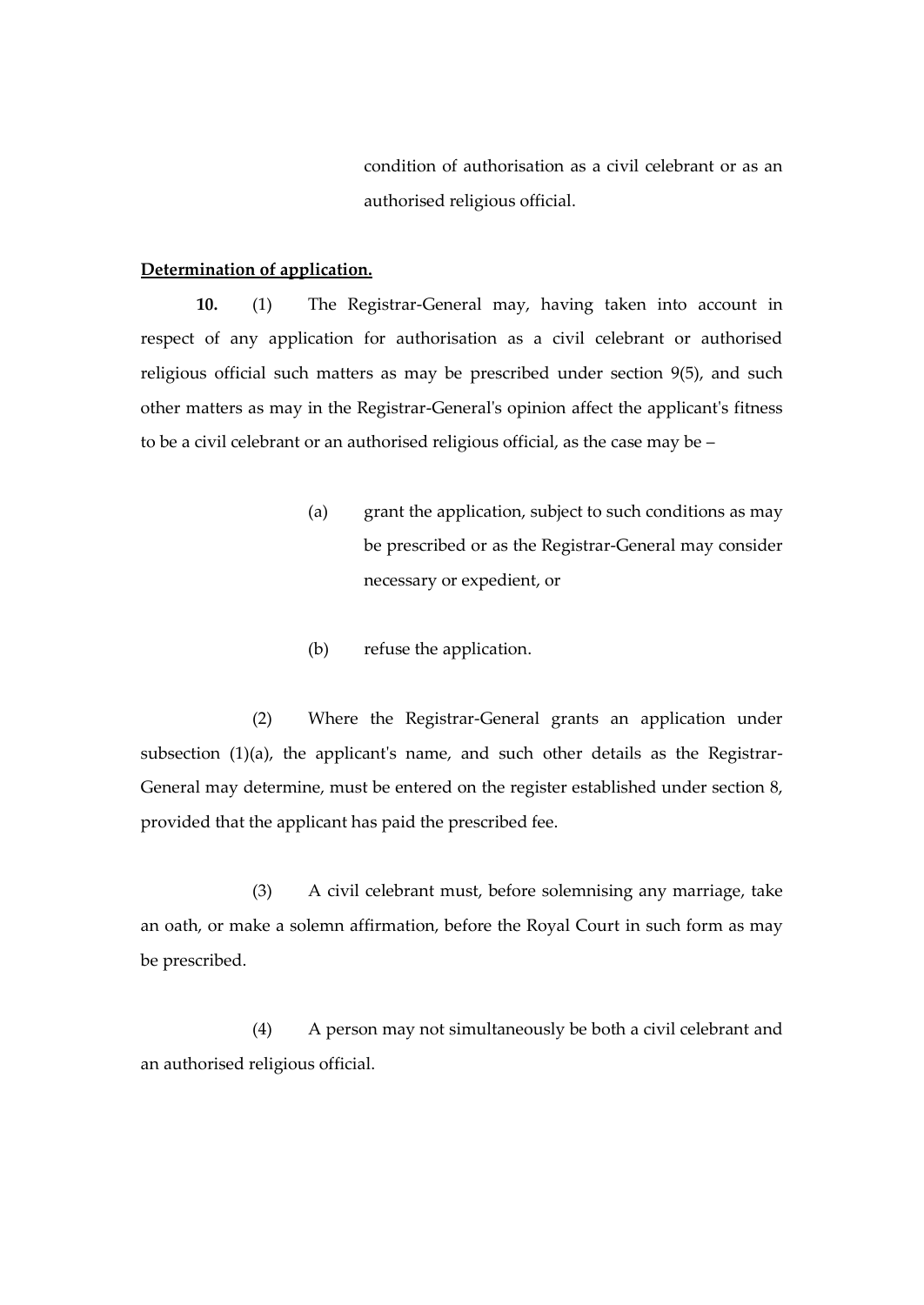#### **Savings for pre-commencement authorised persons.**

**11.** (1) A person who, immediately before the commencement of this Law, was an authorised person ("**authorised person**") with reference to a licensed building for the purposes of –

- (a) Article 25 of the Marriage Law 1919, or
- (b) Article 21 of the Alderney Marriage Law,

is, subject to subsections (2) and (3), deemed to be an authorised religious official for the purposes of section 5(1)(d), and such deemed authorisation shall, subject to suspension or termination under section 17, be of unlimited duration.

(2) The Registrar-General must, upon application by the relevant governing authority of the religious organisation in question, and subject to the satisfactory completion of training by the authorised person under subsection (3), enter in the register established under section 8 the name and details of a person deemed to be an authorised religious official under subsection (1); and that person is deemed to have been so authorised under and for the purposes of this Law on the date when the name and details were so entered.

(3) The Registrar-General may require an authorised person to undertake such training as the Registrar-General thinks fit prior to entry of the authorised person's name and details on the register established under section 8.

### **Attachment and variation of conditions.**

**12.** The Registrar-General may, from time to time, in respect of the authorisation of a civil celebrant, or authorised religious official, as the case may be –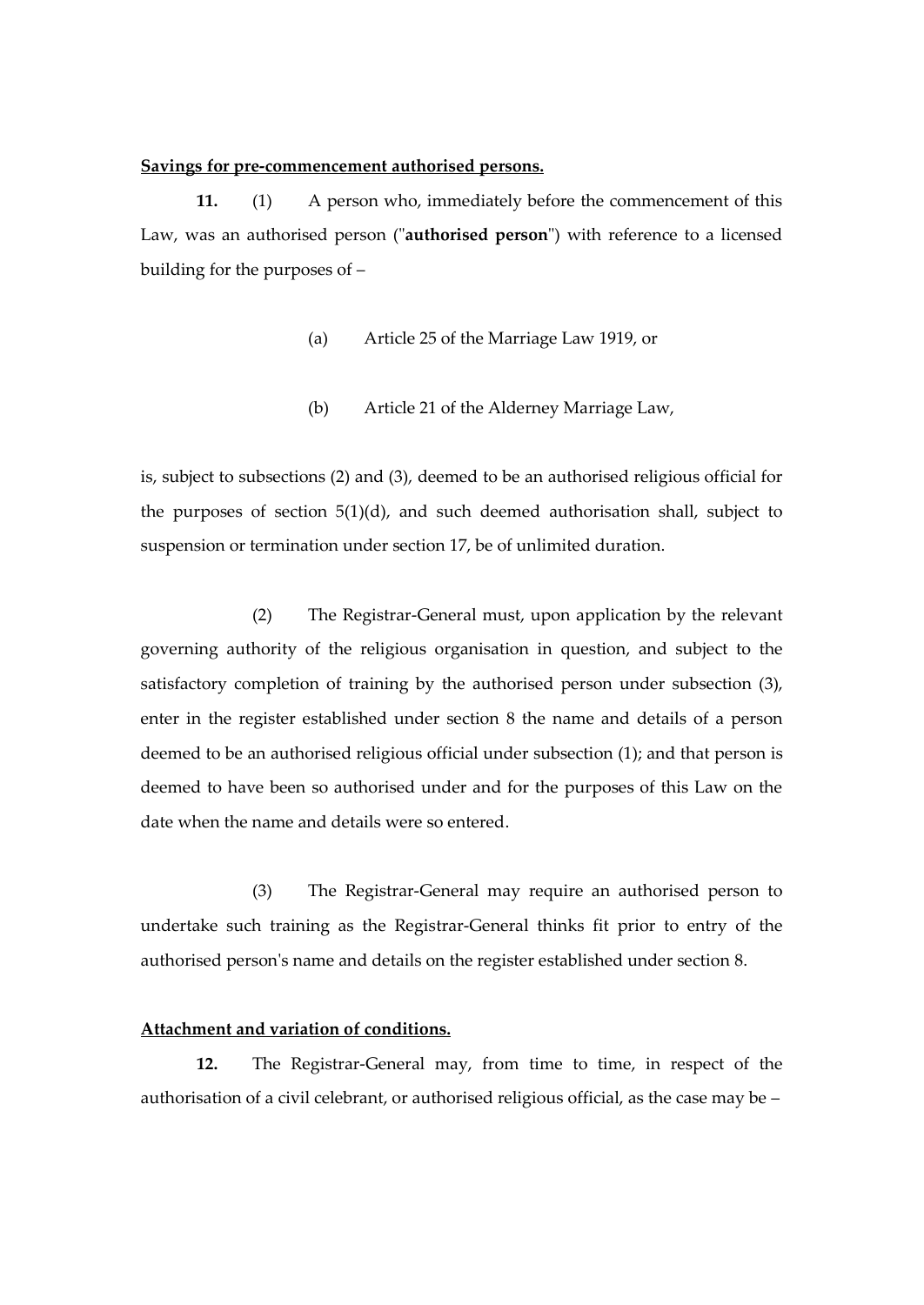- (a) attach any condition, whether prescribed or otherwise, or
- (b) vary any condition previously attached,

as the Registrar-General considers necessary or expedient.

#### **Duties of civil celebrants and authorised religious officials.**

- **13.** A civil celebrant or authorised religious official must
	- (a) comply with the provisions of this Law, with the Code of Conduct and any guidance issued by the Registrar-General, and with any conditions attached to the authorisation (whether under section 10(1)(a) or under section 12), and generally conduct himself or herself in a manner consistent therewith,
	- (b) comply with the directions from time to time of the Registrar-General issued in relation to the person's functions under this Law,
	- (c) notify the Registrar-General in writing without delay of any changes to the details entered in the register established under section 8 and of any matter which might affect the person's authorisation as a civil celebrant or authorised religious official.

## **Duration and renewal of authorisation of civil celebrants.**

**14.** (1) Subject to the provisions of this section, unless previously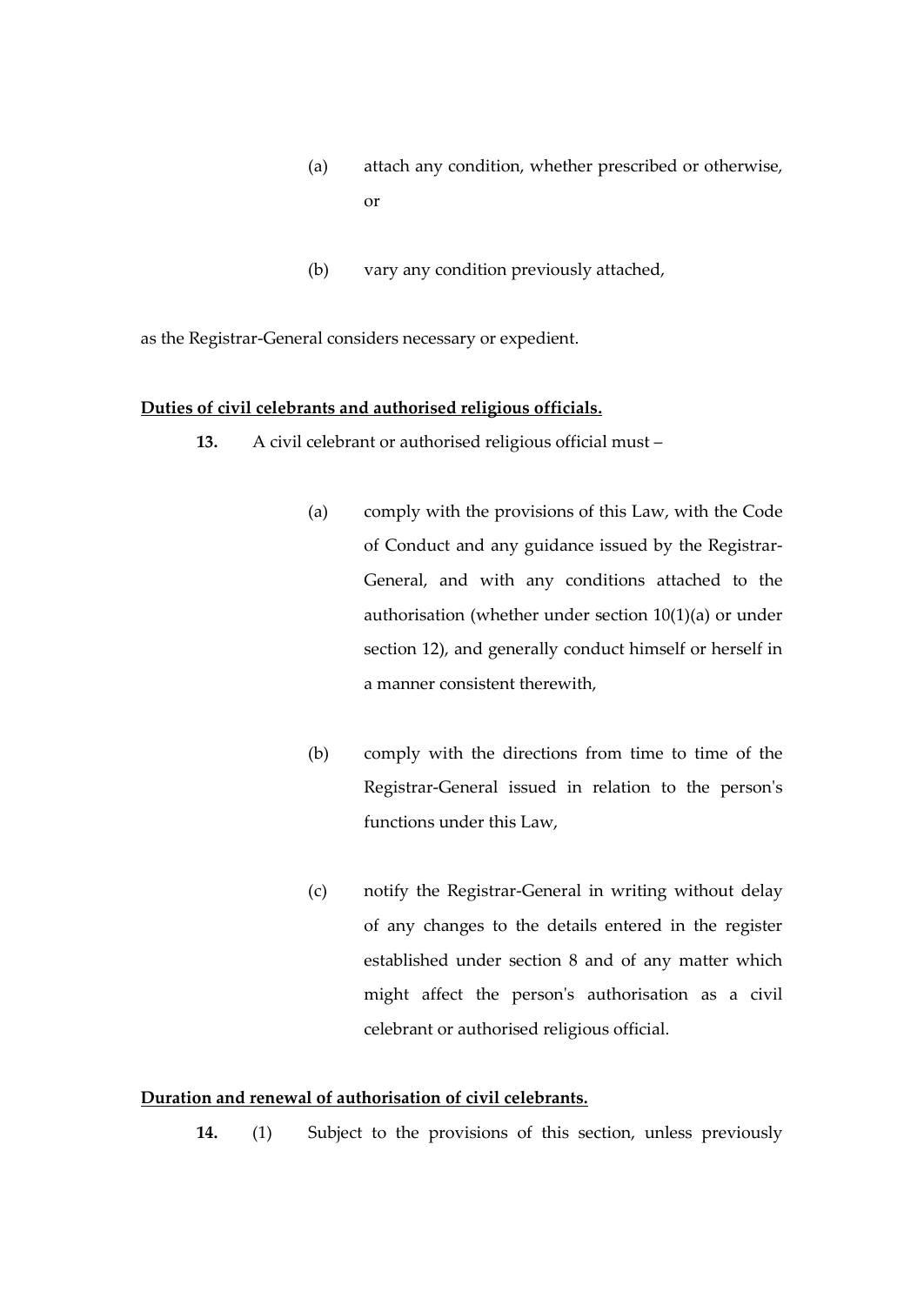terminated under this Law, the authorisation of a civil celebrant shall terminate at the end of the period of five years beginning with the date on which the name and details of the civil celebrant, as the case may be, was first entered on the register established under section 8, or the date of the last renewal of such entry, as the case may be.

(2) A civil celebrant may, within one year prior to the date when the authorisation would otherwise terminate in accordance with subsection (1), apply for the authorisation to be renewed (or further renewed).

(3) An application under subsection (2) must be in such form, and be accompanied by such information and documents, as the Registrar-General may determine.

(4) In determining an application for renewal, the Registrar-General may follow such procedures as he or she may determine, and must take into account –

- (a) such matters as must or may be taken into account in determining an application for authorisation under section 9, and
- (b) the performance of the applicant's functions since authorisation.

(5) The Registrar-General may, before determining an application for renewal, require the applicant to undertake such further training and assessment as the Registrar-General may consider necessary or expedient for the purpose of assisting in the determination of the application.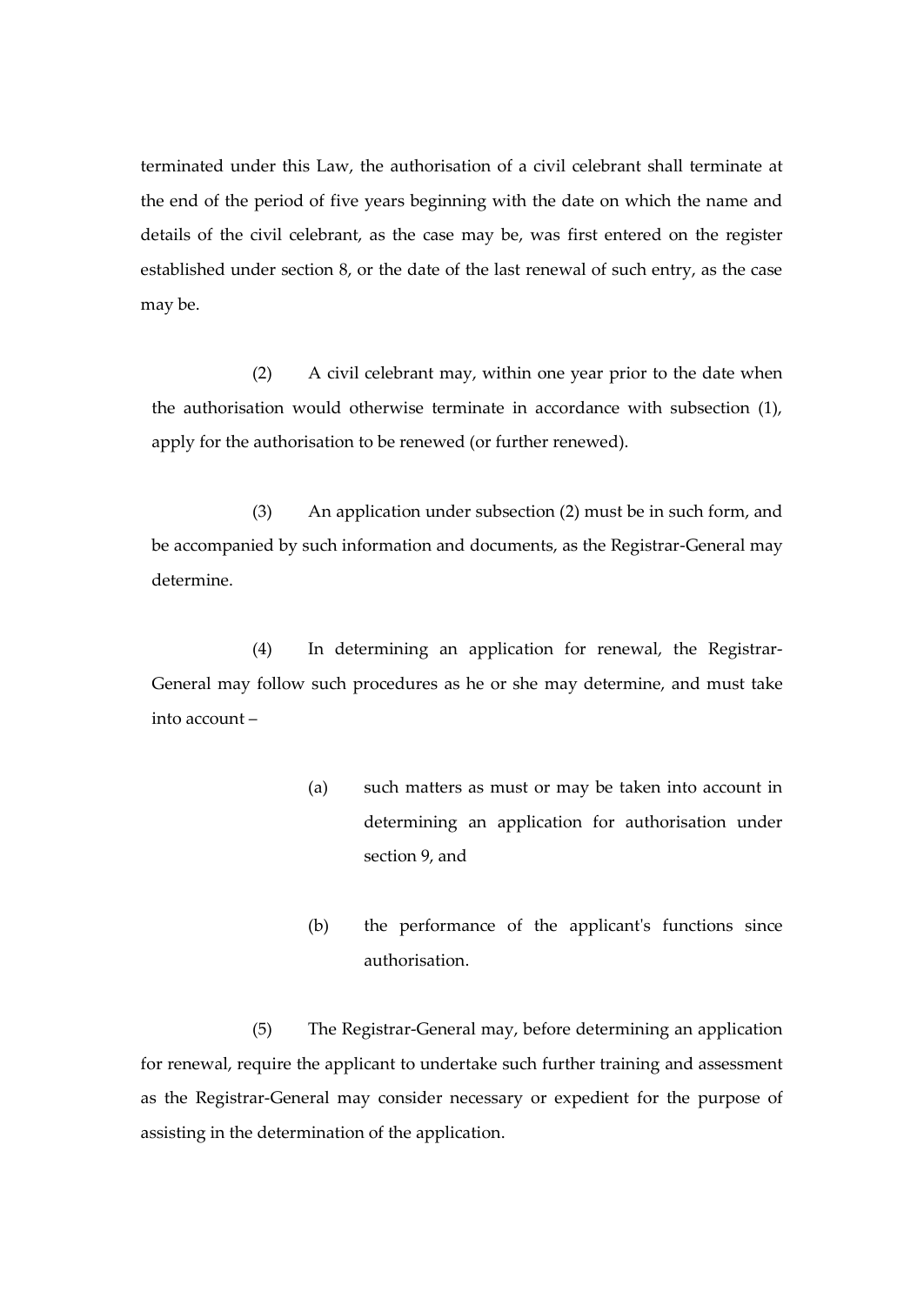(6) The Registrar-General may, having followed the procedures and taken into account the matters referred to in subsection (4) and any further training and assessment undertaken under subsection (5) –

- (a) renew the authorisation for a further period of five years, subject to such conditions as may be prescribed or as the Registrar-General may consider necessary or expedient and to payment by the applicant of the prescribed fee, or
- (b) refuse the application for renewal.

#### **Duration of authorisation of religious officials.**

**15.** The authorisation of an authorised religious official shall, subject to suspension or termination under section 17, be of unlimited duration.

## **Inspection and investigation of celebrants.**

**16.** (1) The Committee may prescribe a scheme for the purpose of enabling the Registrar-General to monitor the performance of civil celebrants and authorised religious officials.

(2) Without prejudice to the generality of subsection (1), such a scheme may make provision –

> (a) enabling the Registrar-General to inspect the performance of the functions of such marriage celebrants,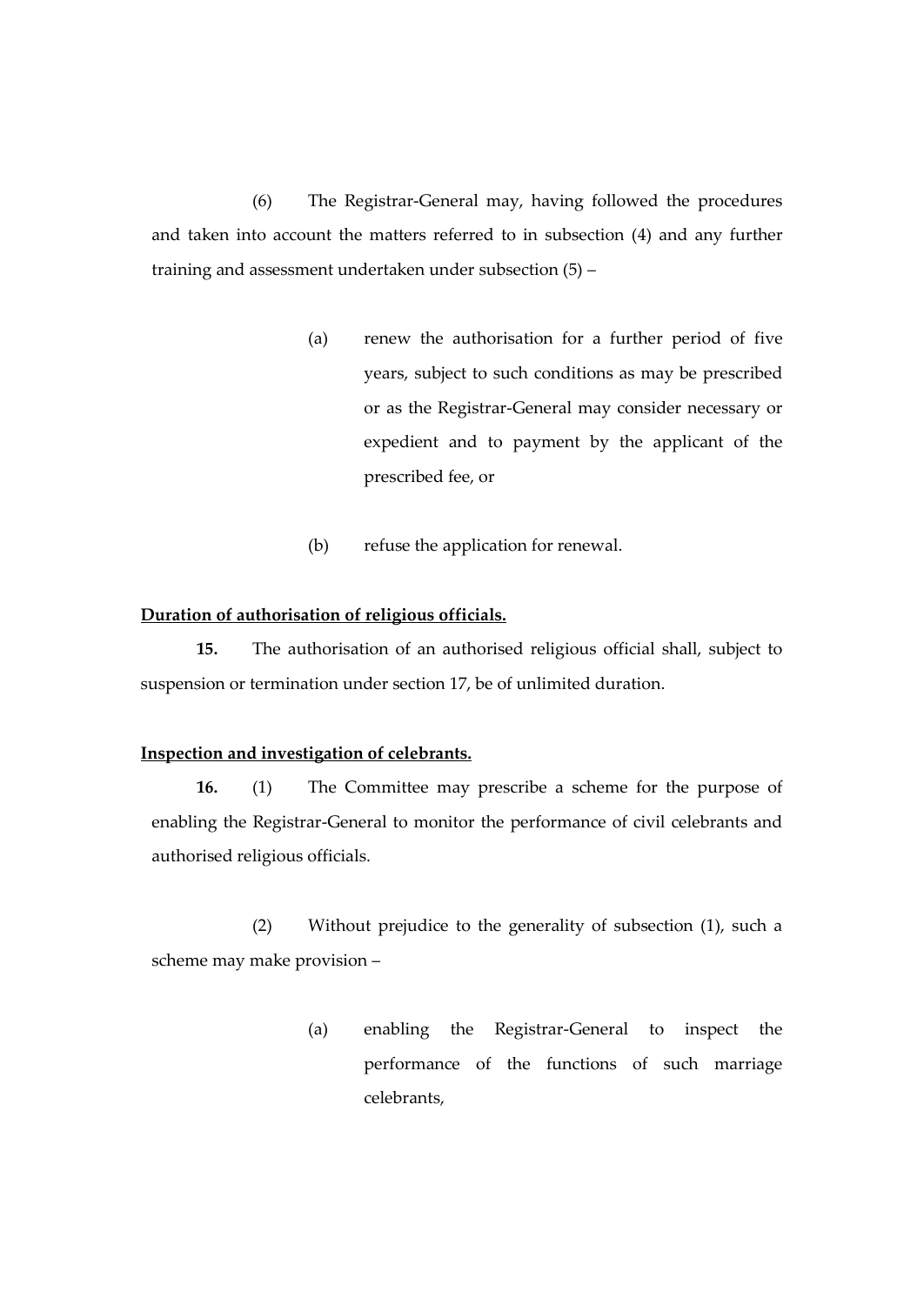- (b) as to the notice of any such inspection (if any) required to be given to such marriage celebrants,
- (c) for the circumstances in which the Registrar-General may investigate any matter concerning such a marriage celebrant and the powers of the Registrar-General to carry out, and take action in consequence of, such an investigation.

#### **Suspension and termination of authorisation.**

**17.** (1) Subject to section 18, the Registrar-General may suspend, or terminate, a person's authorisation as a civil celebrant or authorised religious official ("**authorised celebrant**") if the Registrar-General is satisfied that any of the circumstances specified in subsection (2) apply.

(2) The circumstances are that the authorisation, or any renewal of such authorisation, was made by mistake or procured by fraud, or that the authorised celebrant –

- (a) no longer meets the prescribed requirements for authorisation,
- (b) has breached a condition attached to the authorisation under section  $10(1)(a)$  or 12,
- (c) has failed to comply with the provisions of this Law or with the Code of Conduct or with any guidance or directions issued by the Registrar-General or otherwise failed conscientiously to perform the duties of a civil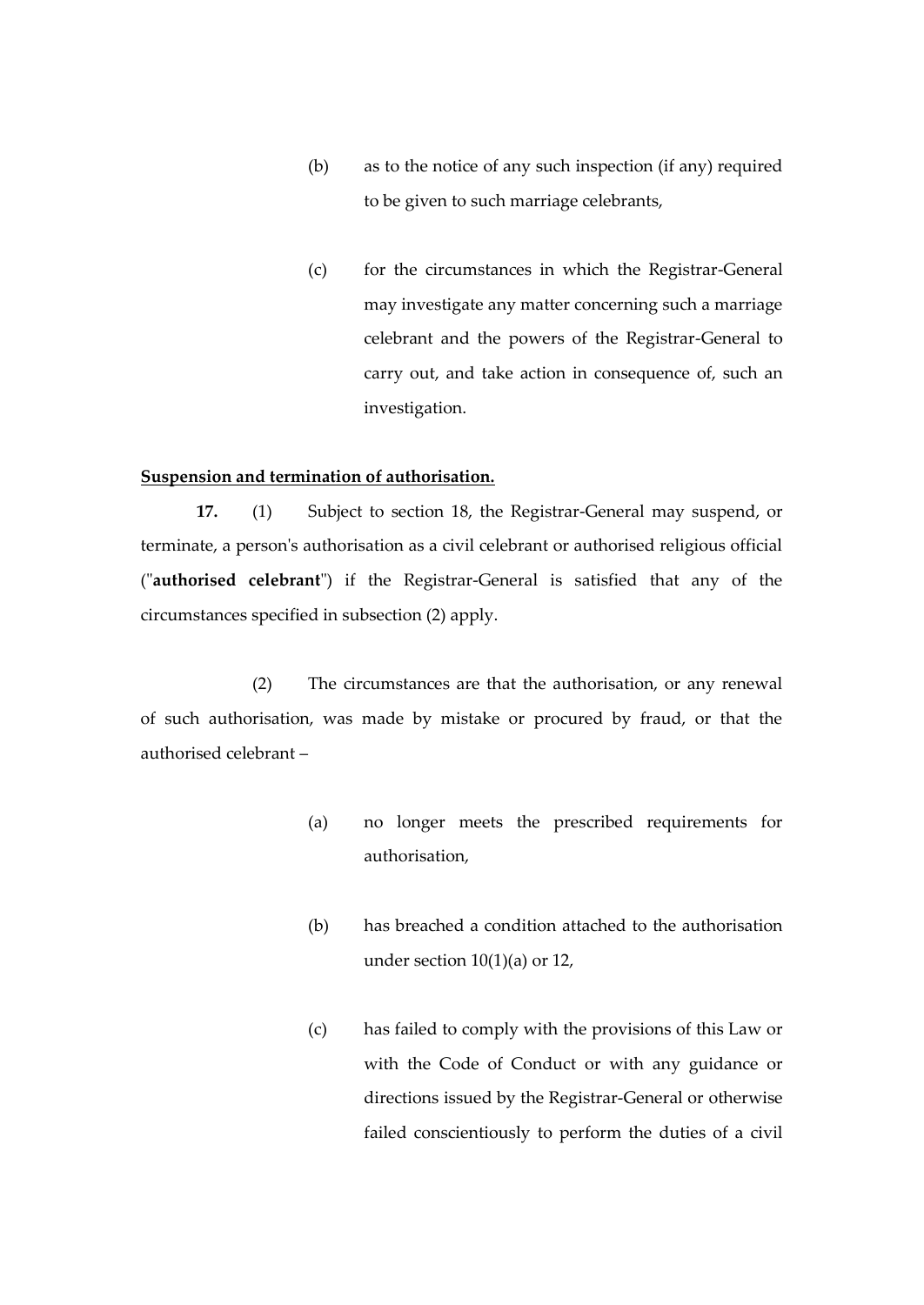celebrant or authorised religious official,

- (d) has become incapacitated or otherwise unfit or unable to discharge the functions of a civil celebrant or authorised religious official,
- (e) is, in the Registrar-General's opinion, otherwise no longer a fit and proper person to be a civil celebrant or authorised religious official.

(3) The Registrar-General may at any time require an authorised celebrant to –

- (a) supply such additional information, or
- (b) undertake, and complete to the satisfaction of the Registrar-General, such further training,

as the Registrar-General may reasonably consider necessary in order to enable the Registrar-General to reach a decision under this section, and the Registrar-General may treat a refusal to supply such additional information, or to undertake such further training, as a circumstance under subsection (2) in which a person's authorisation as a civil celebrant or authorised religious official may be suspended or terminated.

#### **Notice of refusal of application, attachment of conditions, termination etc.**

- **18.** (1) If the Registrar-General decides to
	- (a) refuse to grant an application for authorisation, or for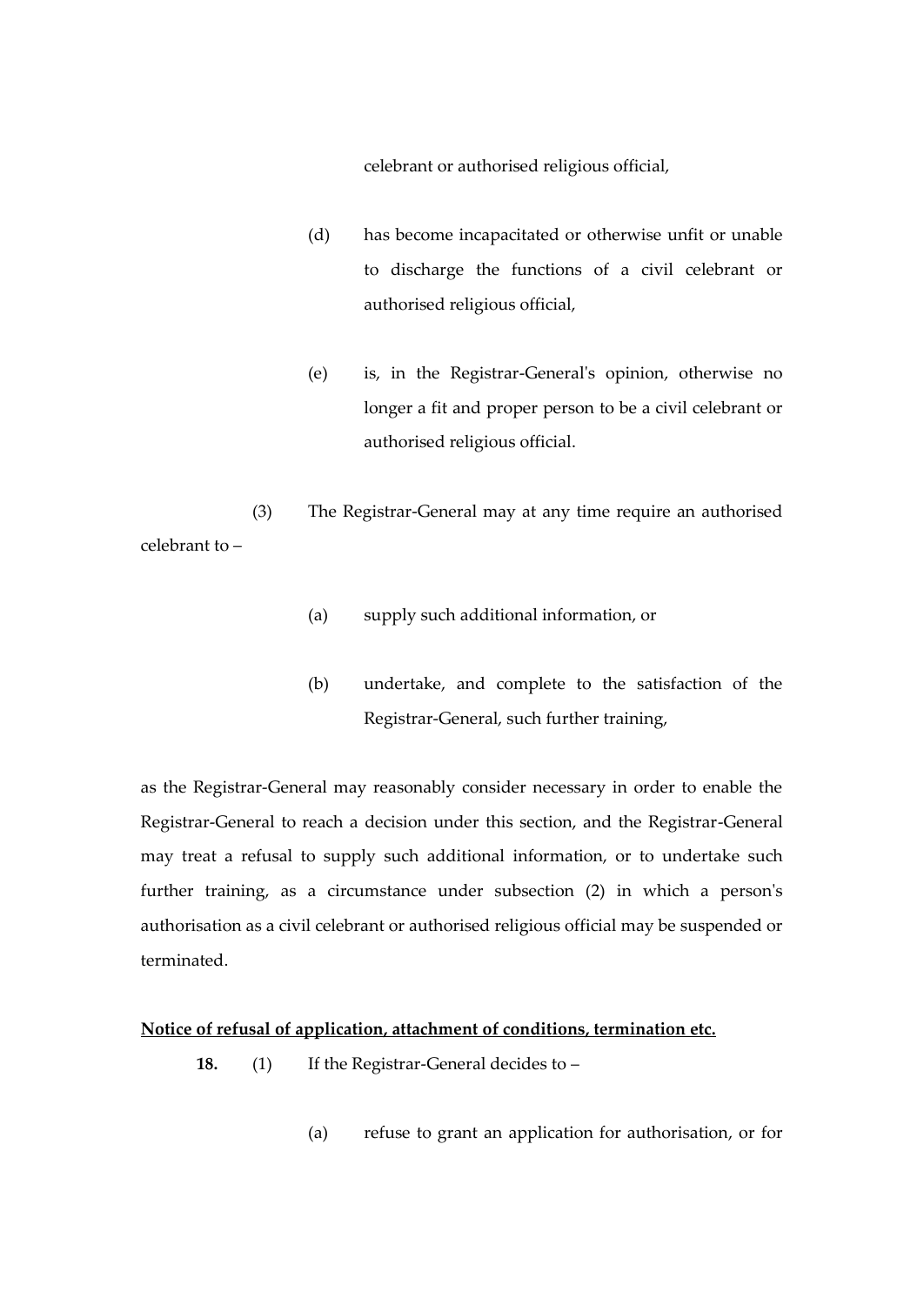renewal of authorisation, as a civil celebrant or as an authorised religious official,

- (b) attach to an authorisation any condition other than a prescribed condition, or vary any condition previously attached, or
- (c) suspend an authorisation,

the Registrar-General must serve on the person a notice stating –

- (i) the terms of and the reasons for the decision, and
- (ii) particulars of the right of appeal under section 19.

(2) The Registrar-General must not terminate an authorisation under section 17 unless the Registrar-General has served on the authorised celebrant a notice in writing –

- (a) stating the Registrar-General's intention to terminate the authorisation and the reasons for such termination,
- (b) stating that the authorisation will be terminated unless, not later than a date specified in the notice, being a minimum of 21 days from the date of service of the notice, the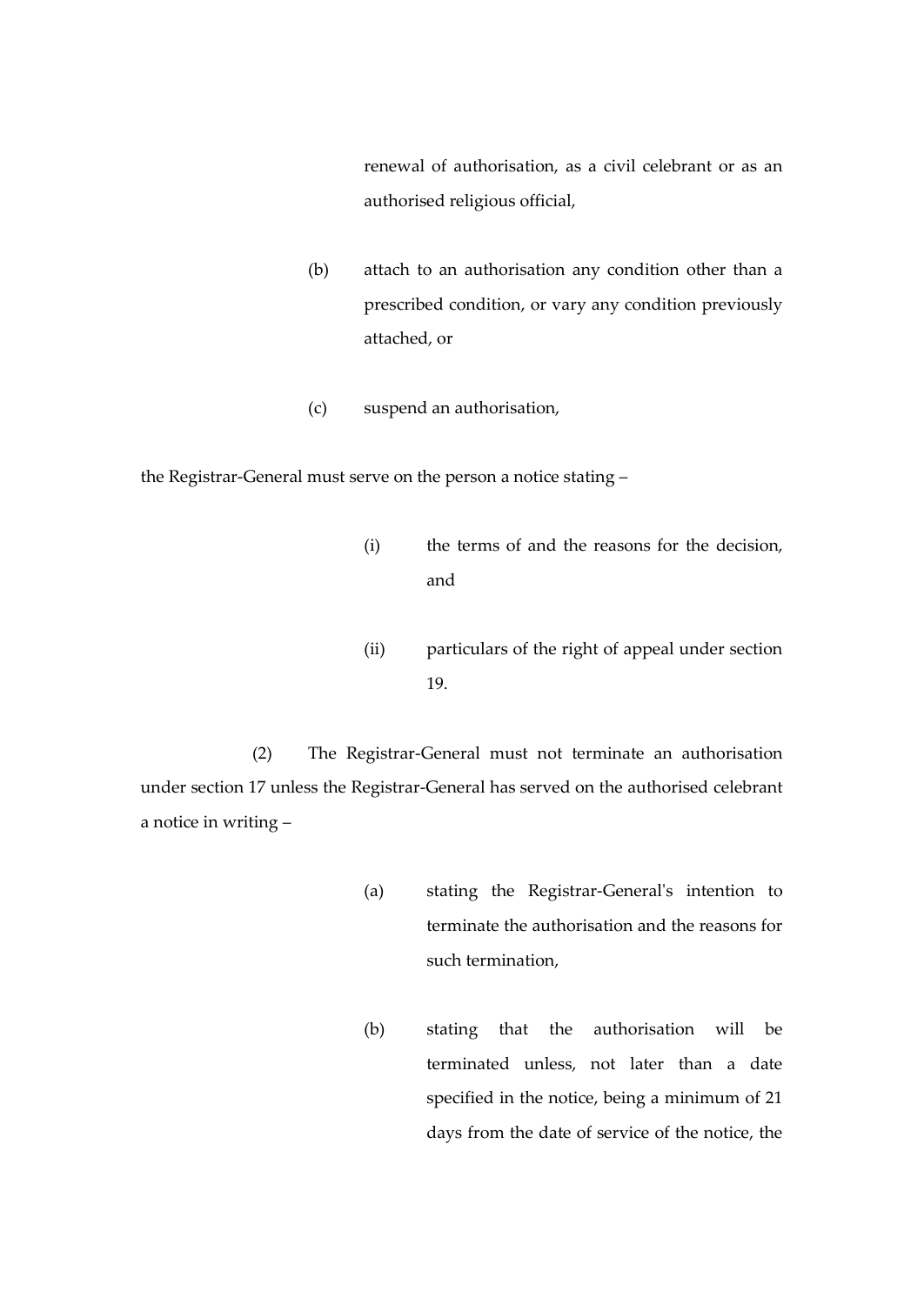authorised celebrant satisfies the Registrar-General that the authorisation should not be terminated, and

(c) informing the authorised celebrant that any representations made to the Registrar-General before the specified date will be considered by the Registrar-General,

and the Registrar-General has considered any representations so made.

(3) Where an authorisation is suspended, or a notice is served on a person under subsection (2), the person must not solemnise a marriage unless and until the person is notified by the Registrar-General that –

- (a) the suspension has been lifted, or
- (b) the authorisation will not be terminated.

(4) Where the Registrar-General decides, having served notice and considered any representations in accordance with subsection (2), to terminate an authorisation under section 17, the Registrar-General must, within 14 days after the date specified in the notice, serve on the person a notice stating -

- (a) that the authorisation has been terminated, and
- (b) particulars of the right of appeal under section 19.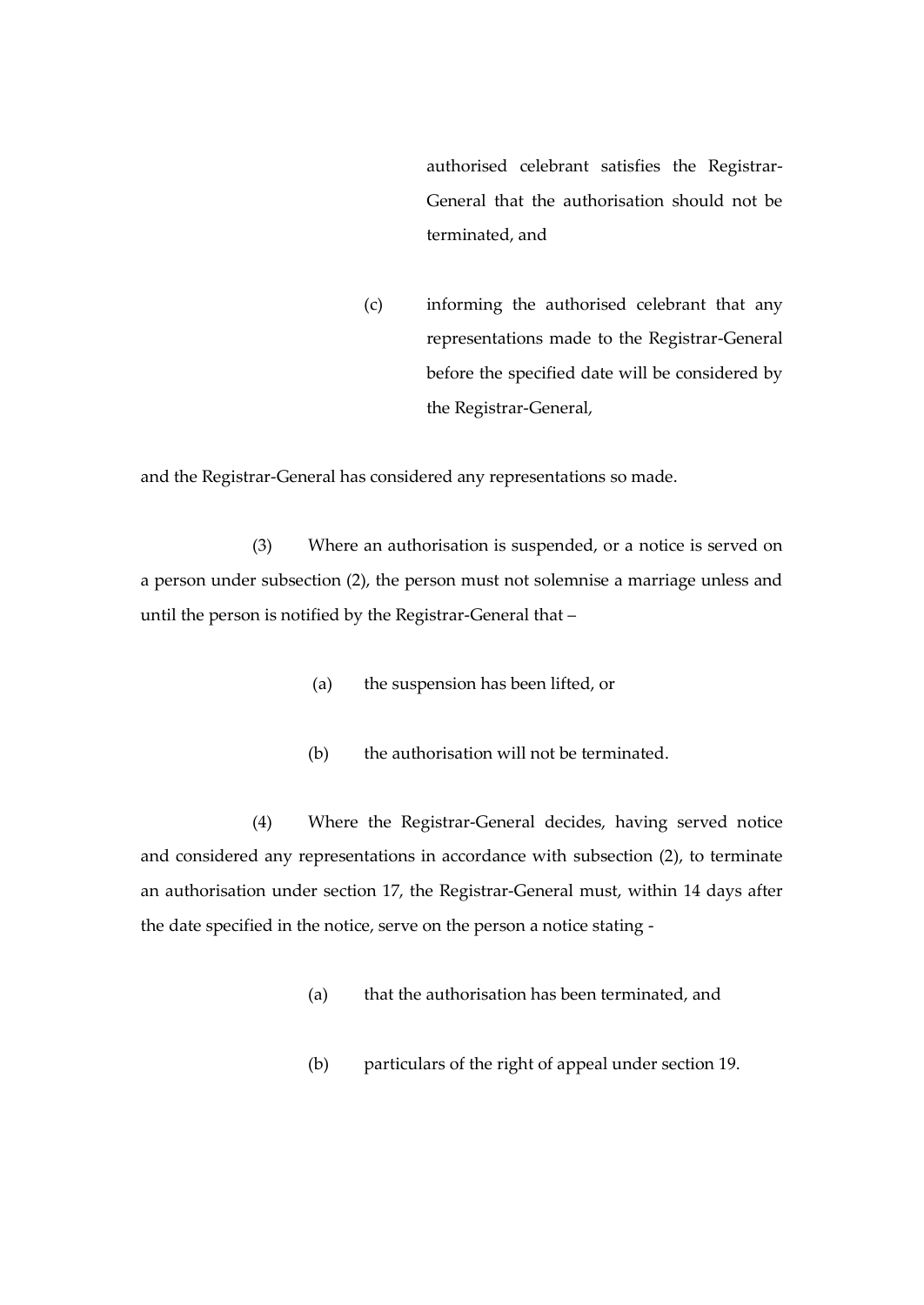#### **Appeals against decision of Registrar-General.**

**19.** (1) A person aggrieved by a decision of the Registrar-General under this Part may appeal to the Royal Court sitting as an Ordinary Court ("**the Court**") against the decision.

- (2) The grounds of an appeal under this section are that
	- (a) the decision was ultra vires or there was some other error of law,
	- (b) the decision was unreasonable,
	- (c) the decision was made in bad faith,
	- (d) there was a lack of proportionality,
	- (e) there was a material error as to the facts or as to the procedure.
- (3) Subject to subsection (4), an appeal under this section must be instituted –
	- (a) within a period of 28 days immediately following the date of the notice of the decision,
	- (b) by summons served on the Registrar-General stating the grounds and material facts on which the appellant relies.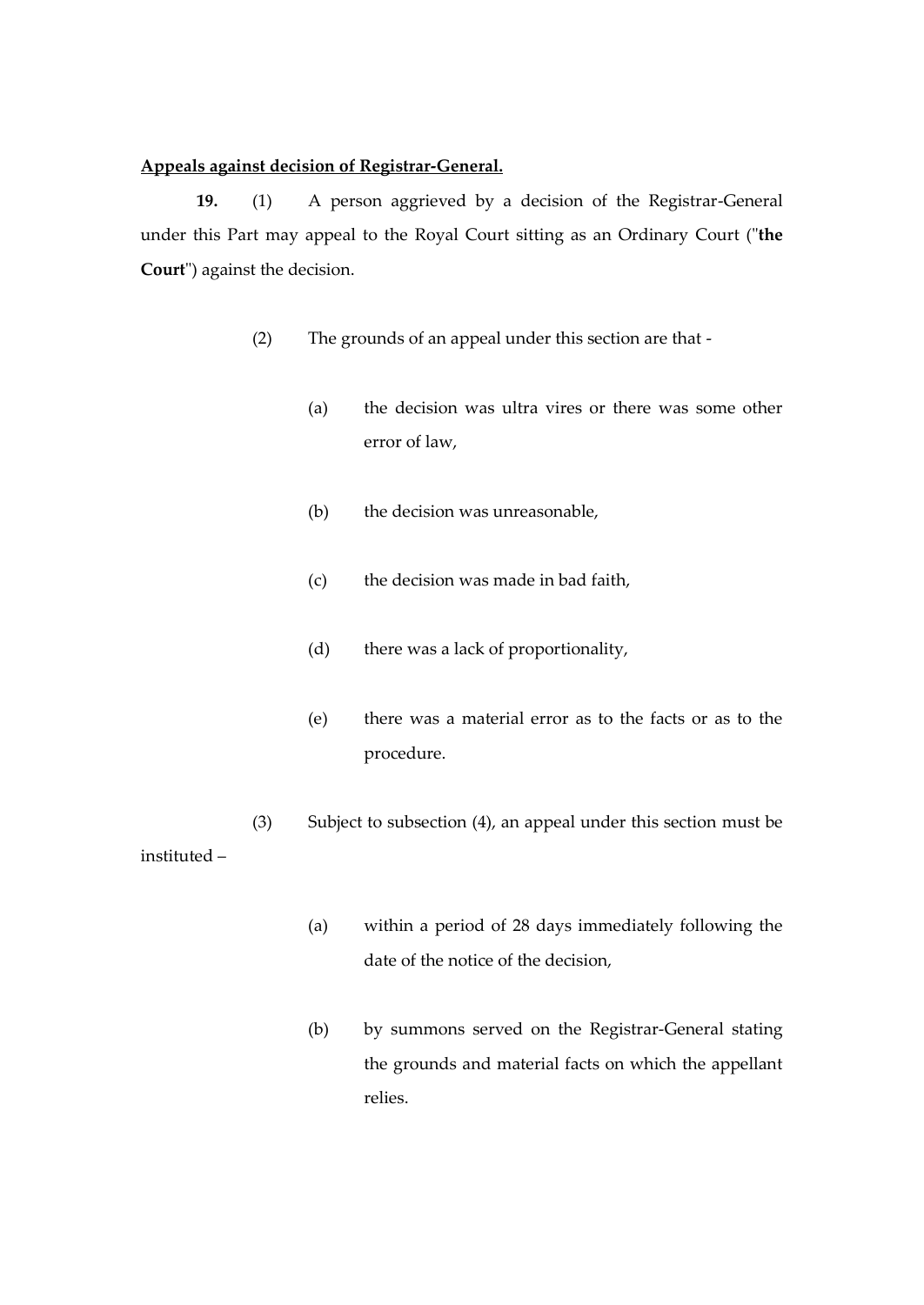(4) The Registrar-General may, where an appeal under this section has been instituted, apply to the Court, by summons served on the appellant, for an order that the appeal be dismissed for want of prosecution, and on hearing the application the Court may –

- (a) dismiss the appeal or dismiss the application (in either case, on such terms and conditions as the Court may direct), or
- (b) make such other order as the Court considers just.

The provisions of this subsection are without prejudice to the inherent powers of the Court or to the provisions of rule 52 of the Royal Court Civil Rules, 2007**<sup>i</sup>** .

- (5) On an appeal under this section the Court may
	- (a) set the decision aside and, if the Court considers it appropriate to do so, remit the matter to the Registrar-General with such directions as the Court thinks fit, or
	- (b) confirm the decision, in whole or in part.

(6) On an appeal under this section against a decision of the Registrar-General, the Court may, on the application of the appellant or the Registrar-General or of its own volition, and on such terms as the Court thinks just,

\_\_\_\_\_\_\_\_\_\_\_\_\_\_\_\_\_\_\_\_\_\_\_\_\_\_\_\_\_\_\_\_\_\_\_\_\_\_\_\_\_\_\_\_\_\_\_\_\_\_\_\_\_\_\_\_\_\_\_\_\_\_\_\_\_\_\_\_\_ **i** O.R.C. No. IV of 2007; amended by O.R.C. No. II of 2008; No. IV of 2009.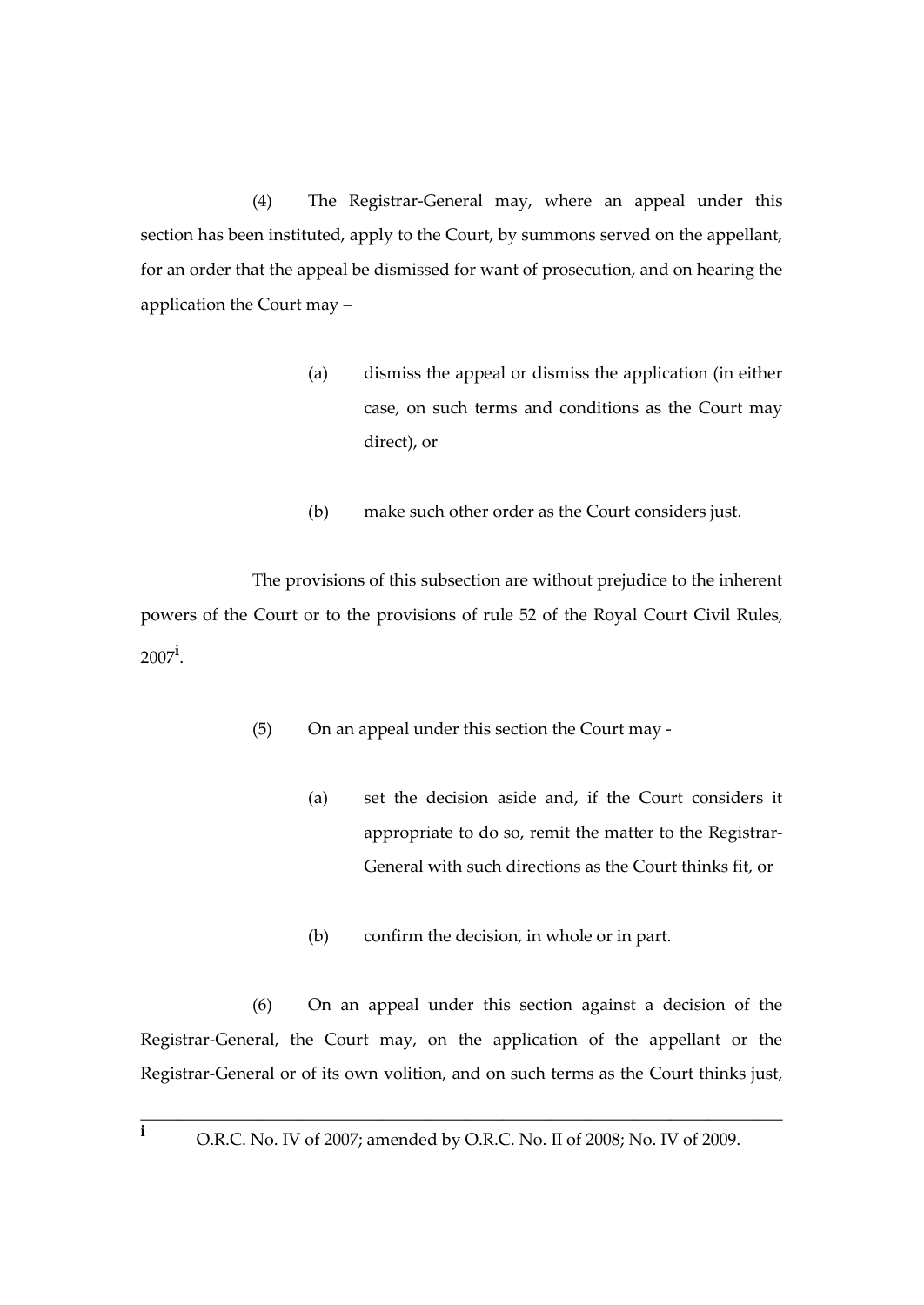suspend or modify the operation of the decision pending the determination of the appeal.

(7) An appeal from a decision of the Court under this section lies to the Court of Appeal on a question of law.

### **Removal of name from register.**

**20.** (1) The Registrar-General must remove the name of a person from the register established under section 8 if the Registrar-General is satisfied that –

- (a) the person has requested that his or her name be so removed,
- (b) at the end of the period referred to in section 14(1), no application for renewal of the authorisation of a civil celebrant has been made or, where such an application has been made, it has been refused, and no appeal has been instituted in the period provided for appeals or, where an appeal has been instituted, such appeal has been dismissed,
- (c) the person has died,
- (d) the relevant governing authority of the religious organisation which nominated an authorised religious official has notified the Registrar-General in writing that it no longer desires that the person be authorised,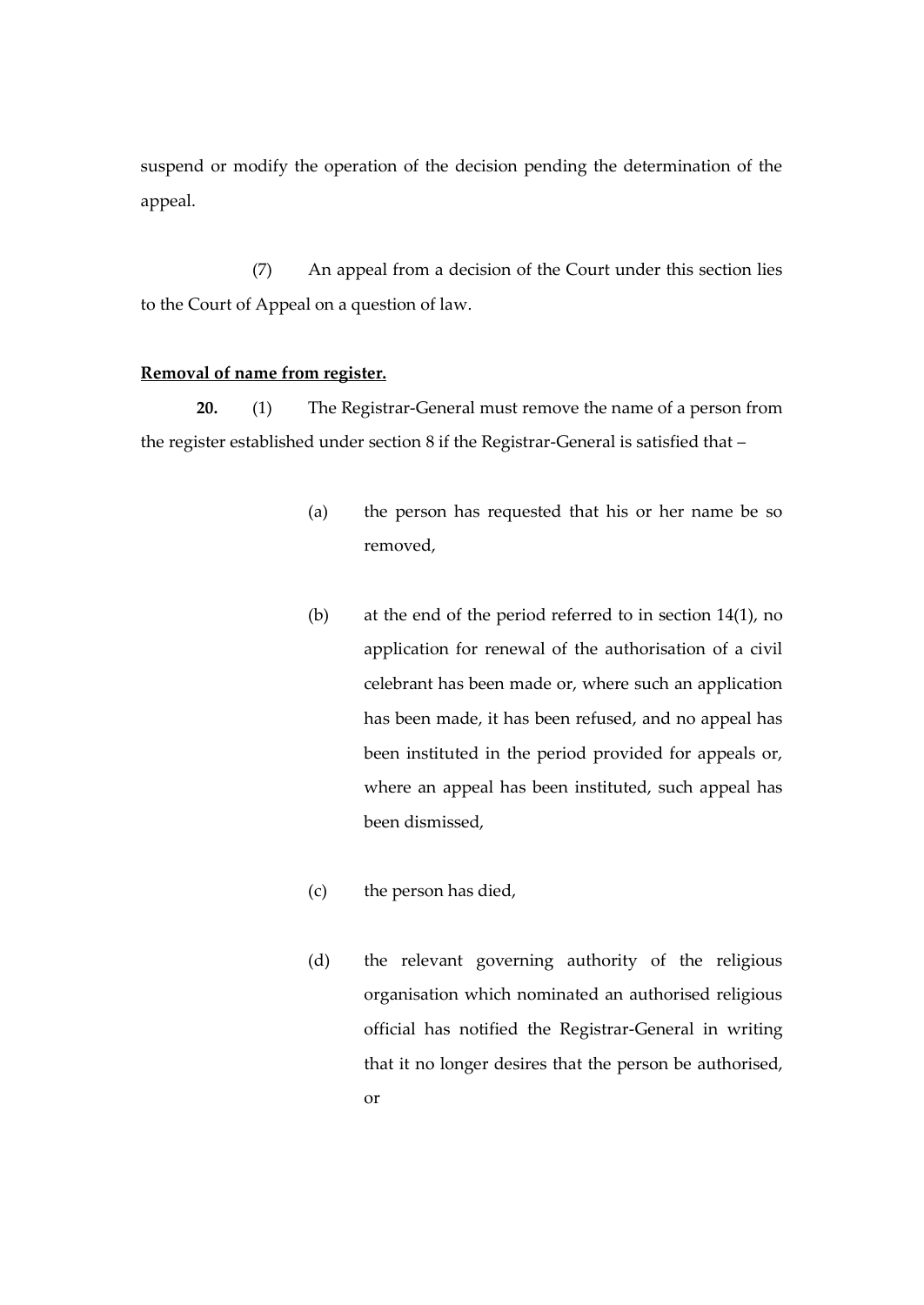(e) the authorisation of the person has been terminated under section 17 and no appeal has been instituted in the period provided for appeals or, where an appeal has been instituted, such appeal has been dismissed.

(2) Where a person's name has been removed from the register in accordance with subsection (1), the person's authorisation must be treated as terminated.

#### *Clerk in Holy Orders of the Church of England*

#### **Clerk in Holy Orders of the Church of England.**

**21.** (1) A person is a clerk in Holy Orders of the Church of England ("**clerk in Holy Orders**") if the person is the Dean or Vice-Dean of Guernsey or a priest or deacon of the Church of England who is duly authorised to minister in the Bailiwick of Guernsey.

(2) The Registrar-General may require a clerk in Holy Orders to undertake such training as the Registrar-General thinks fit including training to ensure that such clerk has sufficient knowledge of the law applicable in the Bailiwick relating to the solemnisation of marriages and the duties of a marriage celebrant necessary to ensure that marriages are solemnised in compliance with that law.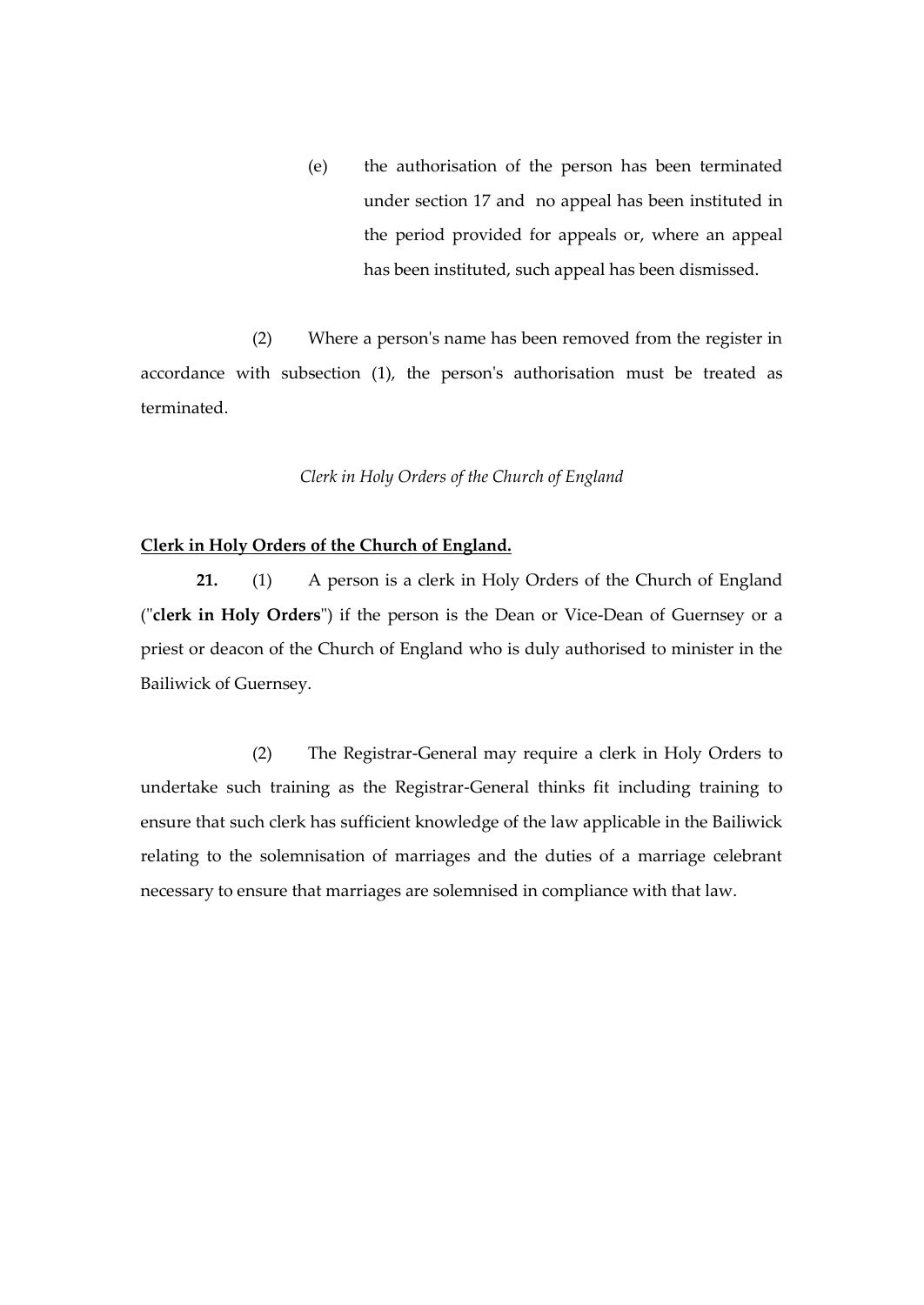#### PART III

#### MARRIAGE AUTHORISED BY LICENCE OF REGISTRAR-GENERAL

#### *Notice of marriage*

#### **Notice of marriage.**

**22.** (1) Where a marriage is intended to be solemnised on the authority of a licence issued by the Registrar-General, notice of marriage must be given to the Registrar-General by both persons to be married, jointly, in such form and including such information as may be prescribed or as the Registrar-General may determine, in accordance with this section.

(2) A notice under subsection (1) must include a statement of the intended date, time and place, or either of two places, of the marriage, the name of the marriage celebrant who is to solemnise the marriage and, in relation to each of the persons to be married –

- (a) name, surname, any former names or surnames and date of birth,
- (b) sex,
- (c) nationality and place of residence,
- (d) immigration status in the Bailiwick,
- (e) occupation,
- (f) marital status and, if either of the persons to be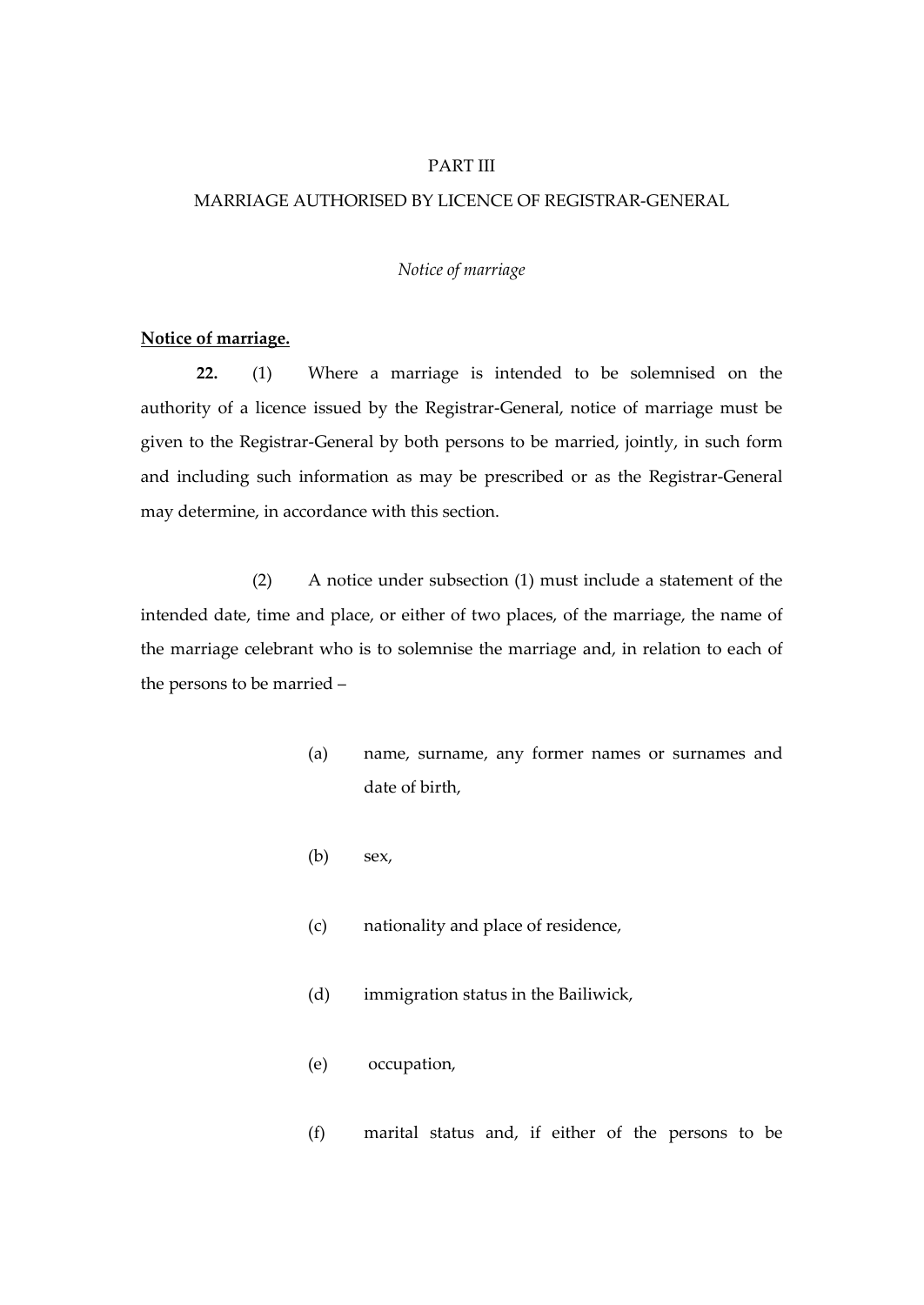married has been married or in a civil partnership, how the marriage or civil partnership ended.

- (3) A notice under subsection (1) must be accompanied by  $-$ 
	- (a) such documents or other evidence supporting the information provided as may be prescribed or as the Registrar-General may determine,
	- (b) a declaration, in such form as the Registrar-General may determine, signed by each of the persons to be married –
		- (i) that he or she believes that there is no impediment of kindred or affinity or other lawful hindrance to the marriage,
		- (ii) where one of the persons to be married is, and will at the date of the marriage be, a minor who has not previously been married or a civil partner, that the consent of the person or persons whose consent to the marriage is required under section 4 has been obtained, that the necessity of obtaining any such consent has been dispensed with under that section, that a court has consented to the marriage under that section, or that there is no person whose consent is so required,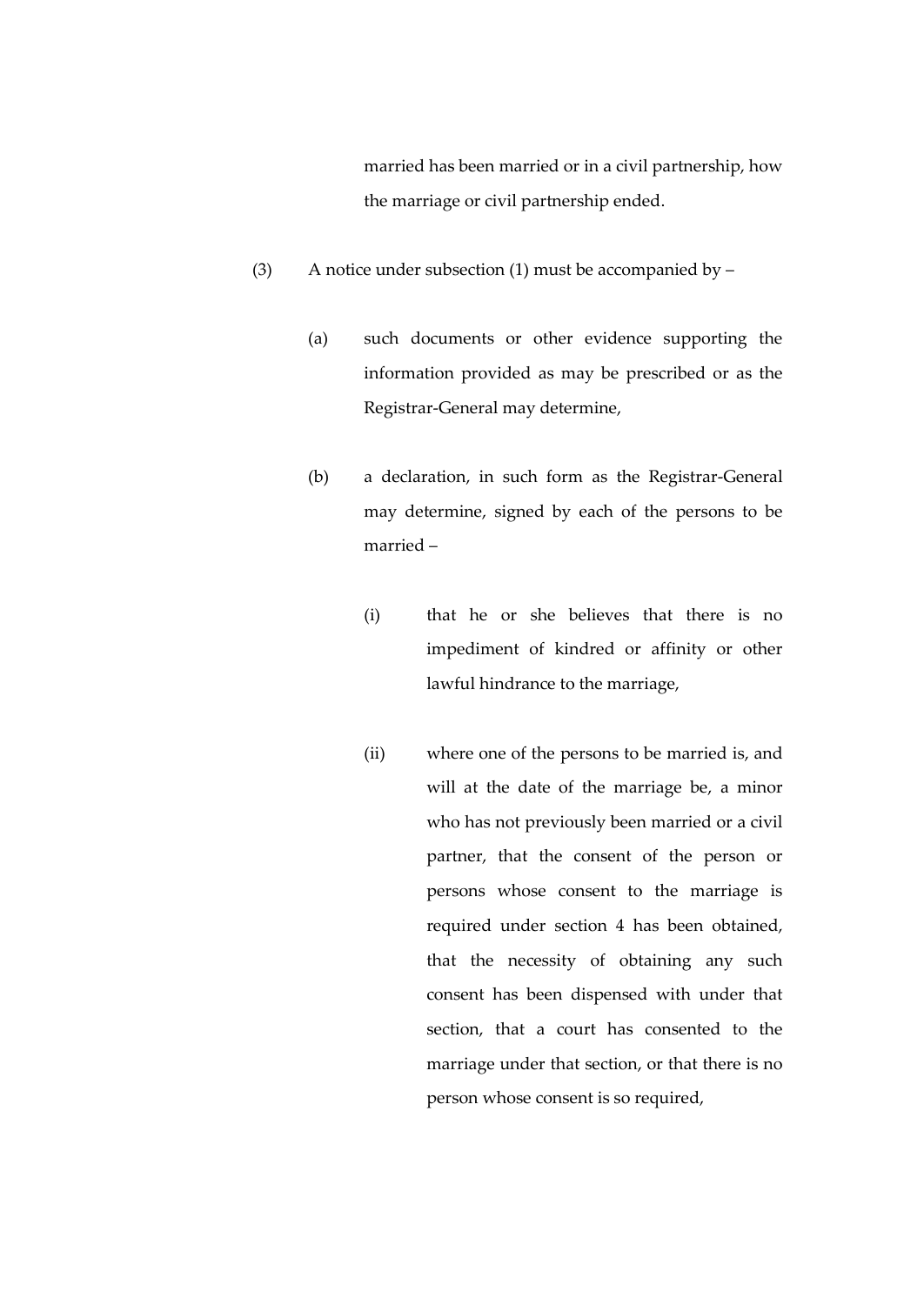- (iii) in relation to a notice of a marriage to which section 1(2) applies, that the younger of the persons to be married has not, at any time before attaining the age of 18 years, been a child of the family in relation to the other,
- (iv) that he or she believes that all of the information stated in the notice, and all information and evidence supplied with the notice, is true, and
- (c) the prescribed fee.

#### **Determination of acceptance of notice of marriage.**

**23.** (1) The Registrar-General may, having received notice of marriage in accordance with section 22, require the persons to be married to provide such additional information or documents as the Registrar-General may reasonably consider necessary for the purpose of determining whether to accept the notice of marriage, and in particular (without limitation), in order to –

- (a) verify the accuracy of the information contained in the notice or the authenticity of the supporting documentation,
- (b) be satisfied that the persons to be married are both capable of consenting to the marriage and do freely consent to enter into the marriage,
- (c) be satisfied that there is no other ground for not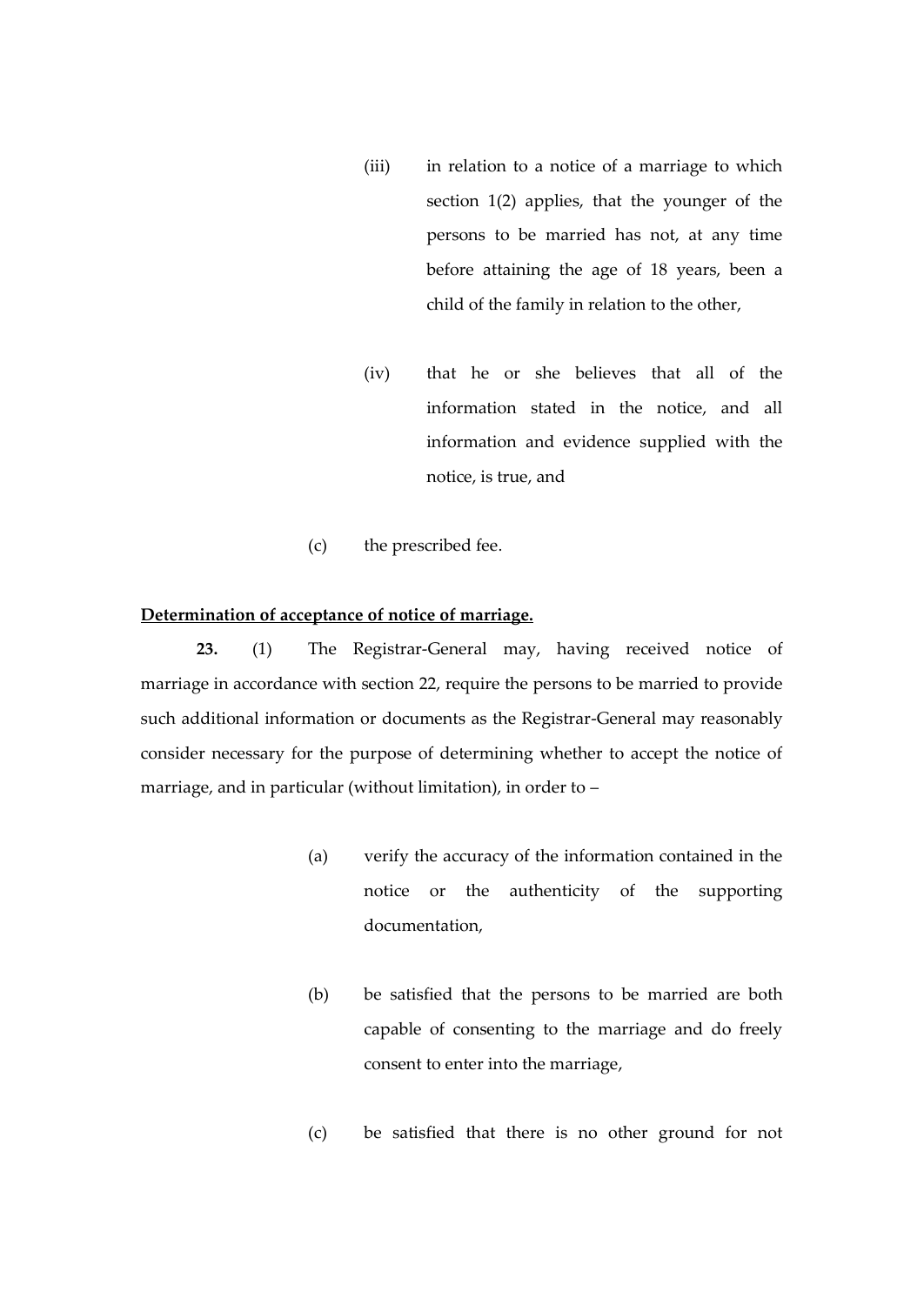accepting the notice of marriage,

and the Registrar-General may, for that purpose, interview the persons to be married and any other person.

(2) The Registrar-General may reject any information, document or evidence provided under this section or under section 22 if the Registrar-General has reasonable grounds for suspecting that the information, document or evidence is false in any particular, and in such a case the Registrar-General may proceed under this Law as if the rejected information, document or evidence had not been provided.

(3) If the Registrar-General is satisfied that there is no reason why the intended marriage cannot take place, the notice of marriage shall be accepted.

#### **Filing of notice and publication.**

**24.** (1) Subject to the provisions of this section, the Registrar-General must file and retain all notices of marriage which have been accepted under section 23, and, subject to section 59, such notices must be available for inspection free of charge at all reasonable times during normal working hours.

(2) The date on which the Registrar-General files a notice of marriage in accordance with this section is deemed to be the date on which the persons to be married have given notice of the intended marriage.

(3) As soon as reasonably practicable after notice of marriage is filed the Registrar-General must publish –

(a) on the Royal Court website, and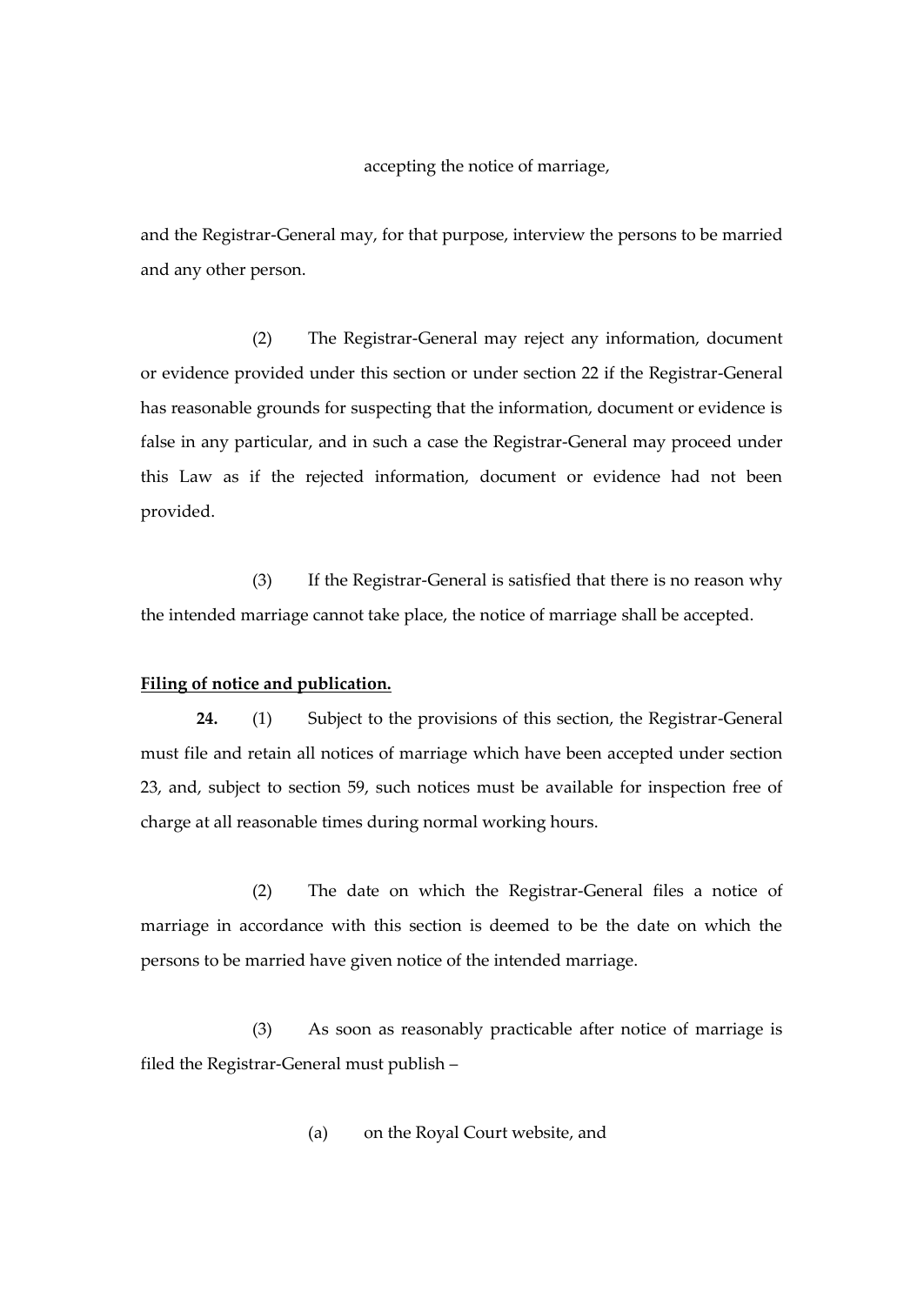## (b) in any other place that the Registrar-General thinks fit,

the names of the persons to be married (subject to section 59), the date of the intended marriage and such other details as may be prescribed.

(4) Subject to section 25, such publication must continue for a minimum period of 21 consecutive clear days prior to the date of the intended marriage.

(5) A notice of marriage is void after the expiration of the period of one year beginning on the date on which notice is deemed to have been given under subsection (2).

## **Reduction of publication period and relaxation of other requirements in certain circumstances.**

**25.** (1) If, on an application made to the Registrar-General, the Registrar-General is satisfied that there are compelling reasons for reducing the period referred to in section 24(4) because of the exceptional circumstances of the case, the Registrar-General may reduce that period to such shorter period as he or she considers appropriate.

(2) Without limitation, the circumstances mentioned in subsection (1) include –

> (a) that one of the persons to be married is ill and is unlikely for that reason to be able to enter into the marriage if the said period of publication is not reduced,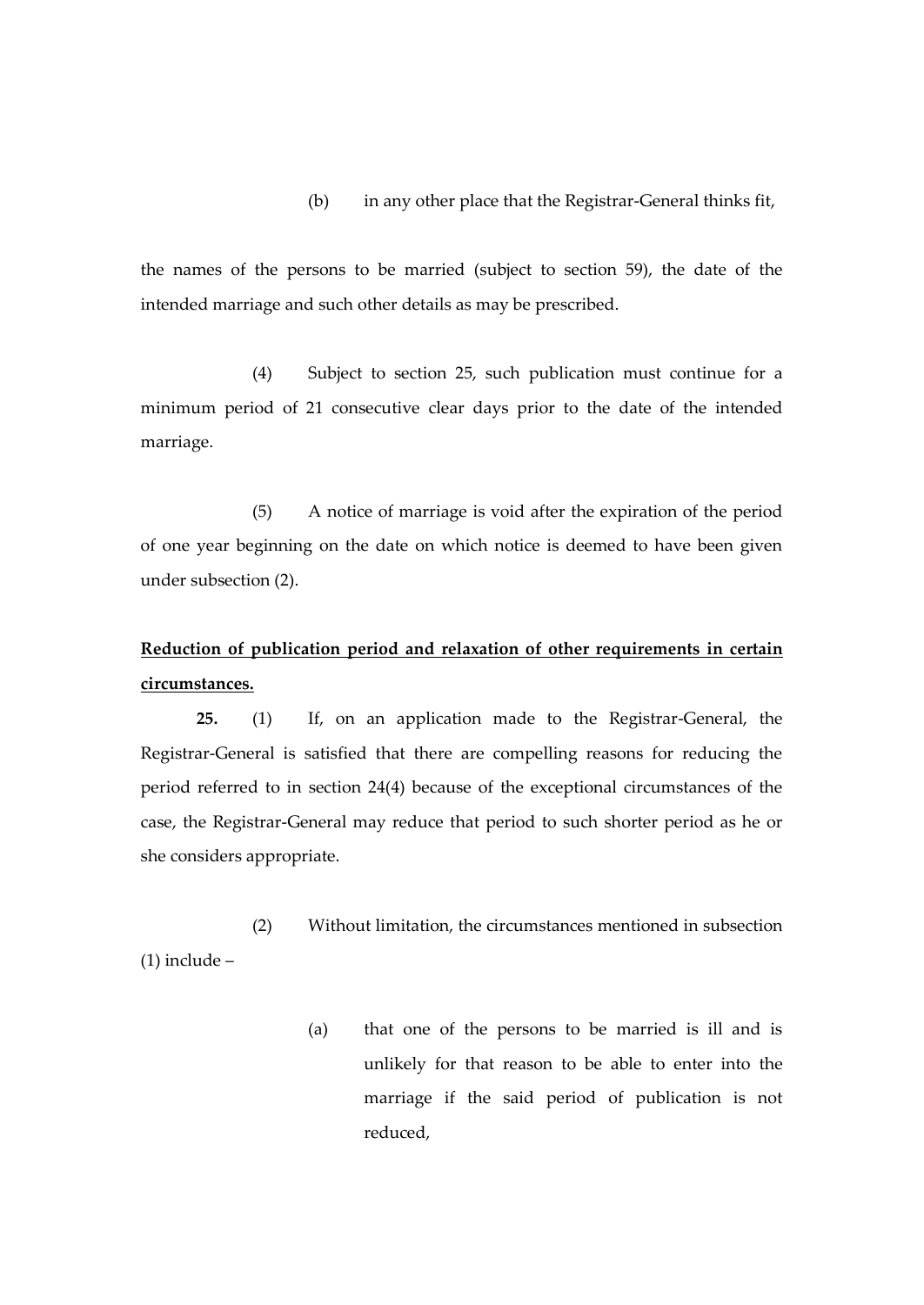(b) such other circumstances as may be prescribed.

(3) The Registrar-General may, if the period of publication is reduced under this section, also waive or disapply any requirement –

- (a) to provide original or duly authenticated documents,
- (b) to attend at the office of the Registrar-General, or
- (c) as may be prescribed,

to the extent only that the Registrar-General thinks necessary in the circumstances.

(4) Regulations may make provision with respect to the making, and granting, of applications under this section, and such provision may include (without limitation) the medical or other evidence to be provided in support of an application to reduce the said period of publication.

### **Caveat against marriage or certificate of no impediment.**

**26.** (1) Any person may enter a caveat with the Registrar-General, at any time before the solemnisation of a marriage in the Bailiwick or the issue of a certificate of no impediment under section 57.

(2) A caveat entered under subsection (1) must be signed by or on behalf of the person by whom it is entered, and state the person's place of residence and the ground of objection on which the caveat is founded.

(3) Where the Registrar-General receives an objection in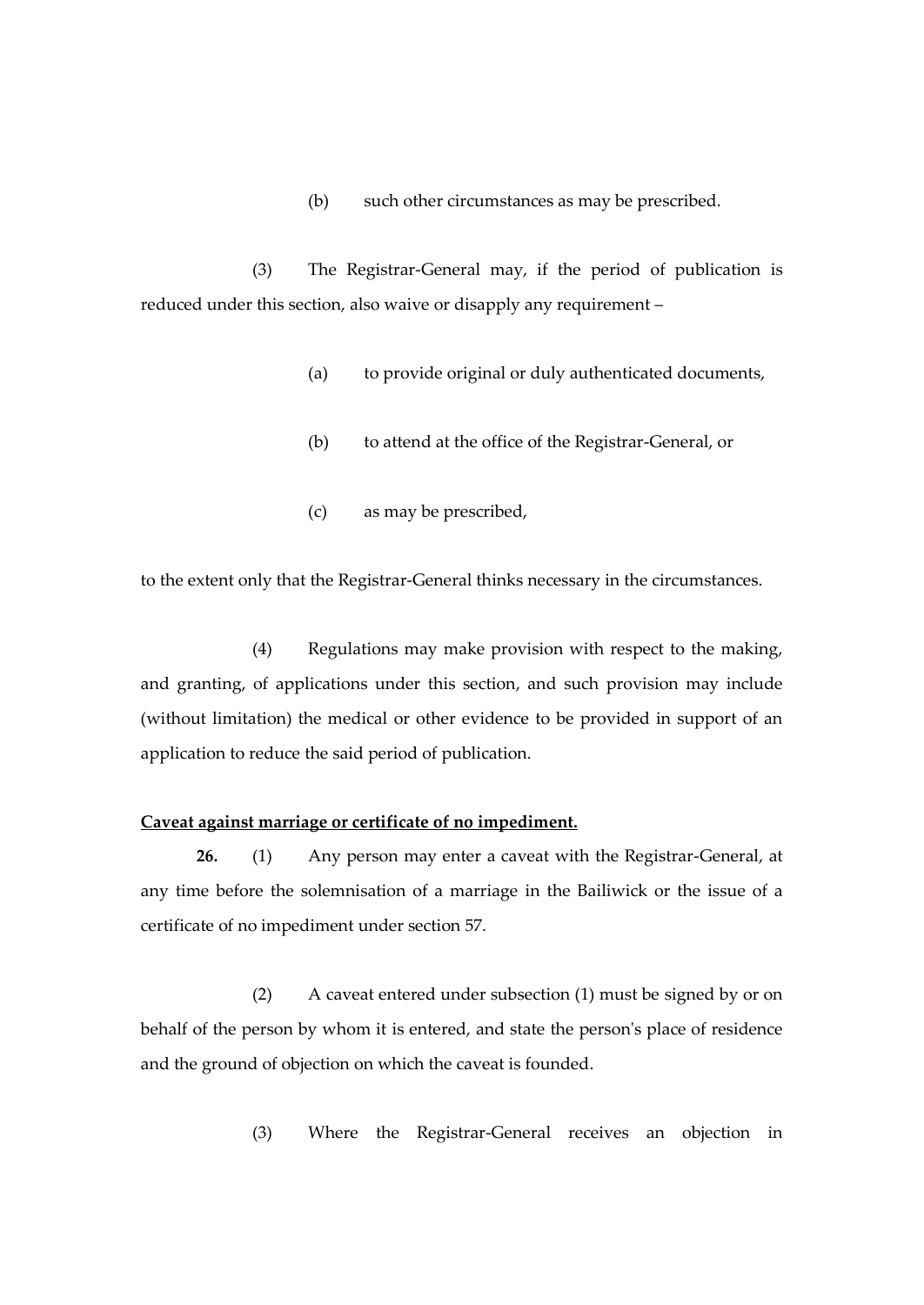accordance with subsection (1) –

- (a) in any case where the Registrar-General is satisfied that the objection relates only to a misdescription or inaccuracy in the notice of marriage or licence, the Registrar-General should notify the persons to be married of the nature of the objection and make such enquiries into the matter as he or she thinks fit, and make any necessary correction to any document relating to the marriage, or
- (b) in any other case, pending further consideration of the objection, suspend the issue of the licence or the certificate of no impediment or, if the licence has already been issued, advise the marriage celebrant that the marriage should not be solemnised pending such consideration.

(4) If any caveat is entered in accordance with subsection (1), no licence or certificate of no impediment may be issued or, if the licence has already been issued, the marriage must not be solemnised until –

- (a) the Registrar-General, having examined the ground of the objection and being satisfied that the ground ought not to obstruct the marriage, has removed the caveat, or
- (b) subject to subsection (5), the caveat is withdrawn by the person who entered it.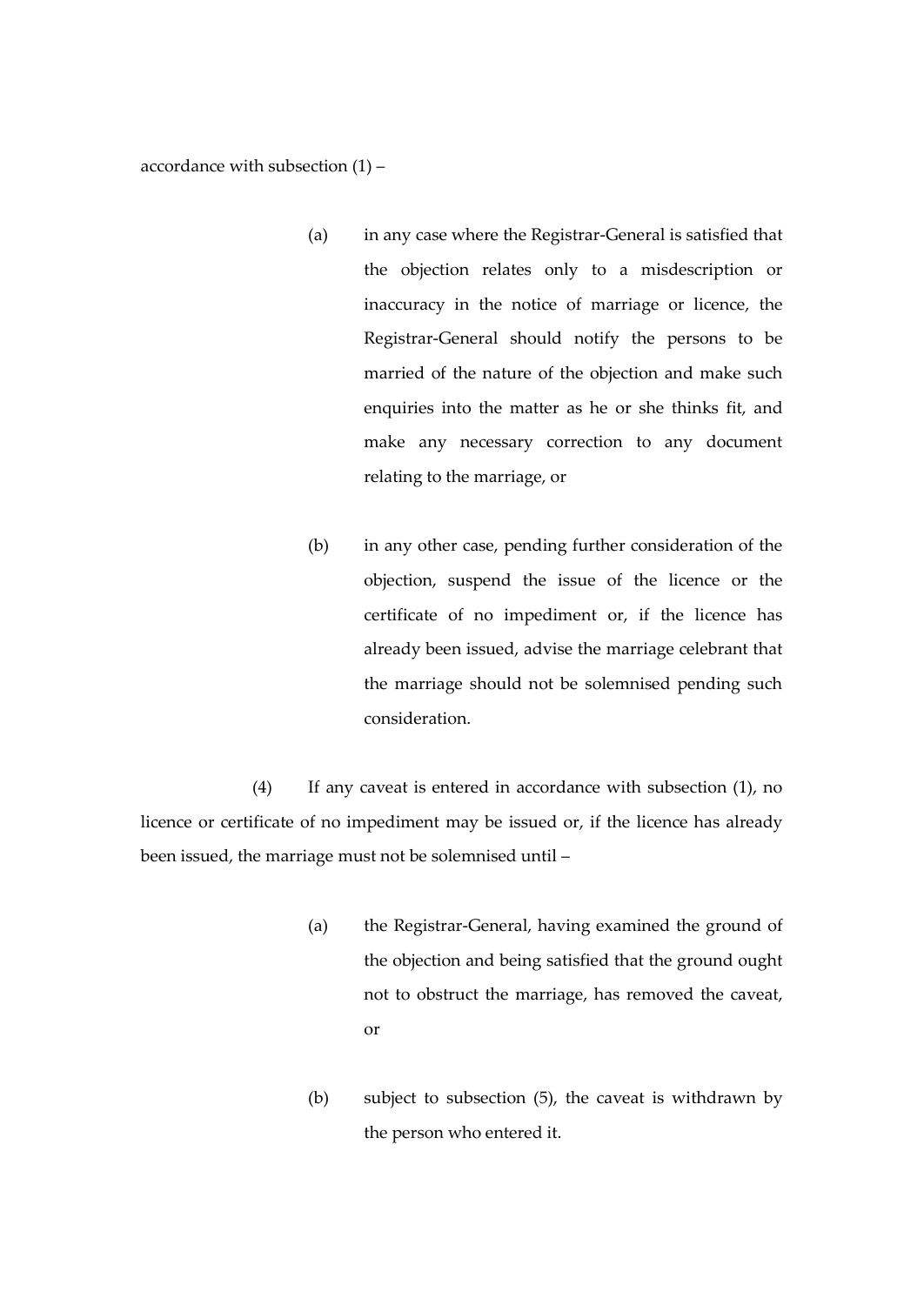(5) In the case of a licence for the solemnisation of a marriage to which section 1(2) applies, where a caveat is entered under subsection (1) on the ground that the persons to be married have not both attained the age of 18 years or that the younger person has at any time before attaining the age of 18 years been a child of the family in relation to the other, then –

- (a) notwithstanding that the caveat is withdrawn by the person who entered it, no licence or certificate of no impediment may be issued, and the marriage in the Bailiwick must not be solemnised, unless the Registrar-General has examined that ground of objection and is satisfied that that ground ought not to obstruct the marriage, and
- (b) either of the persons to be married may apply to the Royal Court sitting as an Ordinary Court ("**the Court**") for a declaration that, both those persons having attained the age of 18 years and the younger of those persons not having at any time before attaining the age of 18 years been a child of the family in relation to the other, there is no impediment of affinity to the solemnisation of the marriage.

(6) The Registrar-General may refer the matter of a caveat to the Court, which may uphold or remove the caveat, and no appeal shall lie from a decision of the Court.

(7) The Court, in any proceedings before it under this section,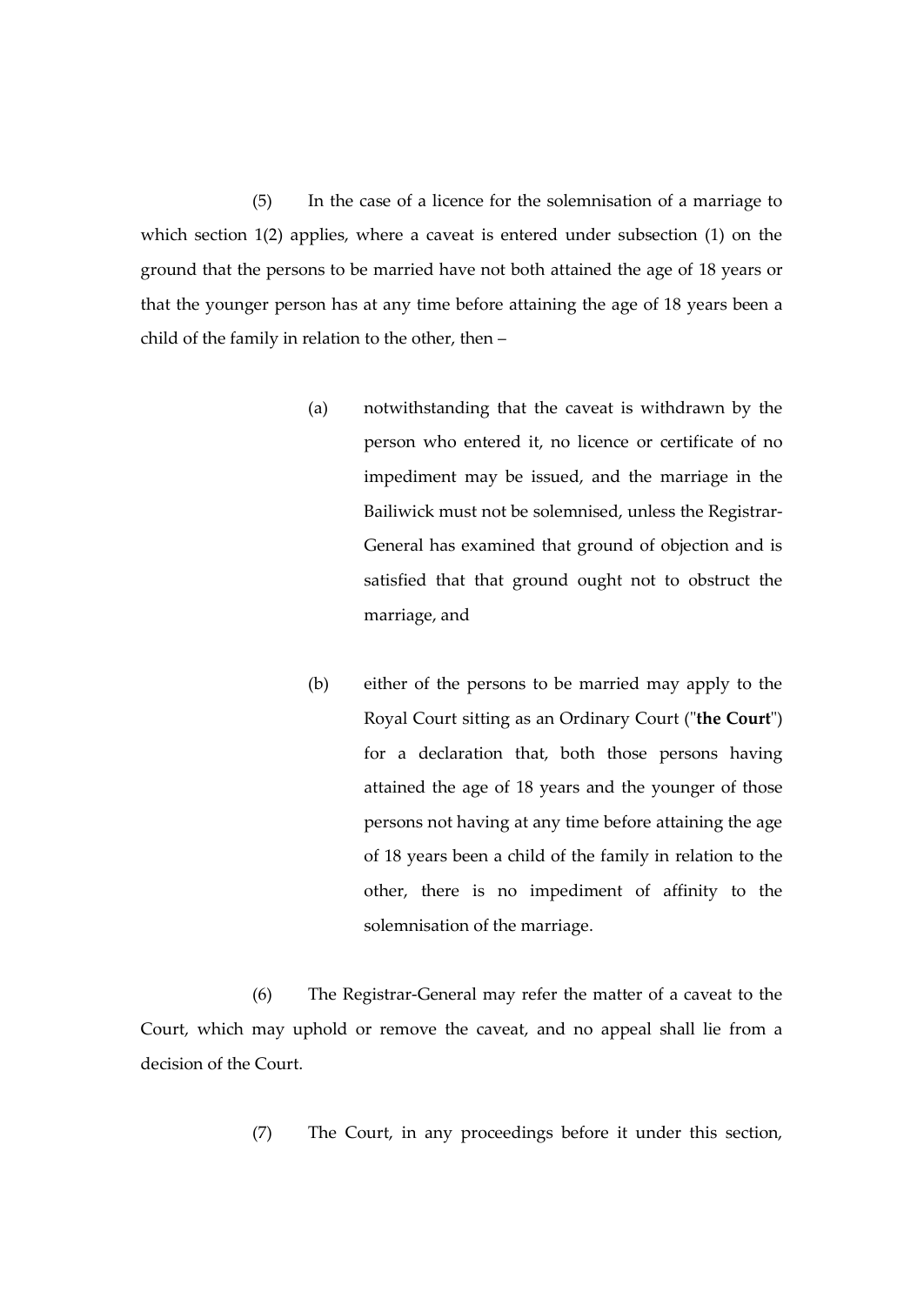may order the person who entered the caveat to pay all or part of the costs of the proceedings and damages to the persons against whose marriage the caveat was entered.

#### **Forbidding of issue of licence or certificate of no impediment.**

**27.** (1) Any person whose consent to a marriage intended to be solemnised on the authority of a Registrar-General's licence is required under section 4 may forbid the issue of such a licence, or of a certificate of no impediment under section 57, by writing, at any time before the issue of the licence, the word "forbidden" next to the entry of the notice of marriage filed under section 24 together with his or her name and place of residence and the capacity, in relation to either of the persons to be married, in which the issue of the licence is forbidden.

(2) Where the notice of marriage has been filed in electronic form, a person wishing to exercise the power conferred by subsection (1) to forbid the issue of a licence may do so by requesting the Registrar-General to record that the person forbids the issue of the licence and the Registrar-General must enter the information required by subsection (1) in electronic form.

(3) Subject to subsection (4), where the issue of a licence is forbidden under subsection (1), the notice of marriage is void.

(4) Where, under section 4(1)(b), a court has consented to a marriage, and the consent of the court has the same effect as if it had been given by a person whose consent has been refused, that person shall not be entitled to forbid the issue of a licence for that marriage under this section, and the notice of marriage is not void by virtue of this section.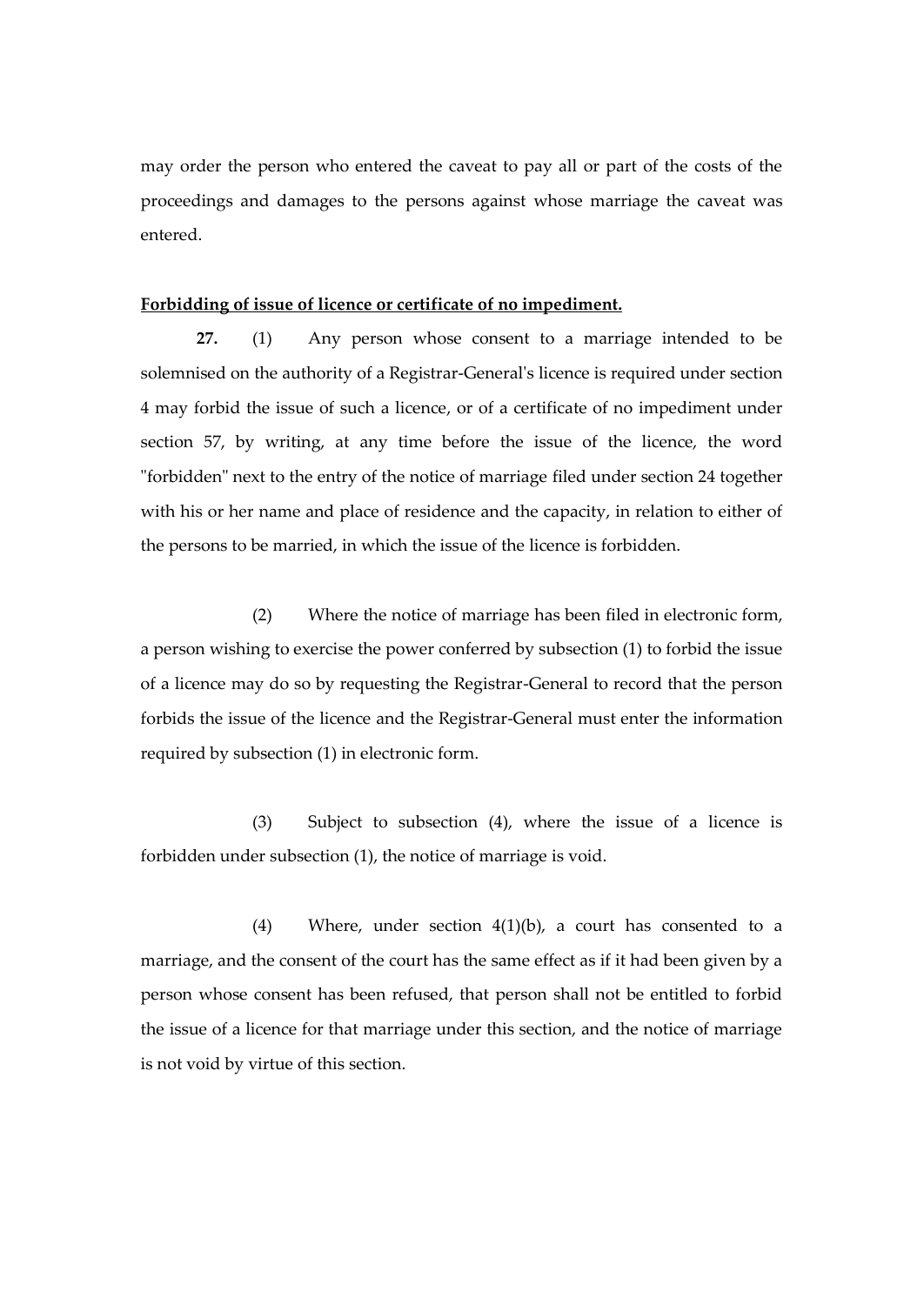#### **Issue of licence.**

**28.** (1) Subject to the provisions of this section, the Registrar-General may, not earlier than the day following the expiration of the period referred to in section 24(4), or such reduced period as the Registrar-General may determine under section 25, issue a licence in such form as the Registrar-General may determine.

(2) The persons to be married must, not later than the last working day before the date of the intended marriage –

- (a) attend at the office of the Registrar-General together,
- (b) provide the originals, or duly authenticated copies, of the documents required to be provided for the purpose of sections 22 and 23 (if not already provided),
- (c) provide such other evidence or further evidence, including photographic evidence, as the Registrar-General may reasonably consider necessary for the purpose of determining whether to issue a licence,
- (d) sign a signature verification form in such form and containing such particulars as the Registrar-General may determine, and
- (e) pay the prescribed fee.

(3) Where, due to exceptional circumstances which could not reasonably have been foreseen, the persons to be married are unable to attend at the office of the Registrar-General on or before the last working day before the date of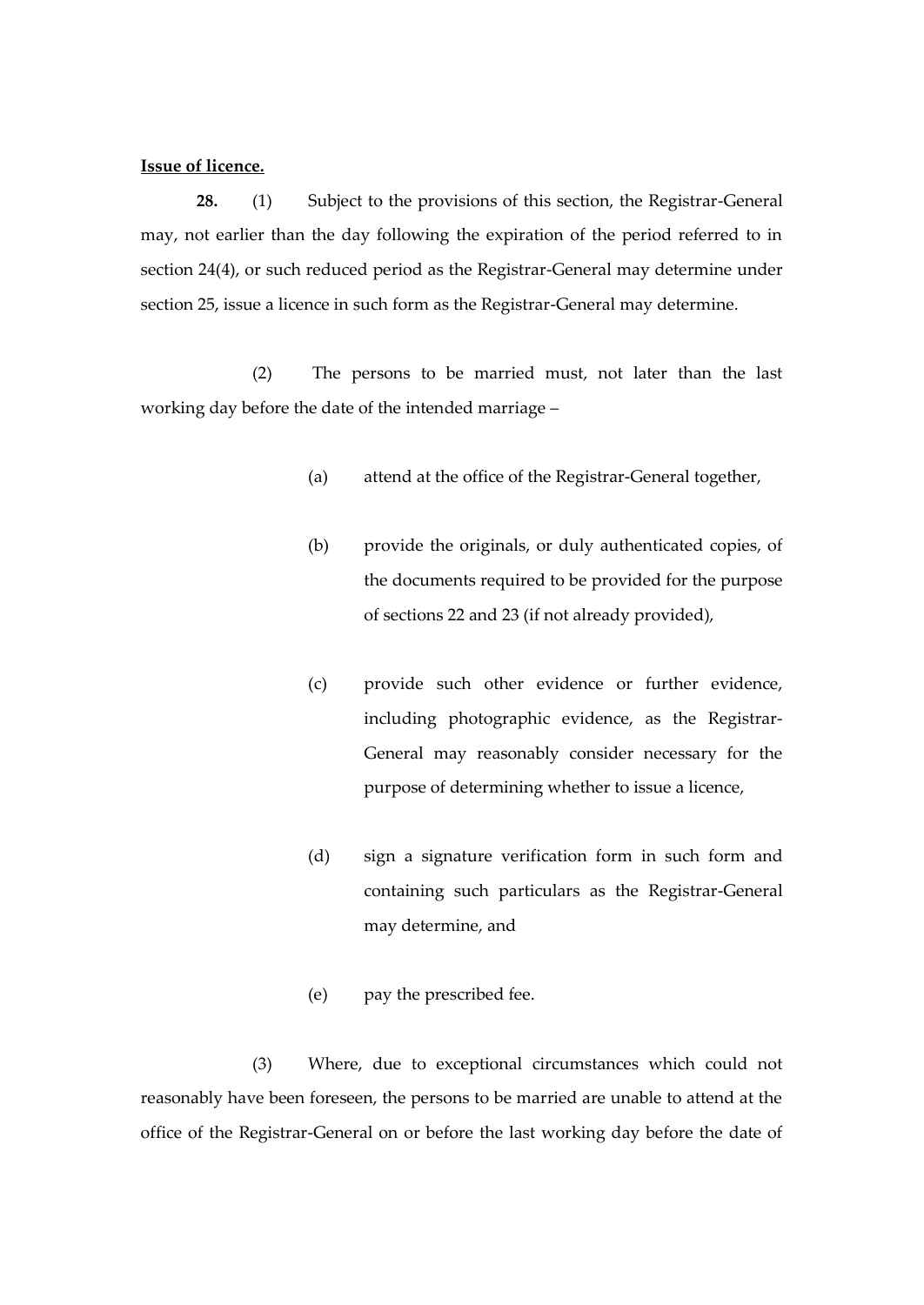the marriage, the Registrar-General may permit the requirements in subsection (2) to be completed on the day of the marriage: Provided that such permission must not be given unless the Registrar is satisfied that those requirements can reasonably be satisfactorily completed prior to the time specified on the licence for the solemnisation of the marriage and during normal working hours.

- (4) The Registrar-General must not issue a licence if
	- (a) he or she has reason to believe that there is a lawful impediment to the intended marriage,
	- (b) a caveat has been entered under section 26 which has not been withdrawn or removed in accordance with that section,
	- (c) its issue has been forbidden under section 27,
	- (d) it appears to the Registrar-General that either of the persons to be married is incapable of consenting to the marriage or does not freely consent to enter into the marriage, or
	- (e) any other ground exists for not issuing a licence.

(5) Subject to subsection (7), a licence issued under this section shall authorise the solemnisation of the marriage of the persons named in it –

(a) on the date and at the time specified in the licence, and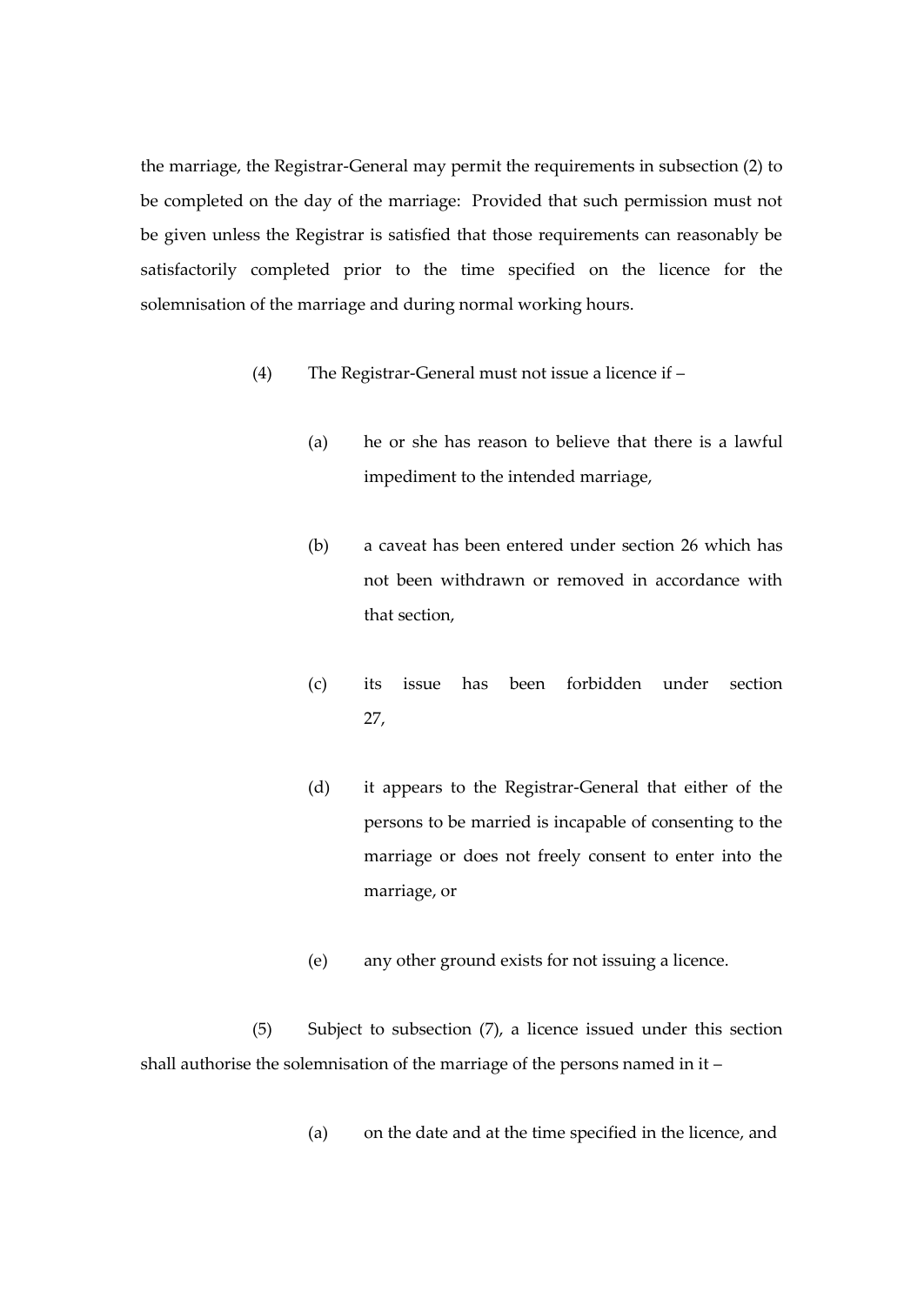- (b) at the place, or either of two places, so specified,
- (c) subject to subsection (6), by the marriage celebrant so specified.

(6) A licence issued under this section authorises, but does not oblige, a marriage celebrant to solemnise the marriage to which it relates.

(7) A licence issued under this section is not valid if the notice of marriage in respect of the intended marriage is void by virtue of any provision of this Law and no person may solemnise the marriage on the authority of such a licence.

# **Change to date, time, location or celebrant of intended marriage.**

**29.** (1) Where the persons to be married wish to change the date, time or location of the intended marriage, or the identity of the marriage celebrant who is to solemnise the marriage, both persons to be married must notify the Registrar-General in writing, accompanied by the prescribed fee, of the proposed change a minimum of 21 clear days prior to –

- (a) the date specified in the notice, or the licence if already issued, as the date for the intended marriage, or
- (b) if the date is to be changed to a date earlier than that specified in the notice or the licence, as the case may be, the new date.
- (2) Upon receipt of a notification under subsection (1), and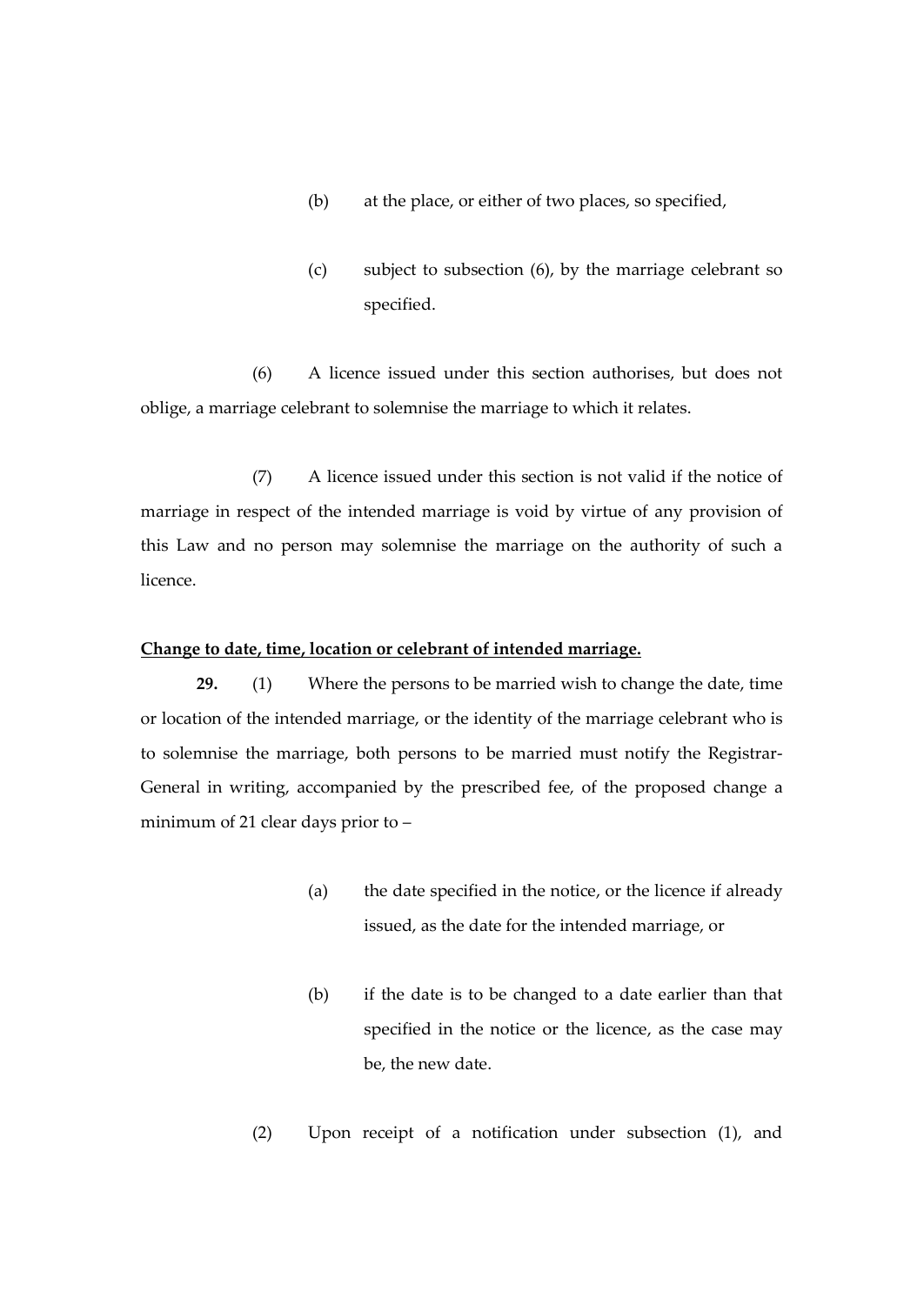provided that the Registrar-General is satisfied that the proposed change would not result in a contravention of any provision in or under this Law or any other enactment, the Registrar-General shall make the corresponding amendment to the notice of marriage filed under section 24 and, if a licence has already been issued under section 28, issue an amended licence.

(3) Notwithstanding subsections (1) and (2), if in the case of an emergency or due to exceptional circumstances such that it becomes impossible or impracticable for a marriage to be solemnised –

- (a) on the date,
- (b) at the time,
- (c) in a location, or
- (d) by the marriage celebrant,

specified in the notice of marriage, and it is thereby impossible to comply with subsection (1), a marriage solemnised on a different date, at a different time, at a different location or by a different marriage celebrant shall not be void by virtue only of lack of compliance with subsection (1); provided that the persons to be married must notify the Registrar-General in writing of any such change as soon as reasonably practicable before (if possible) or after the solemnisation of the marriage stating the reasons for the lack of compliance.

## **Person to whom licence is to be delivered.**

**30.** Where a marriage is intended to be solemnised on the authority of a Registrar-General's licence, the licence must be delivered to the marriage celebrant in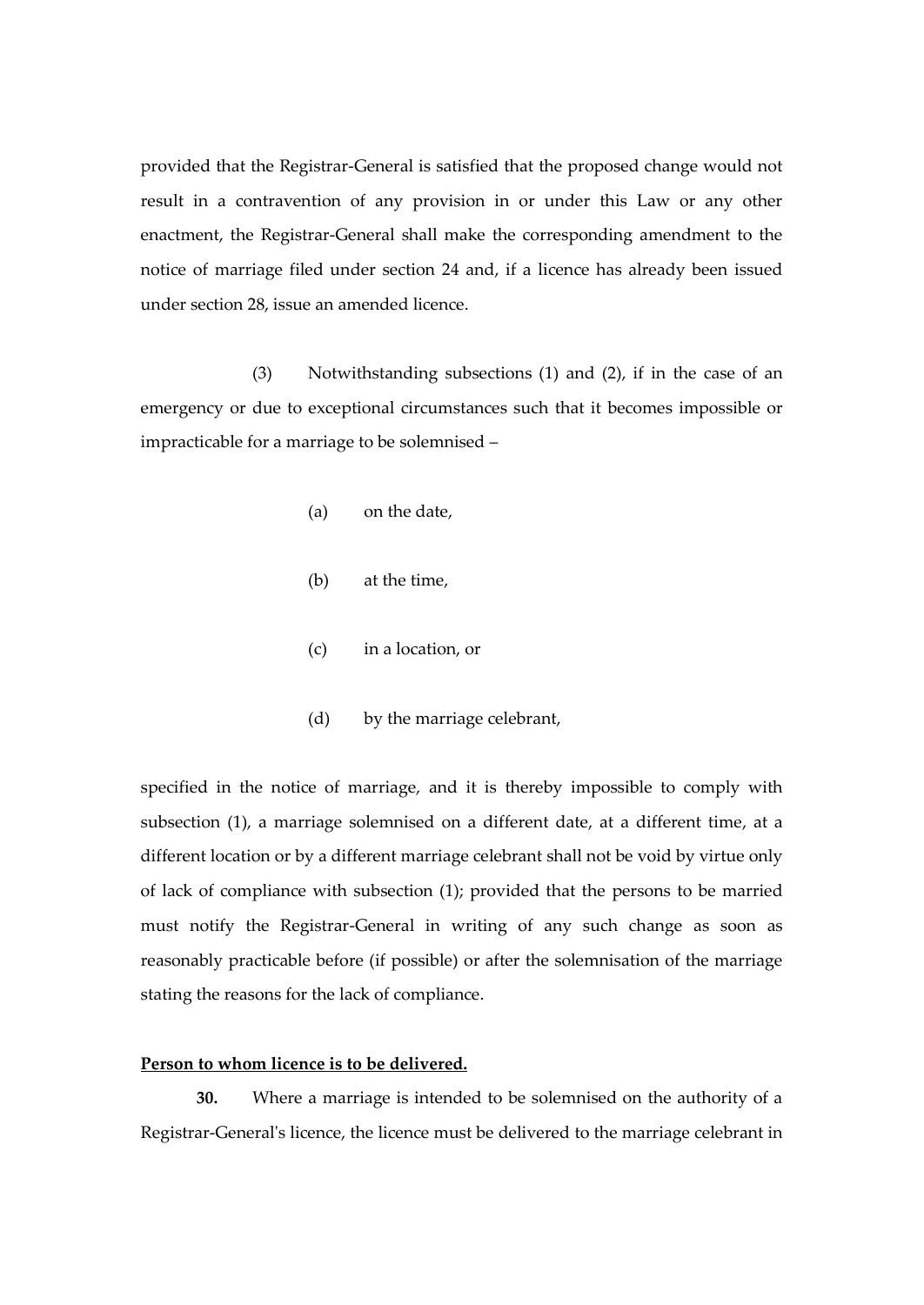whose presence the marriage is to be solemnised together with –

- (a) the signature verification form signed by the persons to be married in accordance with section 28(2)(d), and
- (b) a marriage return form, in such form and containing such particulars as the Registrar-General may determine.

# *Solemnisation of marriage*

# **Date of marriage.**

**31.** (1) Subject to subsection (2), a marriage may be solemnised on any date which has been agreed between the marriage celebrant and the persons to be married and which falls during the period –

- (a) commencing on the day after the expiration of the minimum publication period mentioned in section 24(4), or such reduced period as the Registrar-General may determine under section 25, and
- (b) ending on the day before the notice of marriage becomes void in accordance with section 24(5).

(2) Except where section 29(3)(a) applies, a marriage must be solemnised on the date specified in the licence issued in respect of that marriage.

## **Time of marriage.**

**32.** (1) Subject to subsection (2), a marriage may be solemnised at any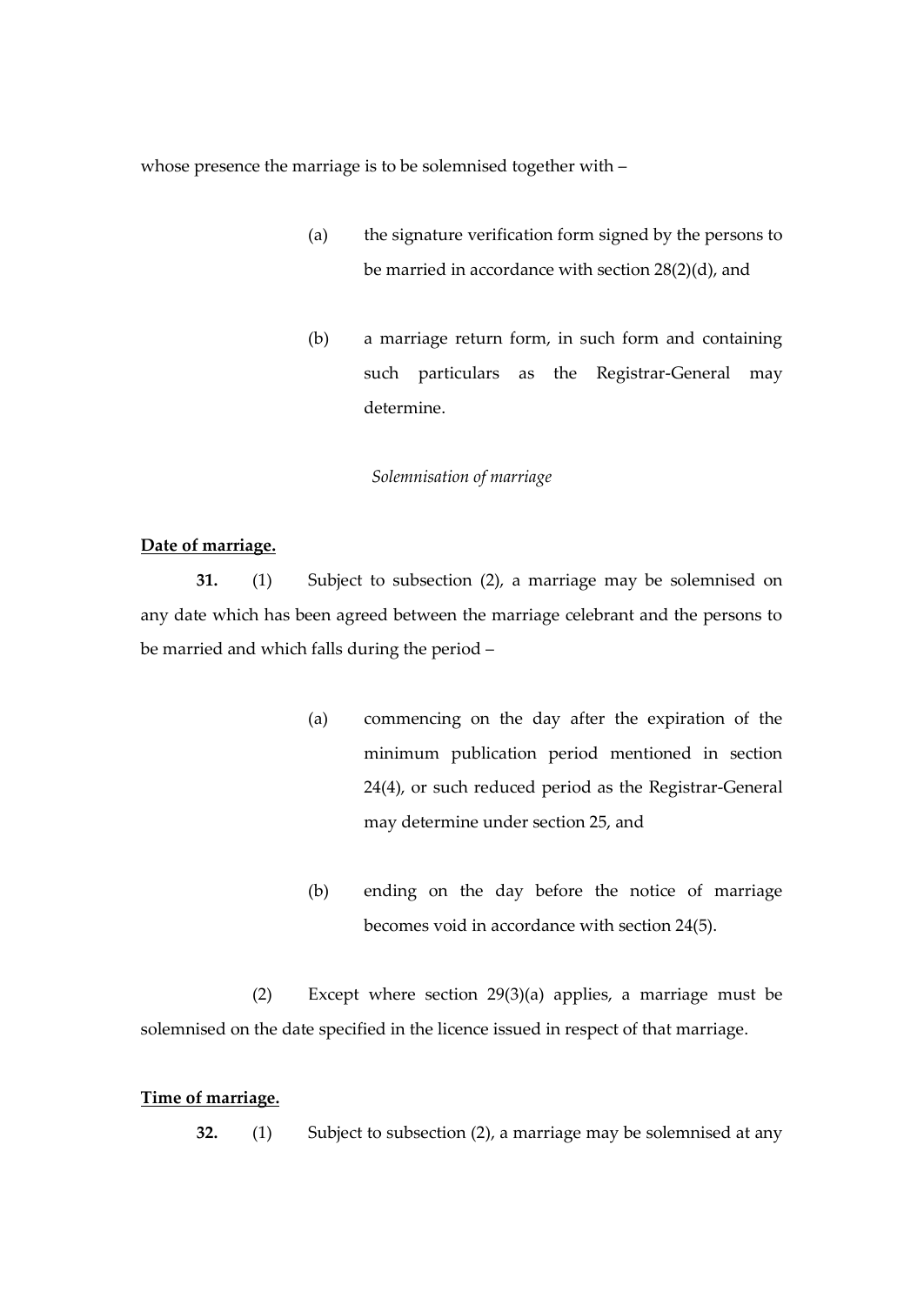time of day which has been agreed between the marriage celebrant and the persons to be married.

(2) Except where section 29(3)(b) applies, a marriage must be solemnised at the time specified in the licence issued in respect of that marriage, or within one hour thereafter.

## **Location of marriage.**

**33.** (1) Subject to subsection (2), a marriage may be solemnised at any place in the Bailiwick (including, for the avoidance of doubt, its territorial waters and airspace), which has been agreed between the marriage celebrant and the persons to be married.

(2) Except where section 29(3)(c) applies, a marriage must be solemnised at a place described in the licence issued in respect of that marriage.

### **Form of marriage.**

**34.** (1) Subject to the following provisions of this section, a marriage may be solemnised between the persons named in the licence issued in respect of that marriage according to such form and ceremony as has been agreed between the marriage celebrant and the persons to be married.

(2) A marriage must be solemnised in the presence of two witnesses who have attained the age of 18 years in addition to the marriage celebrant.

(3) During the solemnisation of a marriage, each party must say to the other –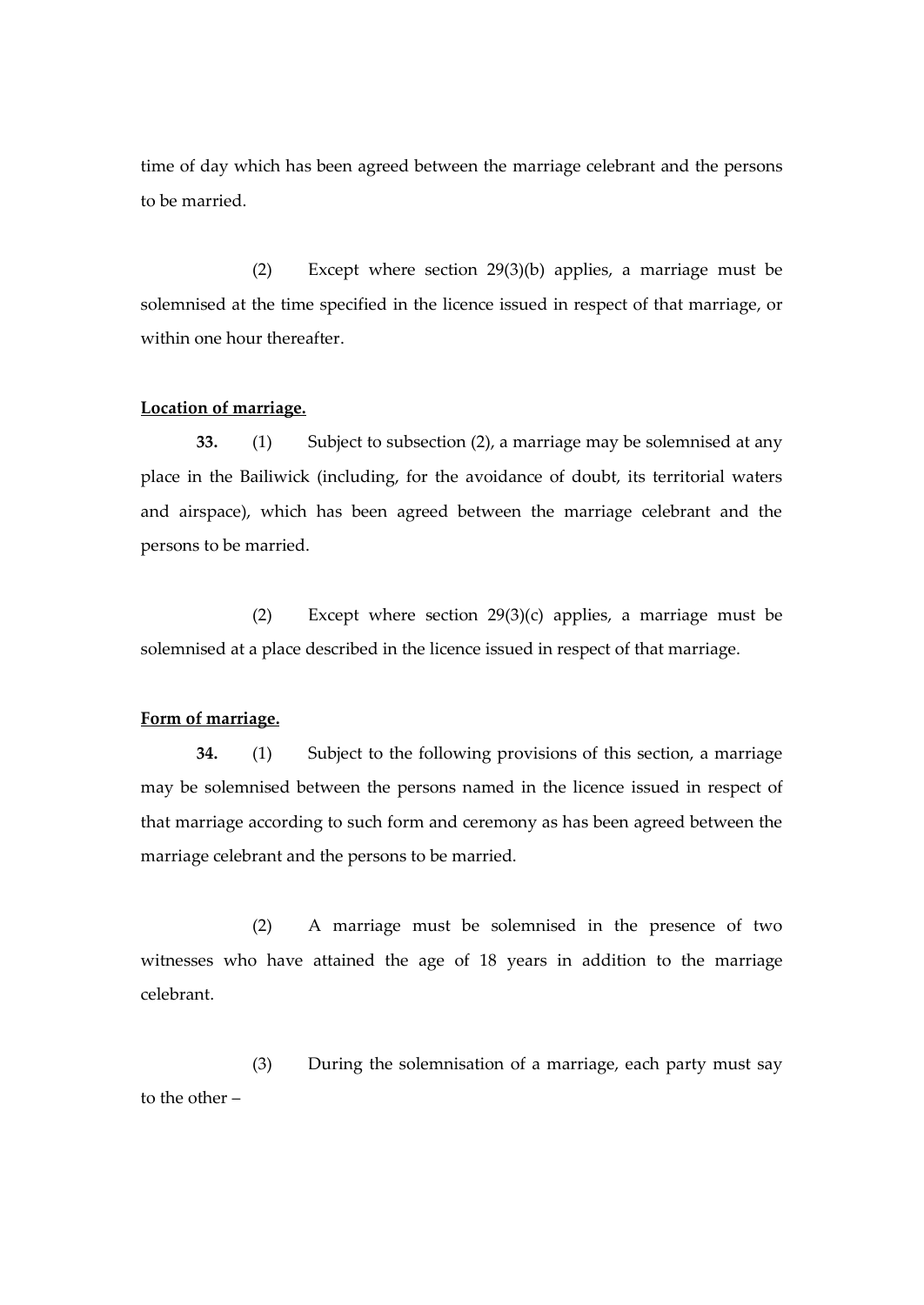- (a) "I do solemnly declare that I do not know of any lawful reason why I, [AB], may not be joined in marriage to [CD]", and
- (b) "I call upon the persons here present to witness that I, [AB], take you, [CD], to be my lawful wedded wife [or husband, as the case may be]".

### **Religious content.**

**35.** (1) No religious service may be used at any marriage solemnised by the Registrar-General or by a civil celebrant ("**the proceedings**").

(2) Without prejudice to the generality of subsection (1), the proceedings must not –

- (a) be led by a minister of religion or other religious leader,
- (b) include vows or extracts from an authorised religious marriage service or from sacred religious texts,
- (c) involve any religious ritual or symbol, or permit prayers,
- (d) include any form of worship.

(3) But the proceedings may include limited use of readings, songs or music that contain references of a religious nature in an essentially nonreligious context provided that the Registrar-General or civil celebrant is satisfied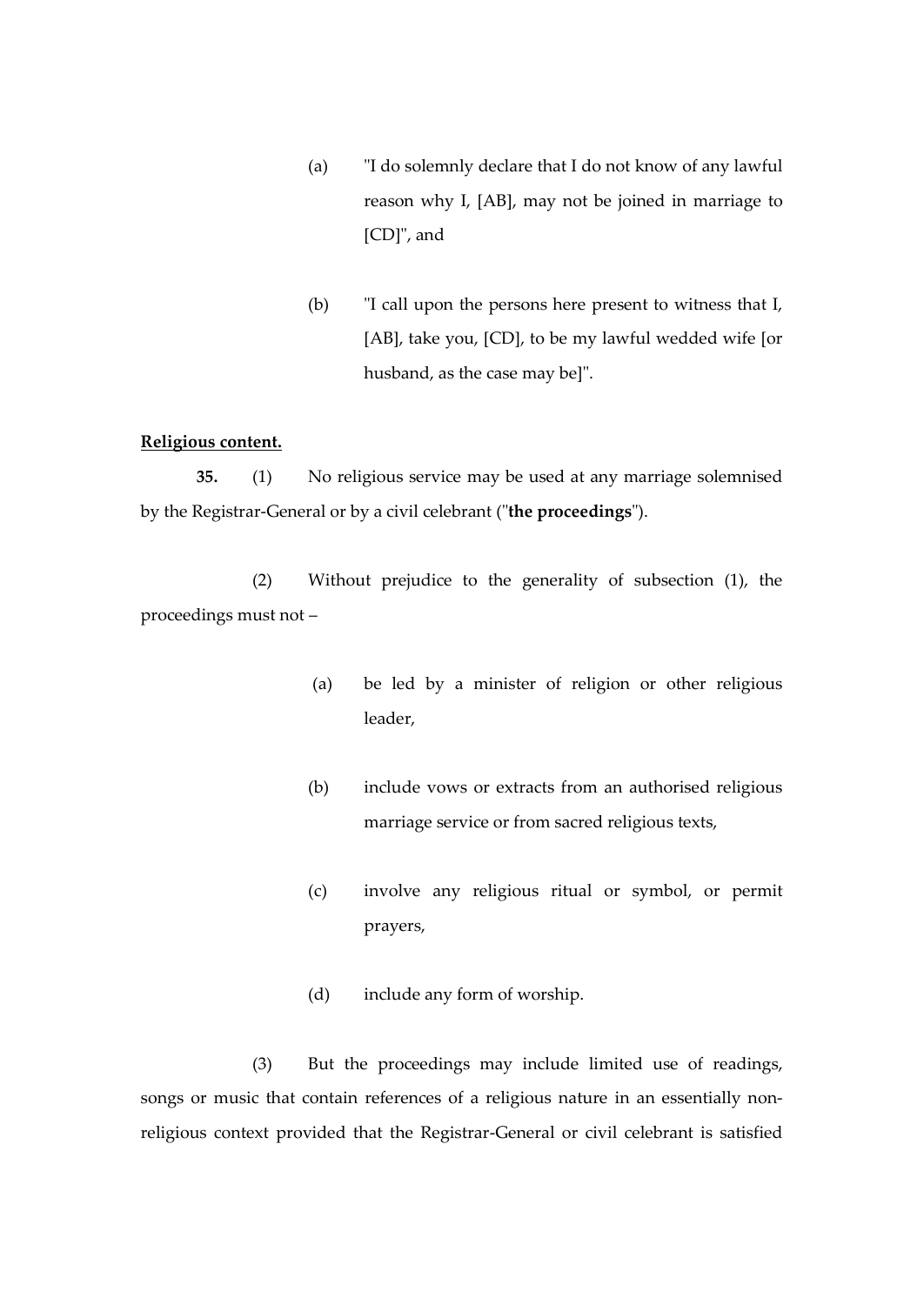that the extent of the proposed use of such readings, songs or music during the proceedings is not such that it would contravene subsection (1).

(4) For the purposes of this section any material used by way of introduction to, in any interval between parts of, or by way of conclusion to the proceedings must be treated as forming part of the proceedings.

## **Formation of marriage.**

**36.** (1) After the parties have made the declaration in section 34(3), the parties to the marriage and the witnesses must sign and date the marriage return form.

- (2) If the marriage celebrant
	- (a) is satisfied that the parties to the marriage who have made the said declaration are the same persons whose signatures are on the signature verification form, and
	- (b) has no reason to believe that either of the parties to the marriage is incapable of consenting to the marriage or has not freely consented to enter into the marriage,

the marriage celebrant must sign and date the marriage return form.

(3) The marriage is formed when the marriage return form has been signed by the parties to the marriage, the witnesses and the marriage celebrant.

(4) Where a person who is required to sign and date the marriage return form is unable to do so by reason of physical disability, a representative may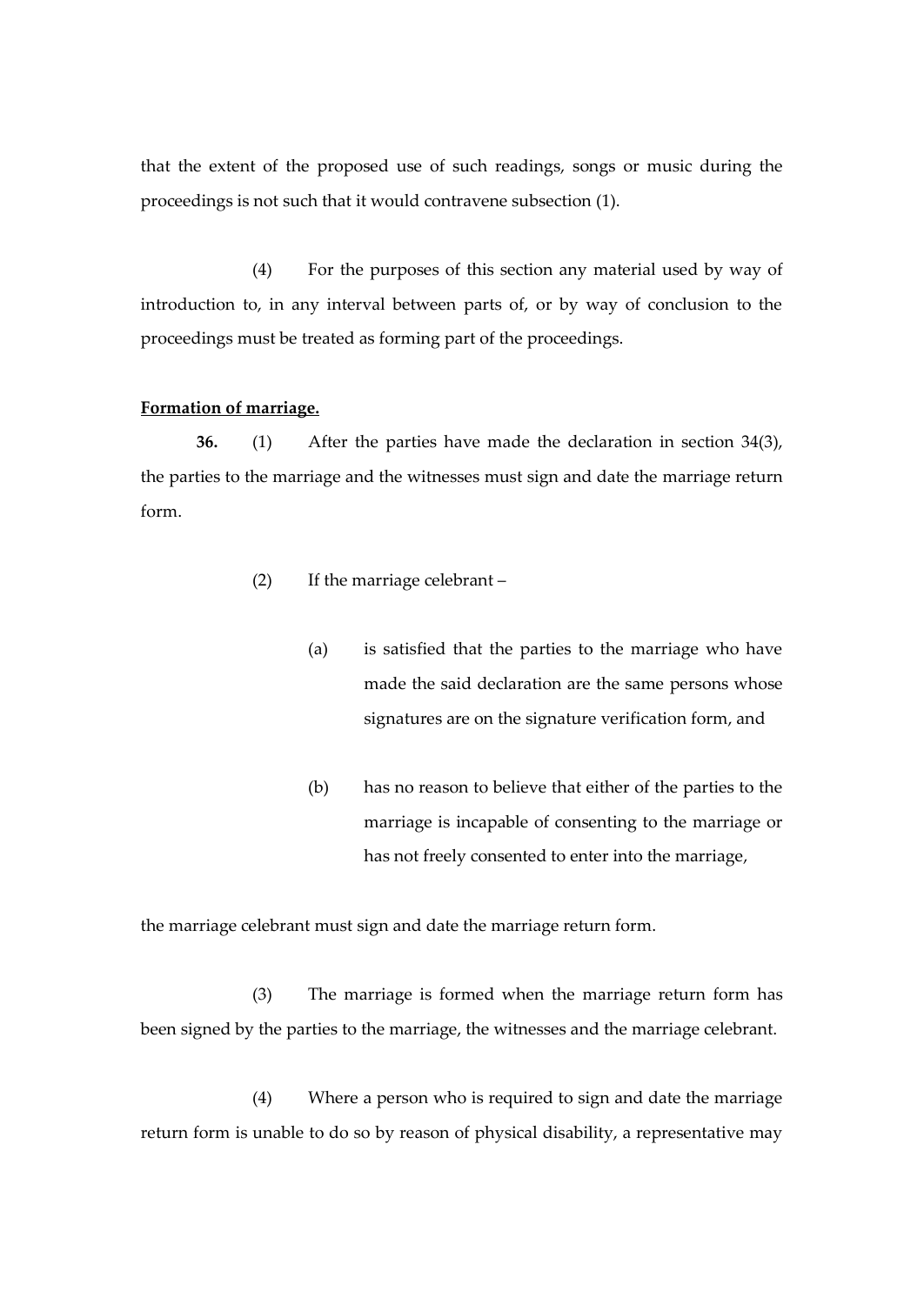sign on the person's behalf at his or her direction.

#### *Miscellaneous provisions*

## **Void marriages.**

**37.** Without prejudice to any other provision of this Law or any other enactment or rule of law by virtue of which a marriage is deemed to be void, where two persons knowingly and wilfully consent to or acquiesce in a marriage under this Part –

- (a) without having given due notice of marriage under section 22 to the Registrar-General,
- (b) without a licence having been duly issued under section 28 by the Registrar-General,
- (c) on the authority of a licence that is invalid by virtue of section 28(7),
- (d) on the authority of a licence that has been issued after either person to be married has provided information or documents to the Registrar-General that is or are false or inaccurate in a material particular, including (without limitation) information as to a person's immigration status,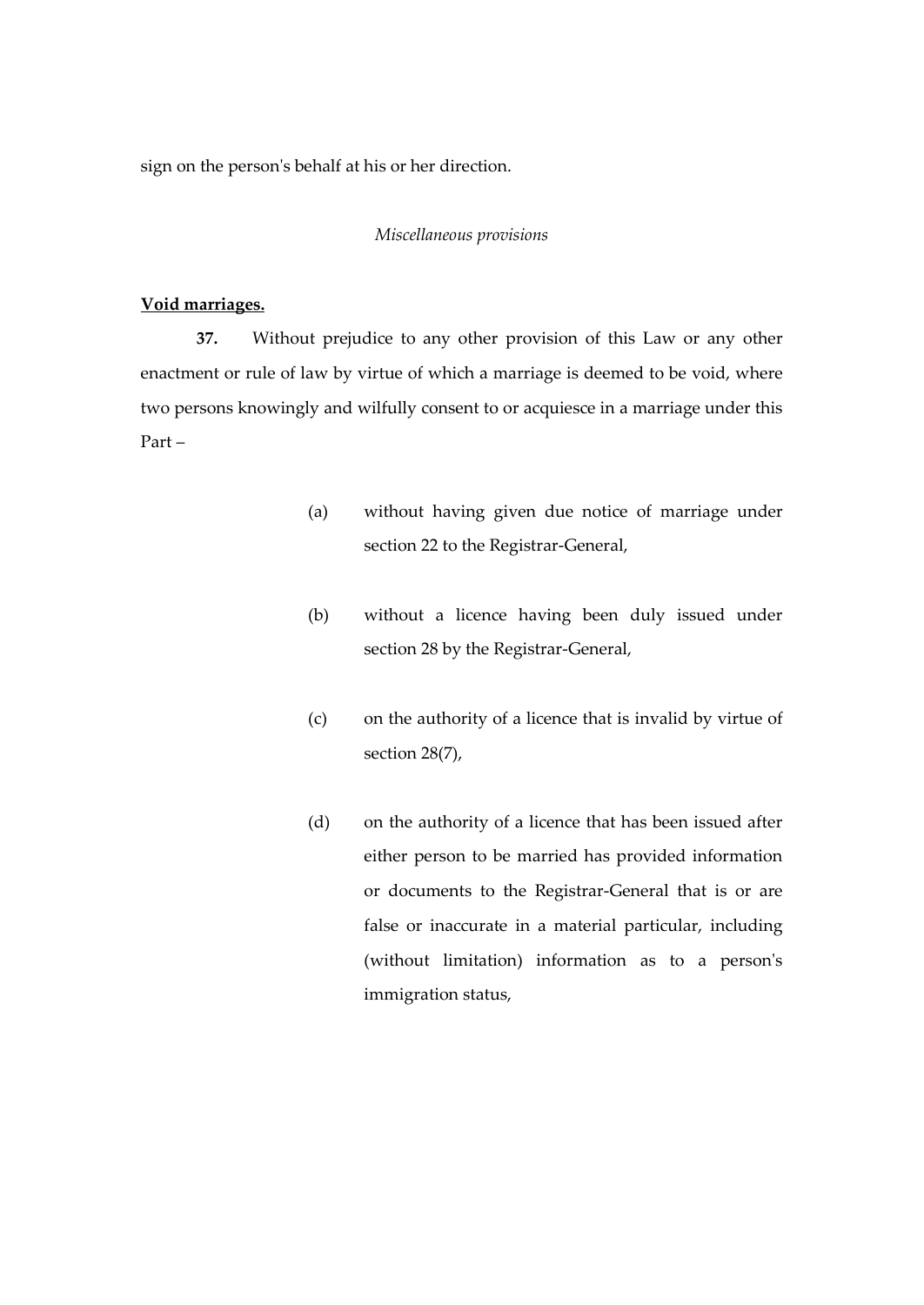the marriage is void.

#### PART IV

## MARRIAGE ACCORDING TO RITES OF CHURCH OF ENGLAND

## **Authorisation of marriage.**

**38.** A marriage according to the rites of the Church of England may be solemnised by a clerk in Holy Orders on the authority of a licence issued by the Dean.

#### **Remarriage of divorced persons.**

**39.** No clerk in Holy Orders is compelled –

- (a) to solemnise the marriage of any person whose former marriage has been dissolved and whose former spouse is still living, or
- (b) to permit the marriage of such a person to be solemnised in the church of which the clerk in Holy Orders is the minister.

# **Notice of marriage.**

**40.** (1) Where a marriage is intended to be solemnised according to the rites of the Church of England, notice of marriage must be given to the Dean by both persons to be married in such form and including such information as the Dean may determine, in accordance with this section.

(2) A notice under subsection (1) must (without limitation)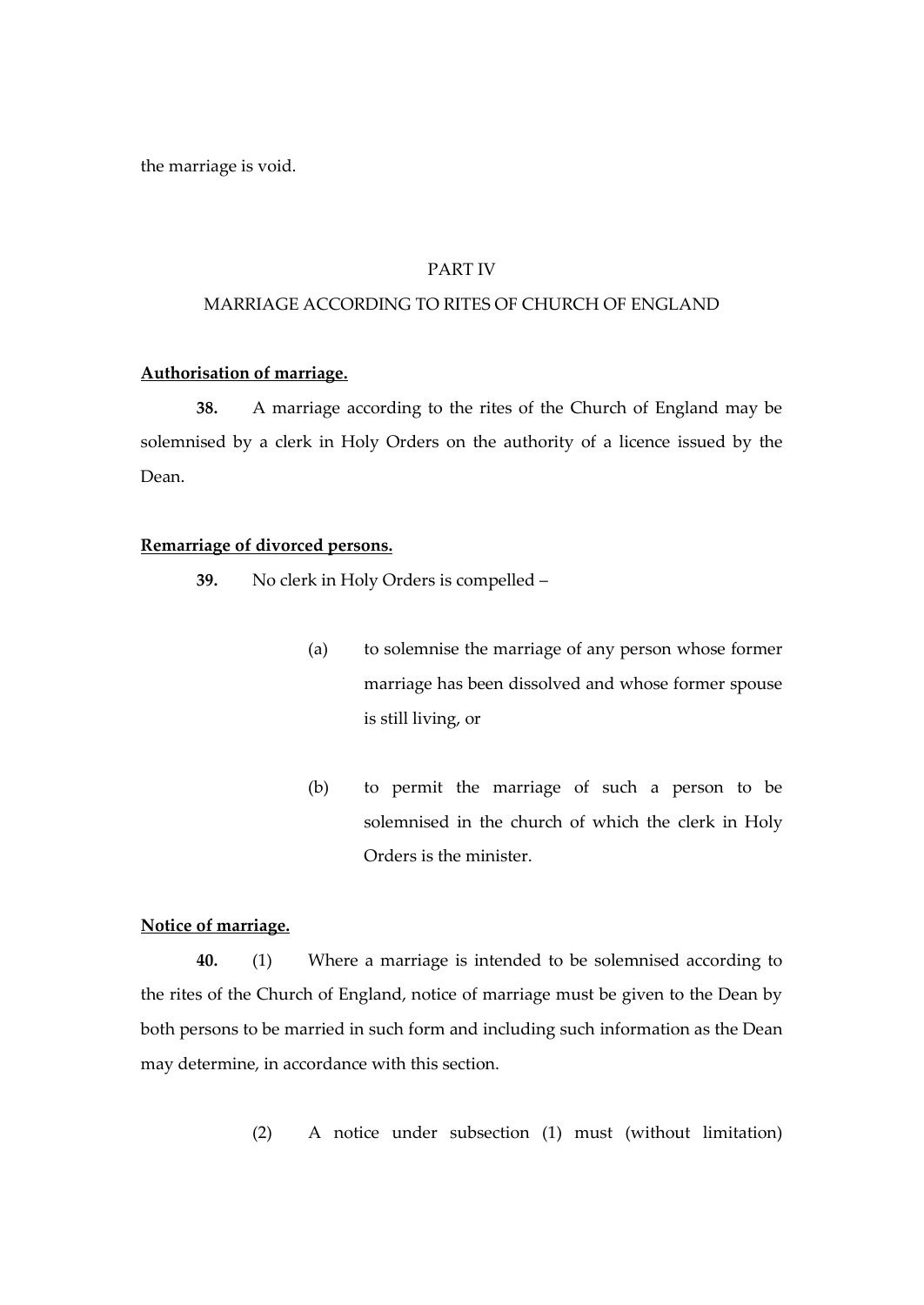include a statement of the intended date, time and place of the marriage and, in relation to each of the persons to be married –

- (a) name, surname, any former names or surnames and date of birth,
- (b) sex,
- (c) nationality and place of residence,
- (d) immigration status in the Bailiwick,
- (e) occupation,
- (f) marital status and, if either of the persons to be married has been married or in a civil partnership, how the marriage or civil partnership ended.
- (3) A notice under subsection (1) must be accompanied by  $-$ 
	- (a) such documents or other evidence supporting the information provided as the Dean may determine,
	- (b) a declaration, in such form as the Dean may determine, signed by each of the persons to be married –
		- (i) that he or she believes that there is no impediment of kindred or affinity or other lawful hindrance to the marriage,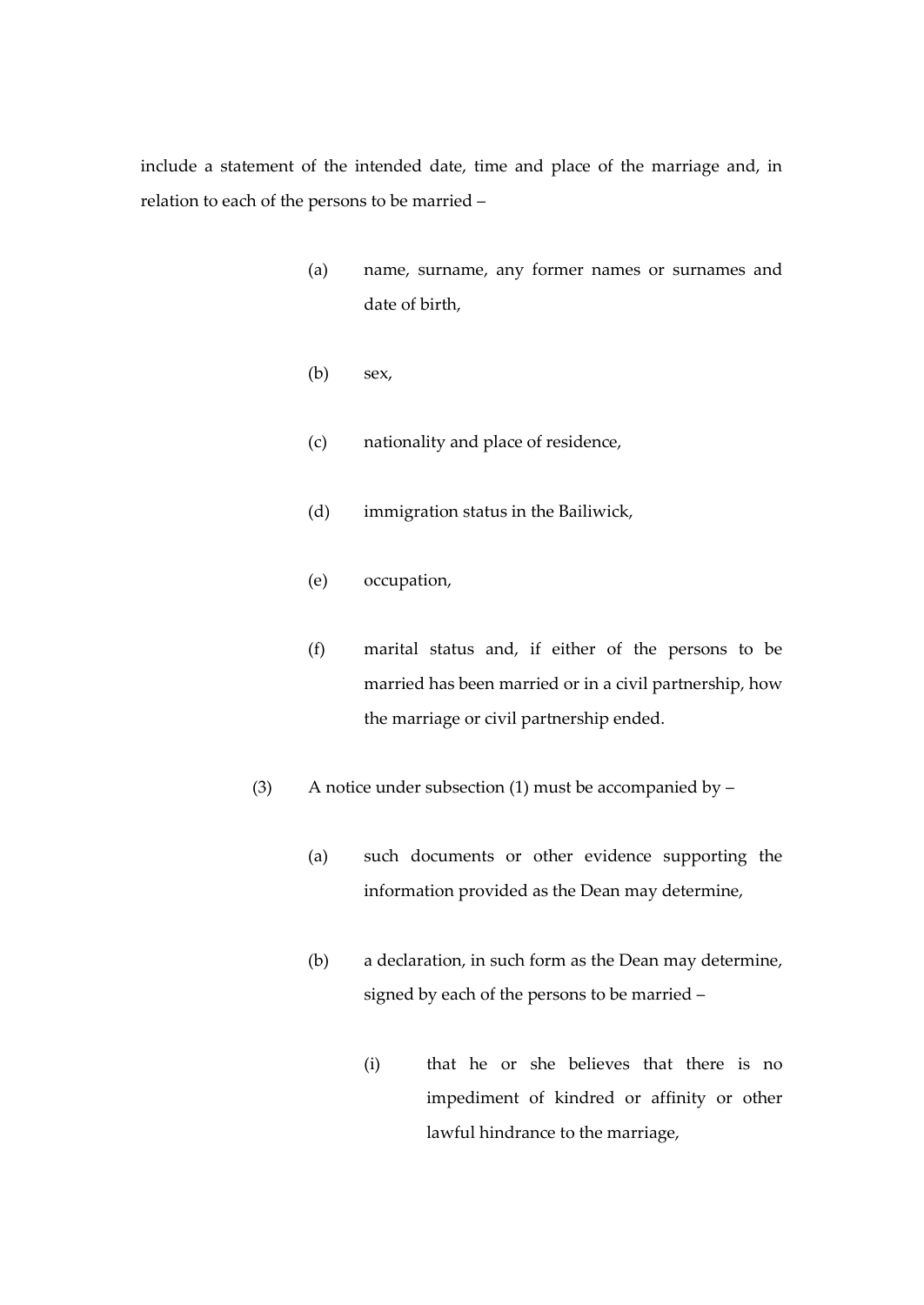- (ii) where one of the persons to be married is, and will at the date of the marriage be, a minor who has not previously been married or a civil partner, that the consent of the person or persons whose consent to the marriage is required under section 4 has been obtained, that the necessity of obtaining any such consent has been dispensed with under that section, that a court has consented to the marriage under that section, or that there is no person whose consent is so required,
- (iii) in relation to a notice of marriage to which section 1(2) applies, that the younger of the persons to be married has not, at any time before attaining the age of 18, been a child of the family in relation to the other,
- (iv) that he or she believes that all of the information stated in the notice, and all information and evidence supplied with the notice, is true.

## **Determination of acceptance of notice.**

**41.** (1) The Dean may, having received notice of marriage in accordance with section 40, require the persons to be married to provide such additional information or documents as the Dean may reasonably consider necessary for the purpose of determining whether to accept the notice of marriage, and in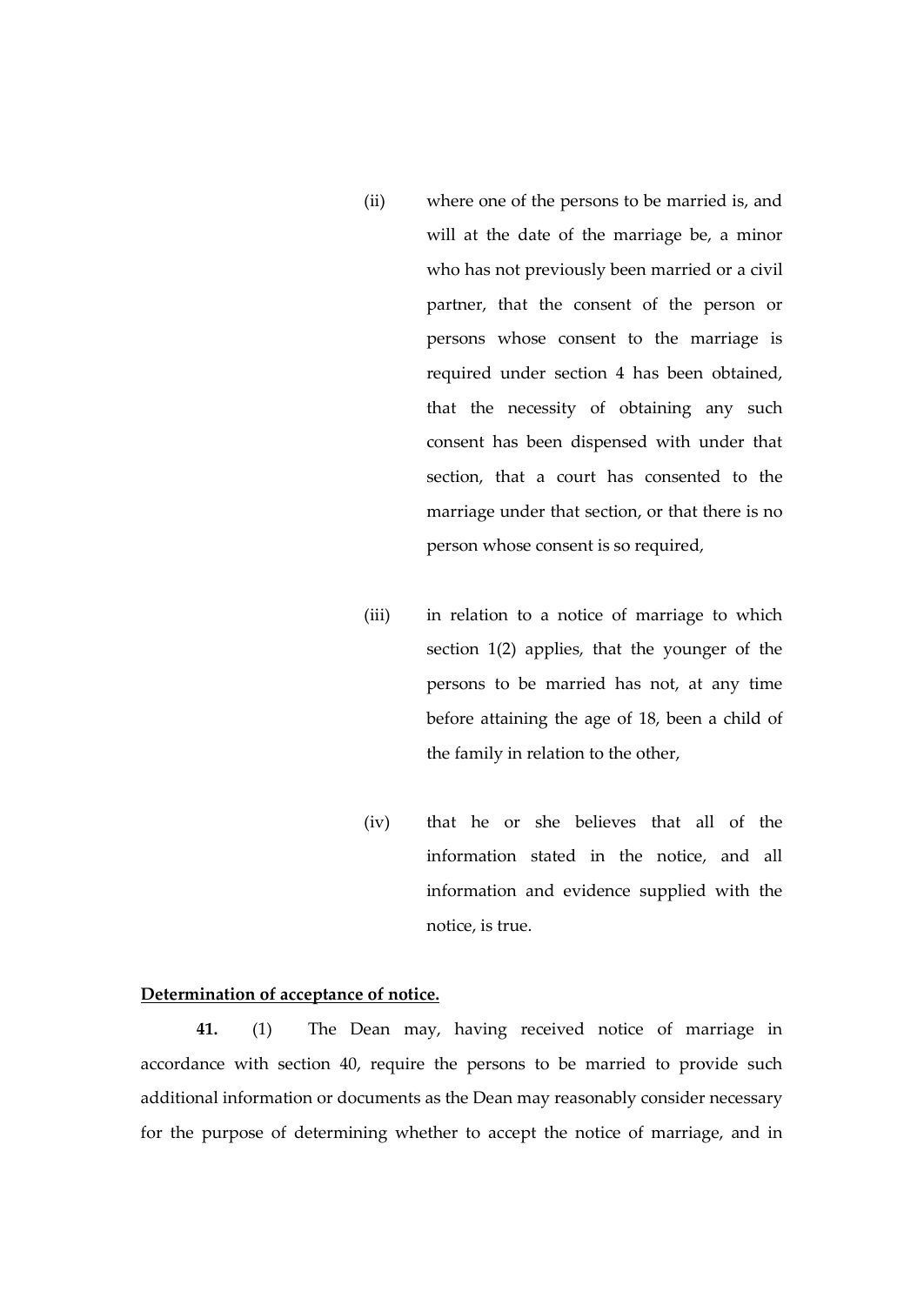particular (without limitation), in order to –

- (a) verify the accuracy of the information contained in the notice or the authenticity of the supporting documentation,
- (b) be satisfied that the persons to be married are both capable of consenting to the marriage and do freely consent to enter into the marriage,
- (c) be satisfied that there is no other ground for not accepting the notice of marriage,

and the Dean may, for that purpose, interview the persons to be married and any other person.

(2) If the Dean is satisfied that there is no reason why the intended marriage cannot take place, the notice of marriage may be accepted.

#### **Retention of notice and publication.**

**42.** (1) Subject to the provisions of this section, the Dean must retain the information given in notices of marriage which have been accepted under section 41 in such form as the Dean may determine.

(2) The date on which the Dean accepts a notice of marriage in accordance with section 41 is deemed to be the date on which the persons to be married have given notice of the intended marriage.

(3) As soon as reasonably practicable after notice of marriage is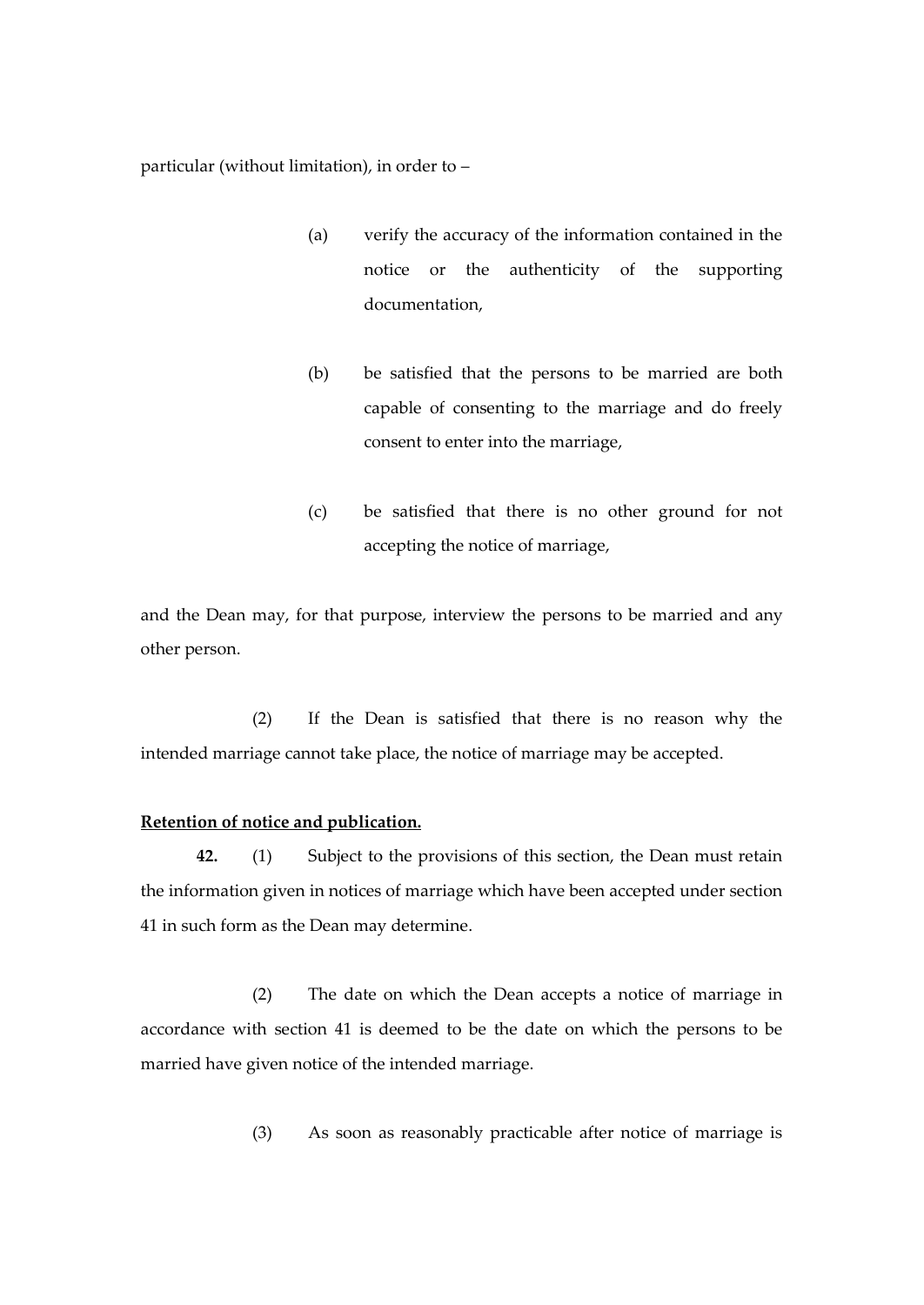accepted the Dean must transmit to the Registrar-General, and the Registrar-General must publish –

- (a) on the Royal Court website, and
- (b) in any other place that the Registrar-General thinks fit,

such details, including the names of the persons to be married (subject to section 59) and the date of the intended marriage, as may be prescribed, and, subject to subsection (4), such publication must continue for a minimum period of 21 consecutive clear days prior to the date of the intended marriage.

(4) Section 25 applies to publication under this section as it applies to publication under section 24.

(5) A notice of marriage is void after the expiration of the period of one year beginning on the date on which notice is deemed to have been given under subsection (2).

#### **Caveat against marriage.**

**43.** (1) Any person may enter a caveat with the Dean, at any time before the solemnisation of a marriage.

(2) A caveat entered under subsection (1) must be signed by or on behalf of the person by whom it is entered, and state the person's place of residence and the ground of objection on which the caveat is founded.

(3) Where the Dean receives a caveat in accordance with subsection (1), no licence may be issued or, if a licence has already been issued,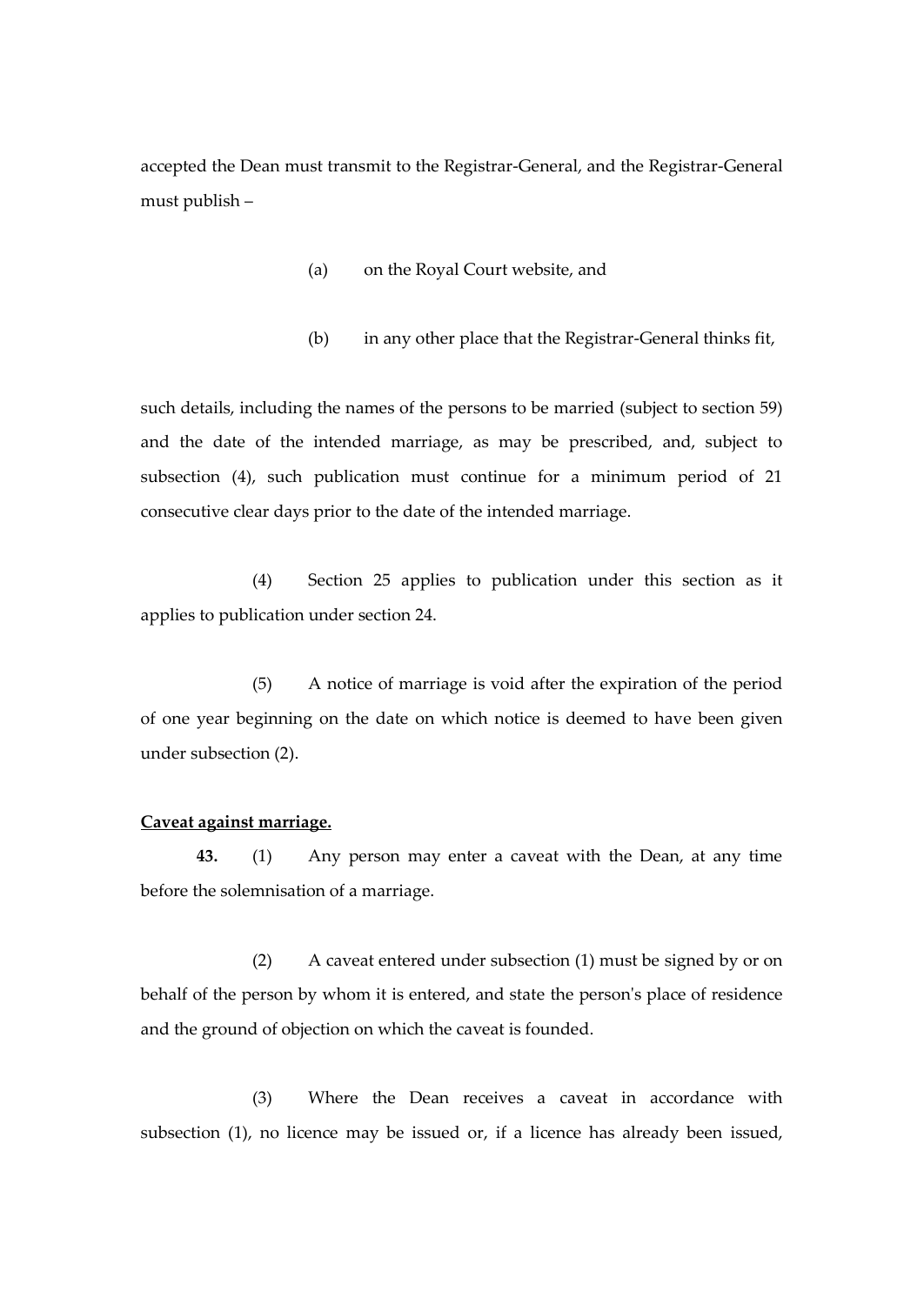solemnisation of the marriage must not take place, until –

- (a) the Dean has examined the ground of the objection to the issue of the licence and is satisfied that the ground ought not to obstruct the marriage, or
- (b) subject to subsection (4), the caveat is withdrawn by the person who entered it.

(4) In the case of a licence for the solemnisation of a marriage to which section 1(2) applies, where a caveat is entered under subsection (1) on the ground that the persons to be married have not both attained the age of 18 years or that the younger of those persons has at any time before attaining the age of 18 years been a child of the family in relation to the other, then –

- (a) notwithstanding that the caveat is withdrawn by the person who entered it, no licence may be issued and the marriage must not be solemnised unless the Dean has examined that ground of objection and is satisfied that that ground ought not to obstruct the marriage, and
- (b) either of the persons to be married may apply to the Royal Court sitting as an Ordinary Court ("**the Court**") for a declaration that, both those persons having attained the age of 18 years and the younger of those persons not having at any time before attaining the age of 18 years been a child of the family in relation to the other, there is no impediment of affinity to the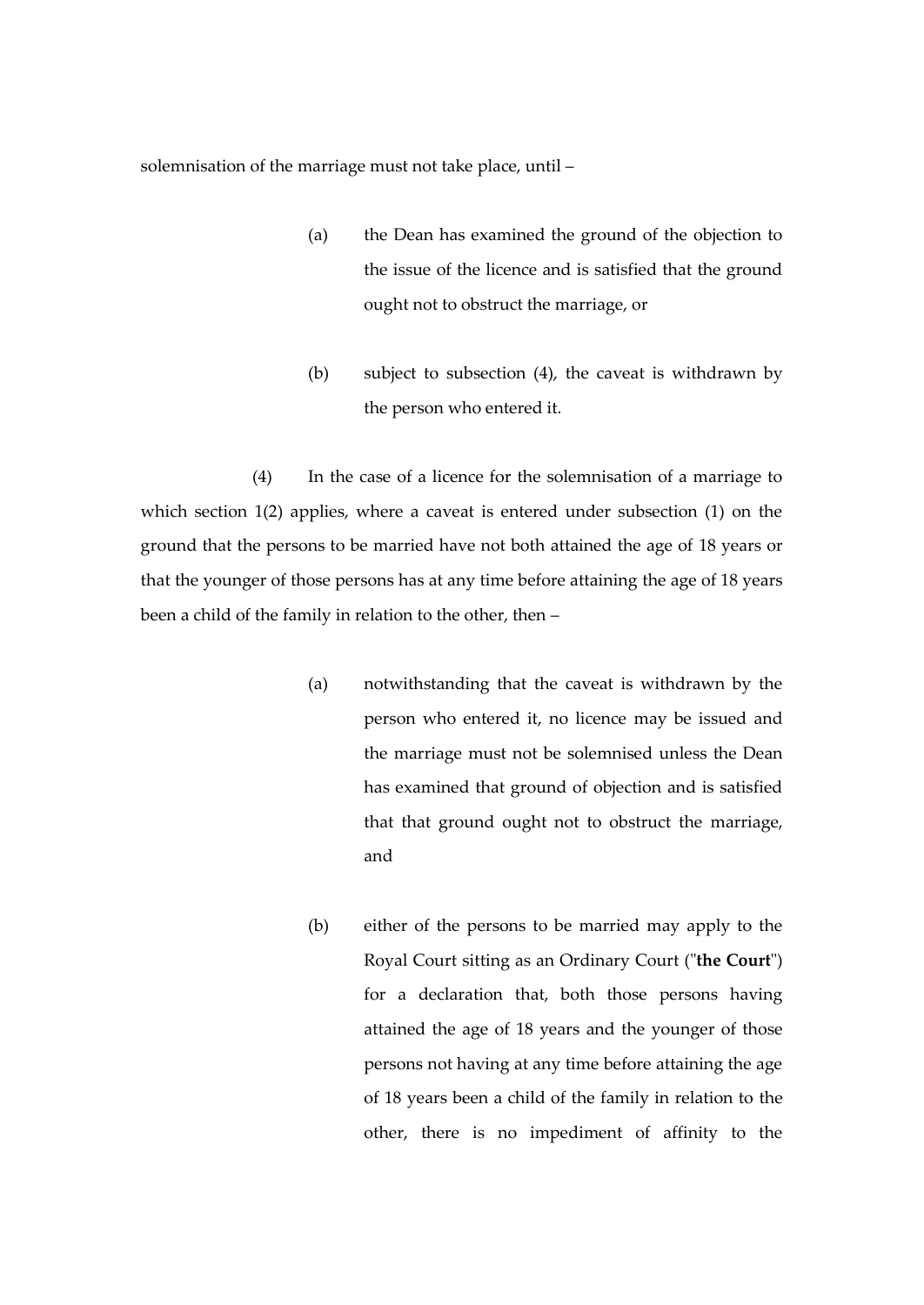solemnisation of the marriage.

(3) The Dean may refer the matter of a caveat to the Court, which may uphold or remove the caveat, and no appeal shall lie from the decision of the Court.

(4) The Court, in any proceedings before it under this section, may order the person who entered the caveat to pay all or part of the costs of the proceedings and damages to the persons against whose marriage the caveat was entered.

## **Issue of licence.**

**44.** (1) Subject to the provisions of this section, the Dean may, not earlier than the day following the expiration of the period referred to in section 42(3), or such reduced period as the Registrar-General may determine under section 25, issue a licence in such form as the Dean may determine.

- (2) The persons to be married must
	- (a) attend at the office of the Dean,
	- (b) provide the originals, or duly authenticated copies, of the documents required to be provided for the purpose of sections 40 and 41 (if not already provided), and
	- (c) sign a signature verification form, in such form and containing such particulars as the Dean may determine.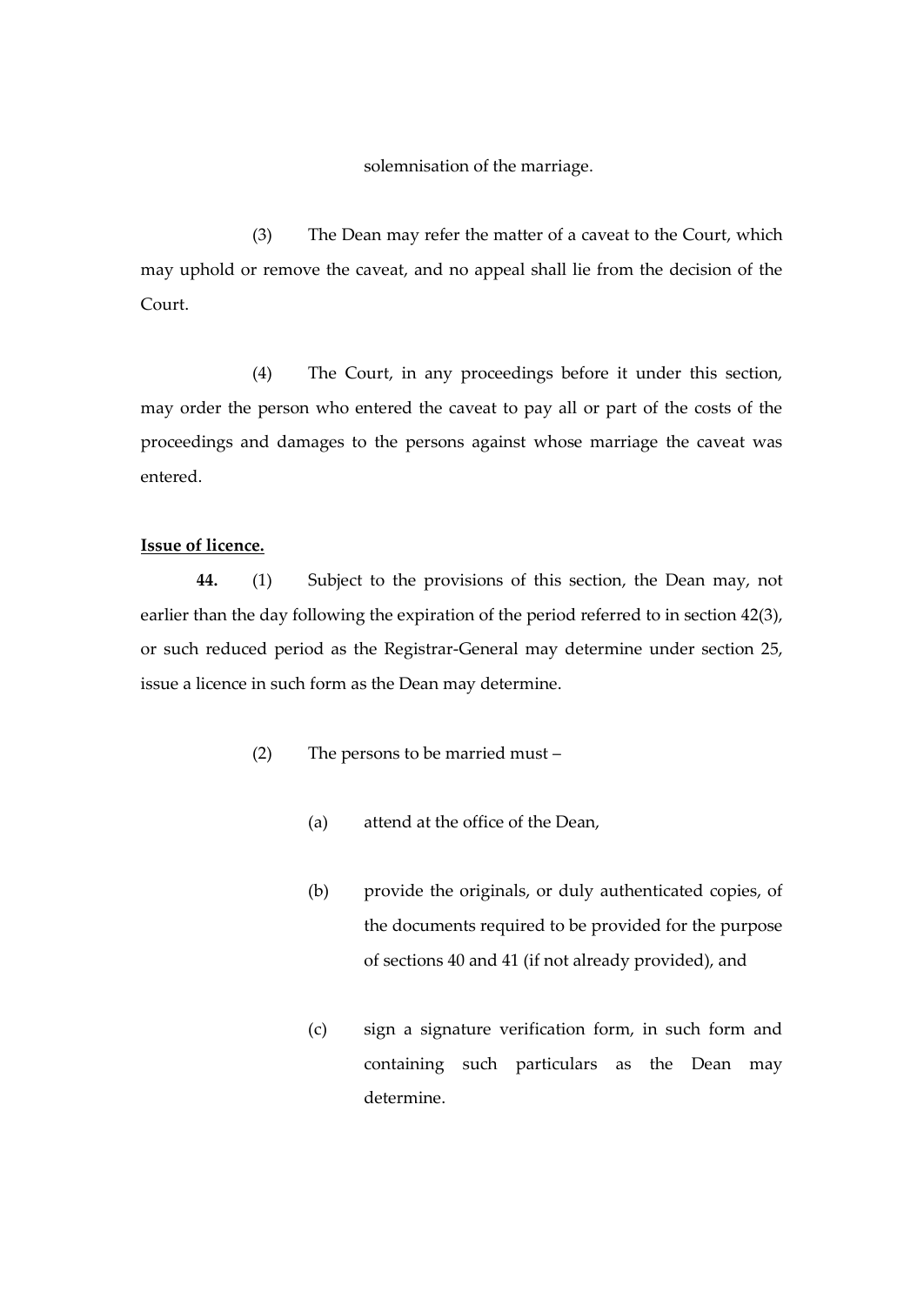- (3) The Dean may not issue a licence if
	- (a) he or she has reason to believe that there is a lawful impediment to the intended marriage,
	- (b) a caveat has been entered under section 43 which has not been withdrawn or removed in accordance with that section,
	- (c) it appears to the Dean that either of the persons to be married is incapable of consenting to the marriage or does not freely consent to enter into the marriage, or
	- (d) any other ground exists for not issuing a licence.

(4) A licence issued under this section authorises, but does not oblige, a clerk in Holy Orders to solemnise the marriage to which it relates.

(5) A licence issued under this section is not valid if the notice of marriage in respect of the intended marriage is void by virtue of any provision of this Part and no clerk in Holy Orders may solemnise the marriage on the authority of such a licence.

# **Duration of licence.**

**45.** Where a marriage is not solemnised within the period of one year beginning on the date on which notice of the marriage is deemed to have been given under section 42(2), the licence is void and no clerk in Holy Orders may solemnise the marriage on the authority of such licence.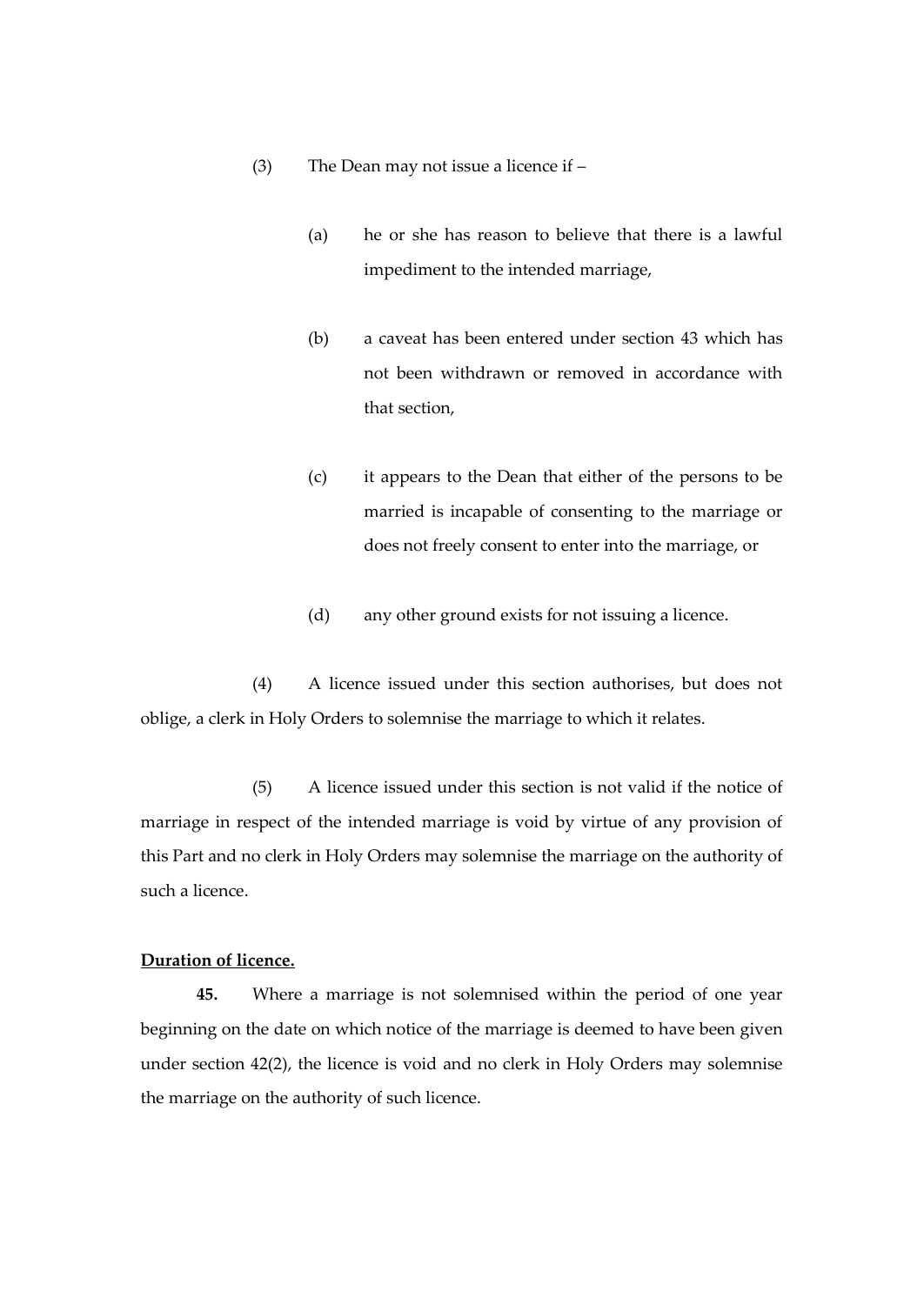#### **Person to whom licence is to be delivered.**

**46.** A licence issued under section 44 must be delivered to the clerk in Holy Orders who is to solemnise the marriage together with –

- (a) the signature verification form signed by the persons to be married in accordance with section 44(2)(c),
- (b) a marriage return form, in such form and containing such particulars as the Registrar-General may determine.

#### **Witnesses.**

**47.** All marriages solemnised according to the rites of the Church of England must be solemnised in the presence of two or more witnesses in addition to the clerk in Holy Orders by whom the marriage is solemnised.

#### **Formation of marriage.**

**48.** (1) After the clerk in Holy Orders by whom the marriage is solemnised has declared in the authorised words that the marriage has been completed, the parties to the marriage and the witnesses must sign and date the marriage return form.

(2) If the clerk in Holy Orders by whom the marriage is solemnised –

> (a) is satisfied that the parties to the marriage are the same persons whose signatures are on the signature verification form, and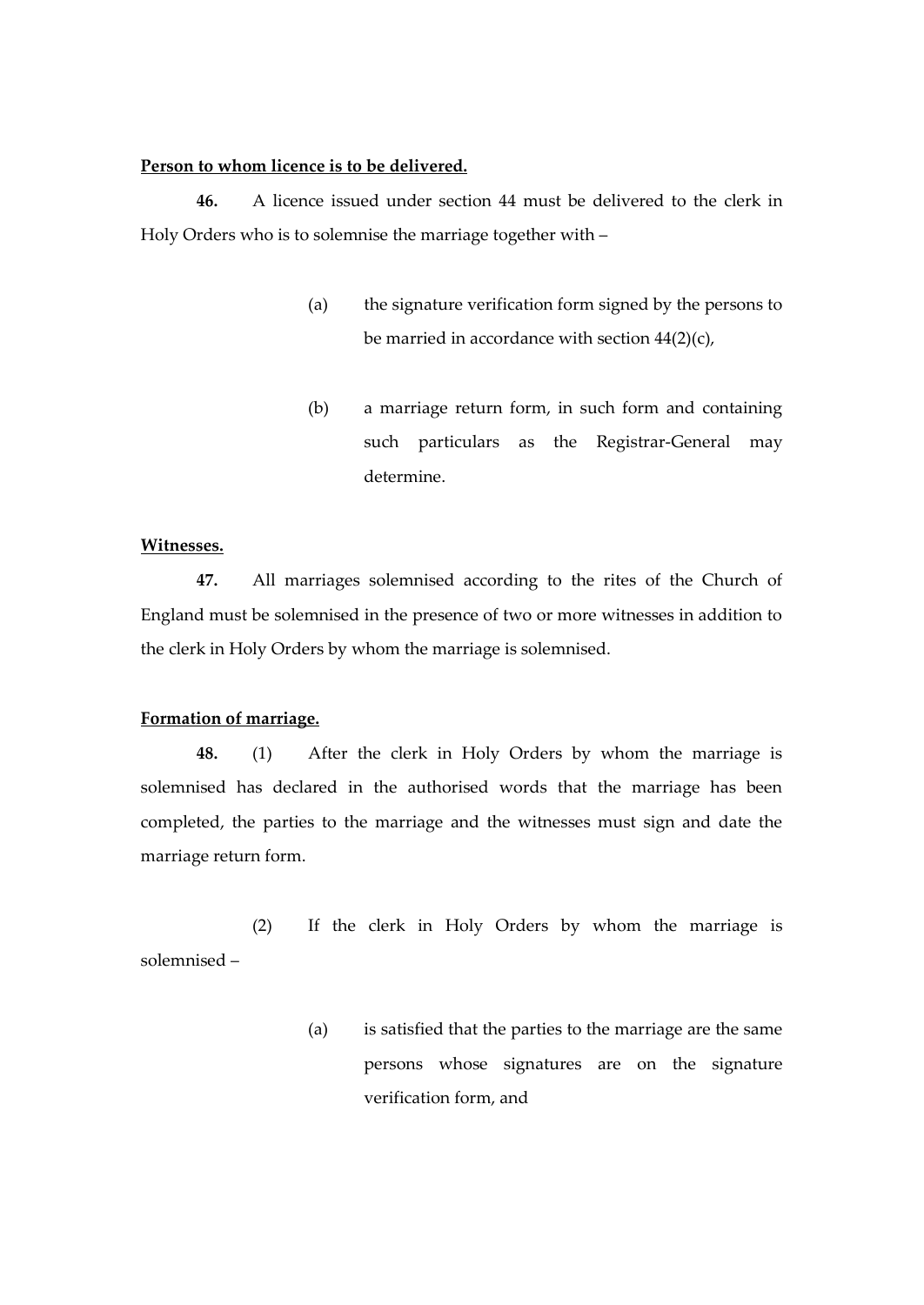(b) has no reason to believe that either of the parties to the marriage is incapable of consenting to the marriage or has not freely consented to enter into the marriage,

the clerk in Holy Orders must sign and date the marriage return form.

(3) The marriage is formed when the marriage return form has been signed by the parties to the marriage, the witnesses and the clerk in Holy Orders.

(4) Where a person who is required to sign and date the marriage return form is unable to do so by reason of physical disability, a representative may sign on the person's behalf at his or her direction.

## **Observance of liturgical rubric.**

**49.** The solemnisation of marriage according to the rites of the Church of England must be in accordance with the rubric prefixed to the office of matrimony in the Book of Common Prayer, and with any Canon or regulations made under the Church of England (Worship and Doctrine) Measure 1974**<sup>j</sup>** , as it applies to the Bailiwick by virtue of the Church of England (Worship and Doctrine) Measure 1984 (Channel Islands) Order 1984**<sup>k</sup>** , and with any other Canon or regulations applicable in the Bailiwick, concerning the solemnisation of marriage, so far as they are consistent with this Law.

#### **Void marriages.**

**50.** Without prejudice to any other provision of this Law or any other

\_\_\_\_\_\_\_\_\_\_\_\_\_\_\_\_\_\_\_\_\_\_\_\_\_\_\_\_\_\_\_\_\_\_\_\_\_\_\_\_\_\_\_\_\_\_\_\_\_\_\_\_\_\_\_\_\_\_\_\_\_\_\_\_\_\_\_\_\_

**<sup>k</sup>** U.K. S.I. No. 1689 of 1984.

**<sup>j</sup>** Measure No. 3 of 1974.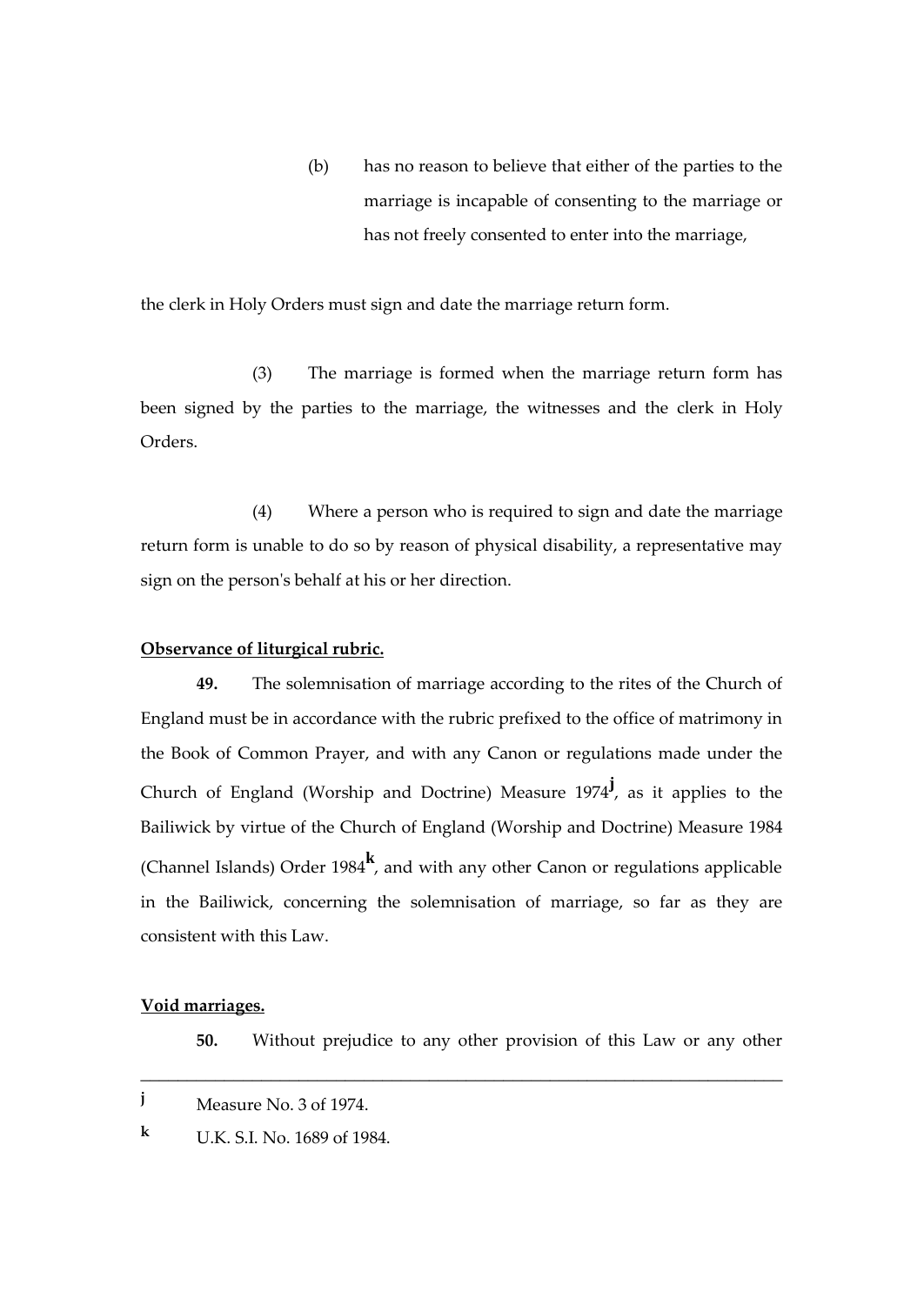enactment or rule of law by virtue of which a marriage is deemed to be void, where two persons knowingly and wilfully consent to or acquiesce in a marriage according to the rites of the Church of England –

- (a) without having given due notice of marriage to the Dean under section 40,
- (b) without a licence having been duly issued in accordance with this Part,
- (c) on the authority of a licence which is invalid by virtue of section 44(5),
- (d) on the authority of a licence that has been issued after either person to be married has provided information or documents to the Dean that is false or inaccurate in a material particular, including (without limitation) information as to a person's immigration status,
- (e) where the marriage is solemnised by a person who is not a clerk in Holy Orders,

the marriage is void.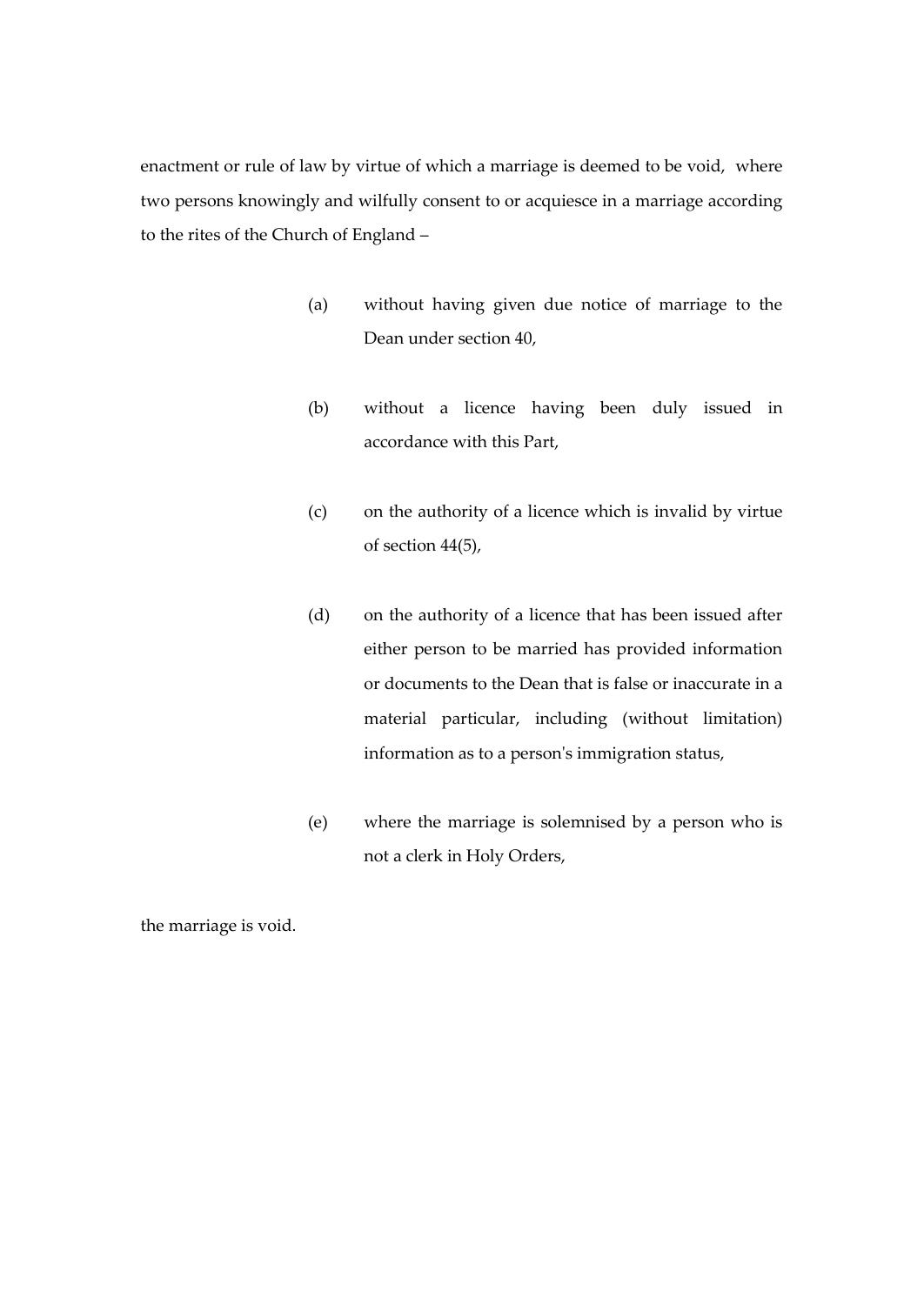#### PART V

## REGISTRATION OF MARRIAGES

## **General Register of Marriages.**

**51.** (1) The Registrar-General must continue to maintain a General Register of Marriages ("**the Marriage Register**") in such form as the Registrar-General may determine.

(2) Subject to the provisions of this Part, the Registrar-General may determine the procedures and requirements for the registration of marriages and for the making of returns and provision of copies in connection with such registration.

### **Persons by whom marriages are to be registered.**

**52.** A marriage must be registered in accordance with this Part –

- (a) in the case of a marriage solemnised by a civil celebrant or by an authorised religious official, by the civil celebrant or authorised religious official, as the case may be, who solemnised the marriage,
- (b) in the case of a marriage solemnised according to the rites of the Church of England, by the clerk in Holy Orders by whom the marriage is solemnised,
- (c) in any other case, by the Registrar-General.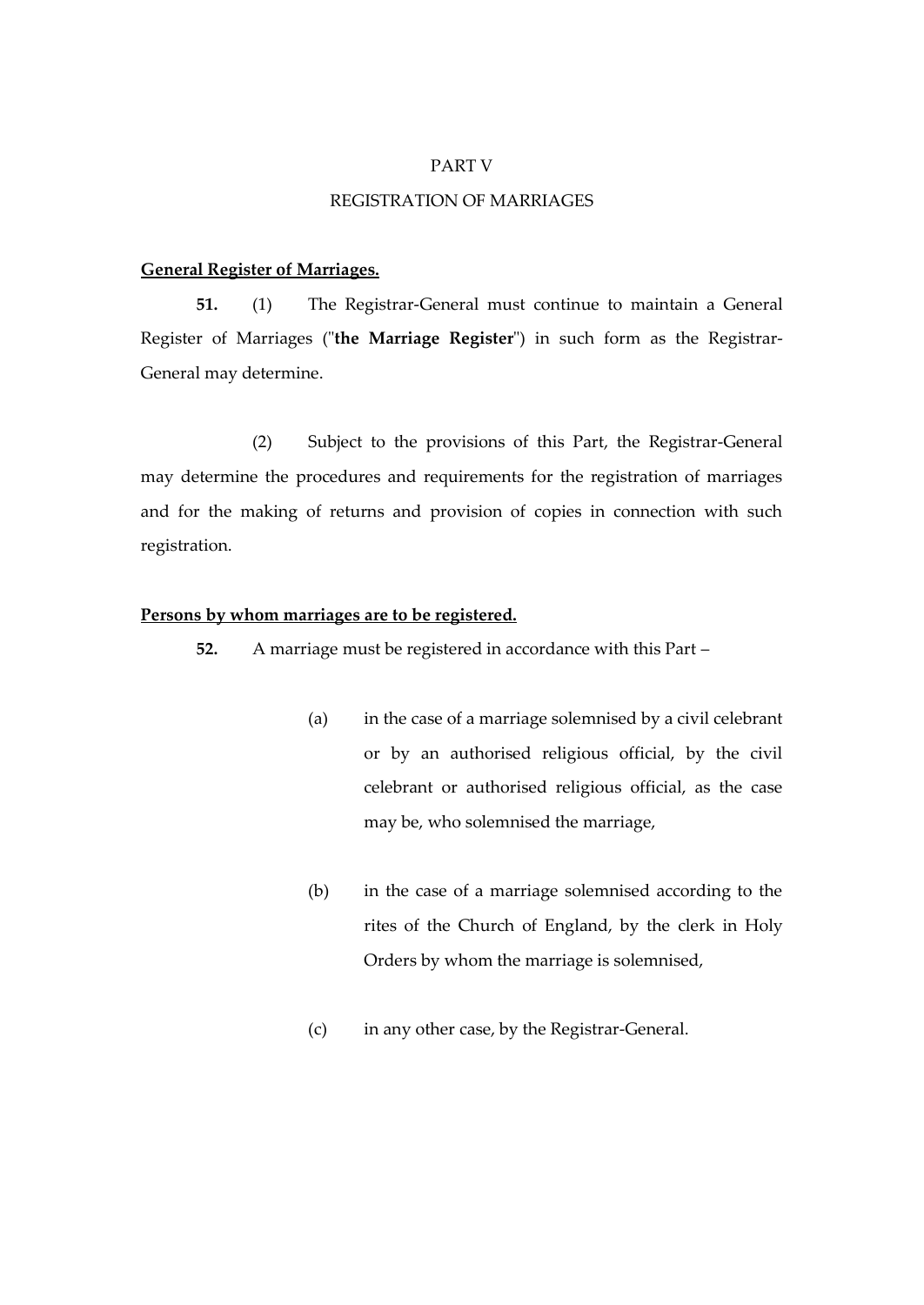## **Return to be made to Registrar-General.**

**53.** (1) Every person who is required under section 52(a) or (b) to register a marriage must, within 72 hours of the solemnisation of the marriage, complete and deliver to the Registrar-General the marriage return form relating to the marriage.

(2) The Registrar-General must, upon receiving a return delivered in accordance with subsection (1), enter in the Marriage Register such particulars relating to the marriage as may be prescribed.

(3) An entry made under subsection (2) may be in such form as the Registrar-General may determine.

## **Correction of errors in register.**

**54.** (1) Where it appears to the Registrar-General that an entry in the Marriage Register contains an error of form or of substance, other than a clerical error or an error which is not of material significance, the Registrar-General must apply to the Royal Court sitting as an Ordinary Court ("**the Court**") for permission to correct the error.

(2) If, on an application under subsection (1), the Court grants permission to correct an error in the Marriage Register, the Registrar-General must make the correction in the margin of the entry in question, without any alteration of the original entry.

(3) Any such marginal entry made by the Registrar-General must include the signature of the Registrar-General, the date the correction is made and the date when the permission under subsection (1) is granted.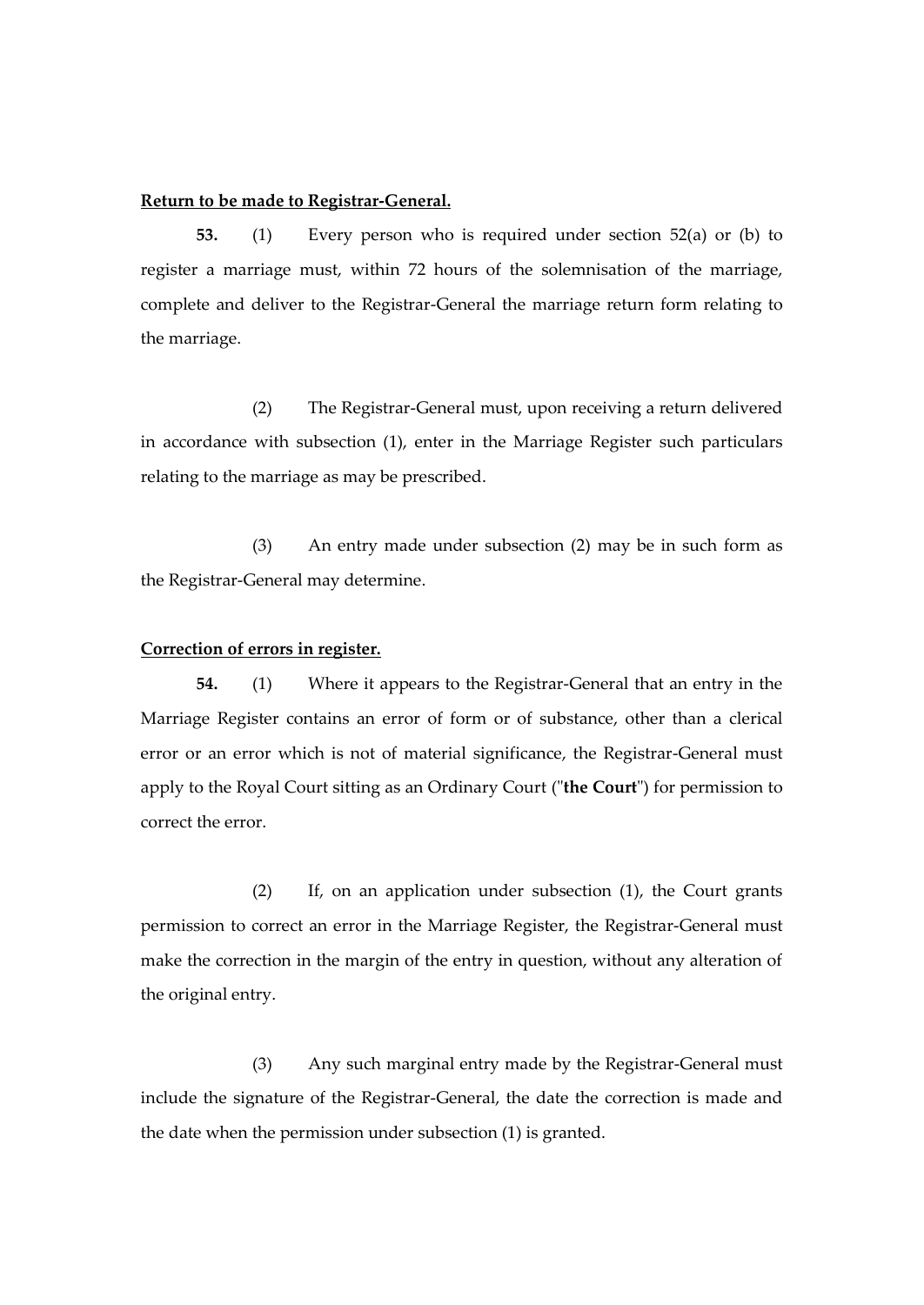## **Certified copies of entries in register.**

**55.** (1) The Registrar-General must, upon application by any person and payment of the prescribed fees –

- (a) permit the person to search the Marriage Register at any reasonable time during normal working hours,
- (b) supply a copy of any entry in the Marriage Register, certified as a true copy of such entry by the Registrar-General.

(2) Such copy supplied under subsection (1) must be accepted as evidence of the marriage in question without further proof provided that the document is certified in accordance with this section and affixed with the seal of the Registrar-General.

### PART VI

#### GENERAL AND MISCELLANEOUS

### **Disclosure by Registrar-General.**

**56.** (1) The Registrar-General may disclose to any person any information or documents obtained in the exercise of the Registrar-General's functions under this Law and may request further information from any person for the purpose of –

> (a) verifying the accuracy of any information or the authenticity of any documentation provided to the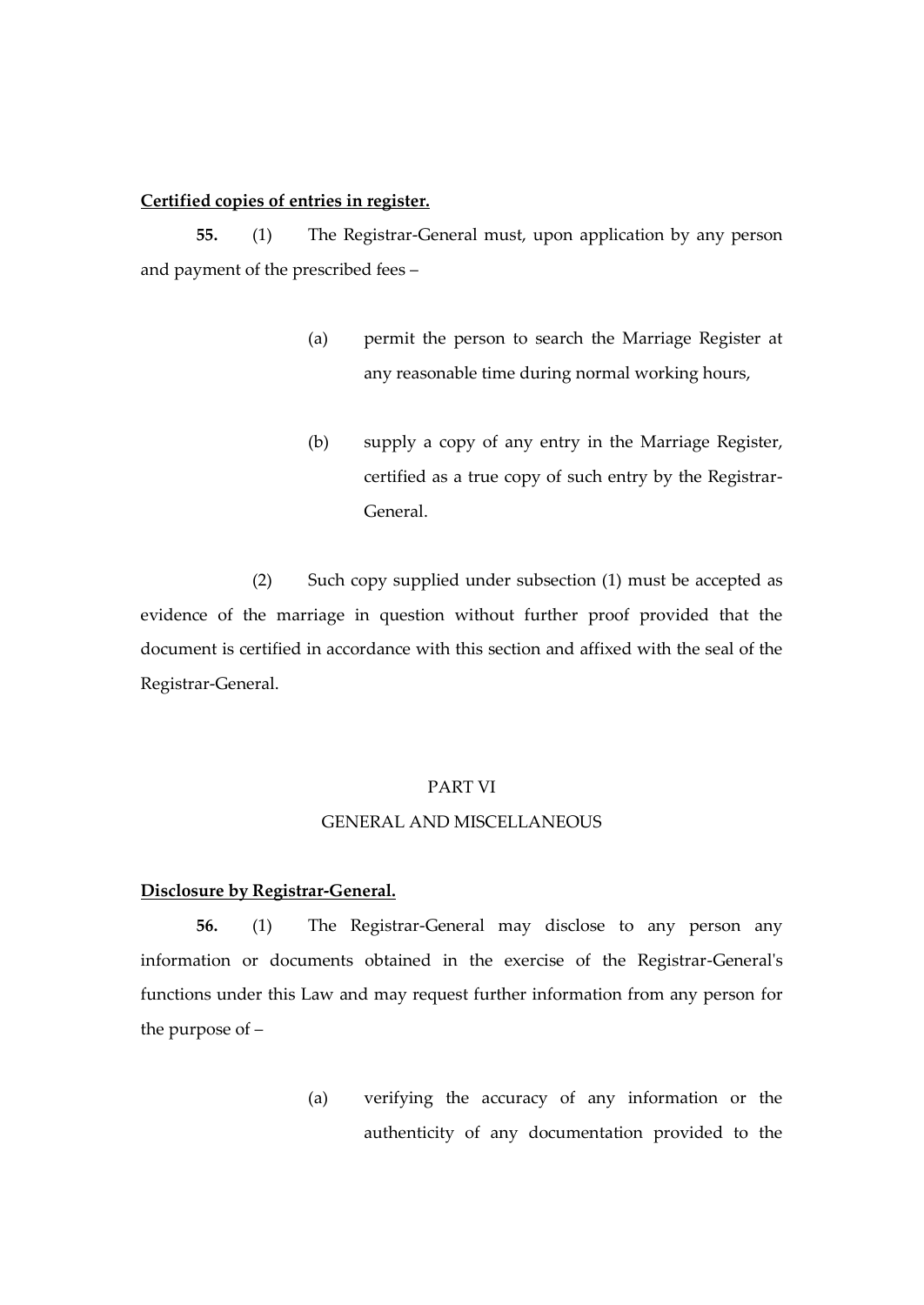Registrar-General for the purposes of this Law, or

(b) determining any matter which the Registrar-General is required to determine under this Law.

(2) Without prejudice to the generality of subsection (1), the Registrar-General may, for the said purposes, disclose information or documents to, or request information from, the following –

- (a) Her Majesty's Procureur,
- (b) a police officer, customs officer or immigration officer,
- (c) any committee of the States of Guernsey, the States of Alderney or the Chief Pleas of Sark,
- (d) the Royal Court of Guernsey, the Court of Alderney or the Court of the Seneschal.

(3) The Registrar-General may, at the request of a person who carries out functions in another jurisdiction, similar to the functions of the Registrar-General, in respect of persons entering into a marriage in that other jurisdiction, disclose any information that the Registrar-General reasonably believes may assist that other person in the exercise of his or her functions in that other jurisdiction.

(4) The Registrar-General may disclose information or documents to, and request information from, any person who carries out functions in another jurisdiction similar to the functions of an officer of police, customs officer or immigration officer in the Bailiwick, and who is investigating the immigration status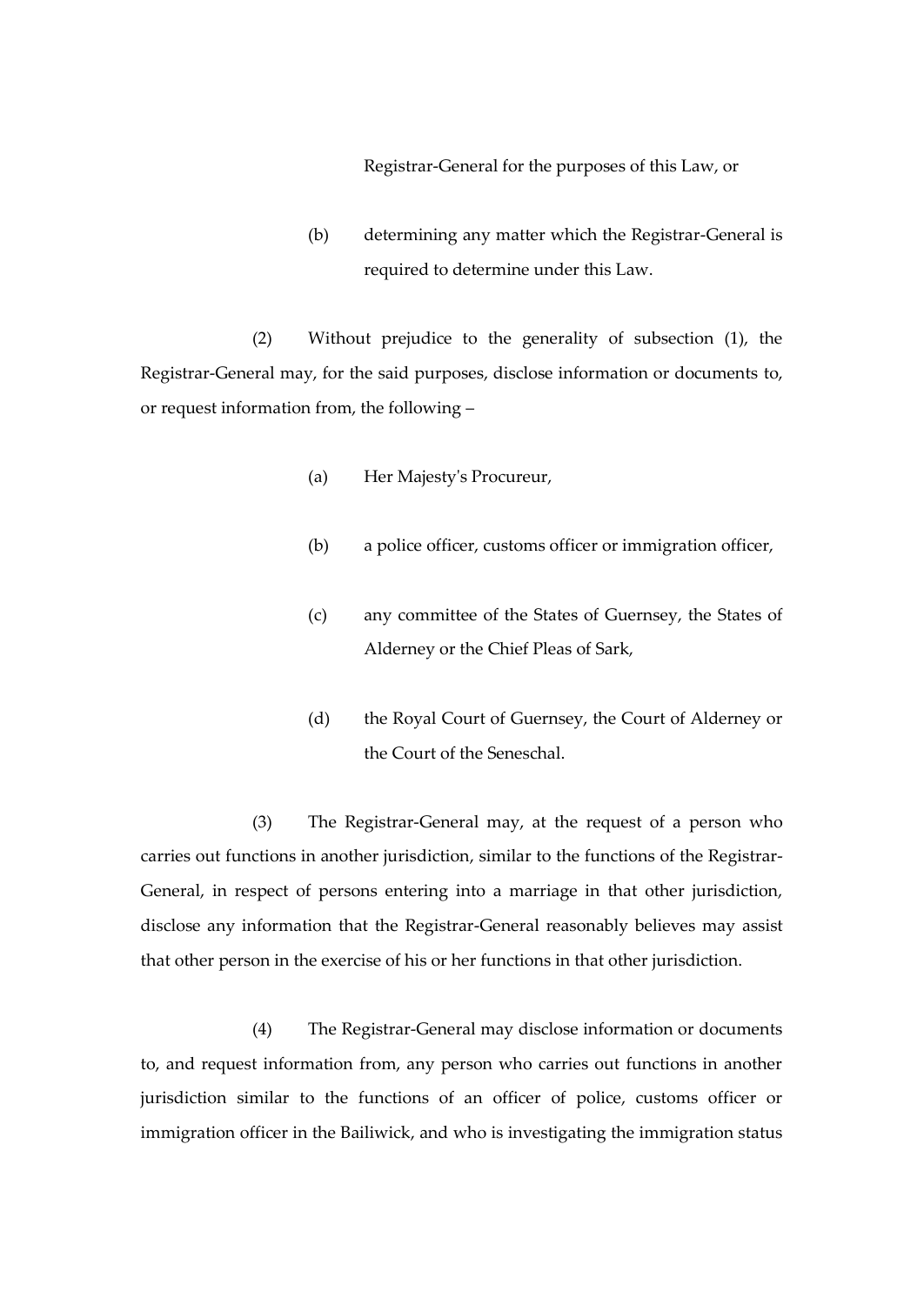of a person intending to marry in that other jurisdiction, for the purpose of assisting that other person in the exercise of his or her functions in that jurisdiction.

(5) Except as authorised by this section, the Registrar-General must not disclose information in relation to which a person ("**identifiable person**") is identified or identifiable unless –

- (a) the identifiable person has given consent for the disclosure,
- (b) at the time of the disclosure, the information is or has already been made public as a result of steps deliberately taken by the identifiable person, or
- (c) the disclosure is necessary for the purposes of
	- (i) any legal proceedings, including any proceedings in connection with this Law, or
	- (ii) complying with any enactment or court order.

(6) A person who contravenes subsection (5) is guilty of an offence and liable –

- (a) on summary conviction, to imprisonment for a term not exceeding six months or a fine not exceeding level 5 on the uniform scale, or to both, or
- (b) on conviction on indictment, to imprisonment for a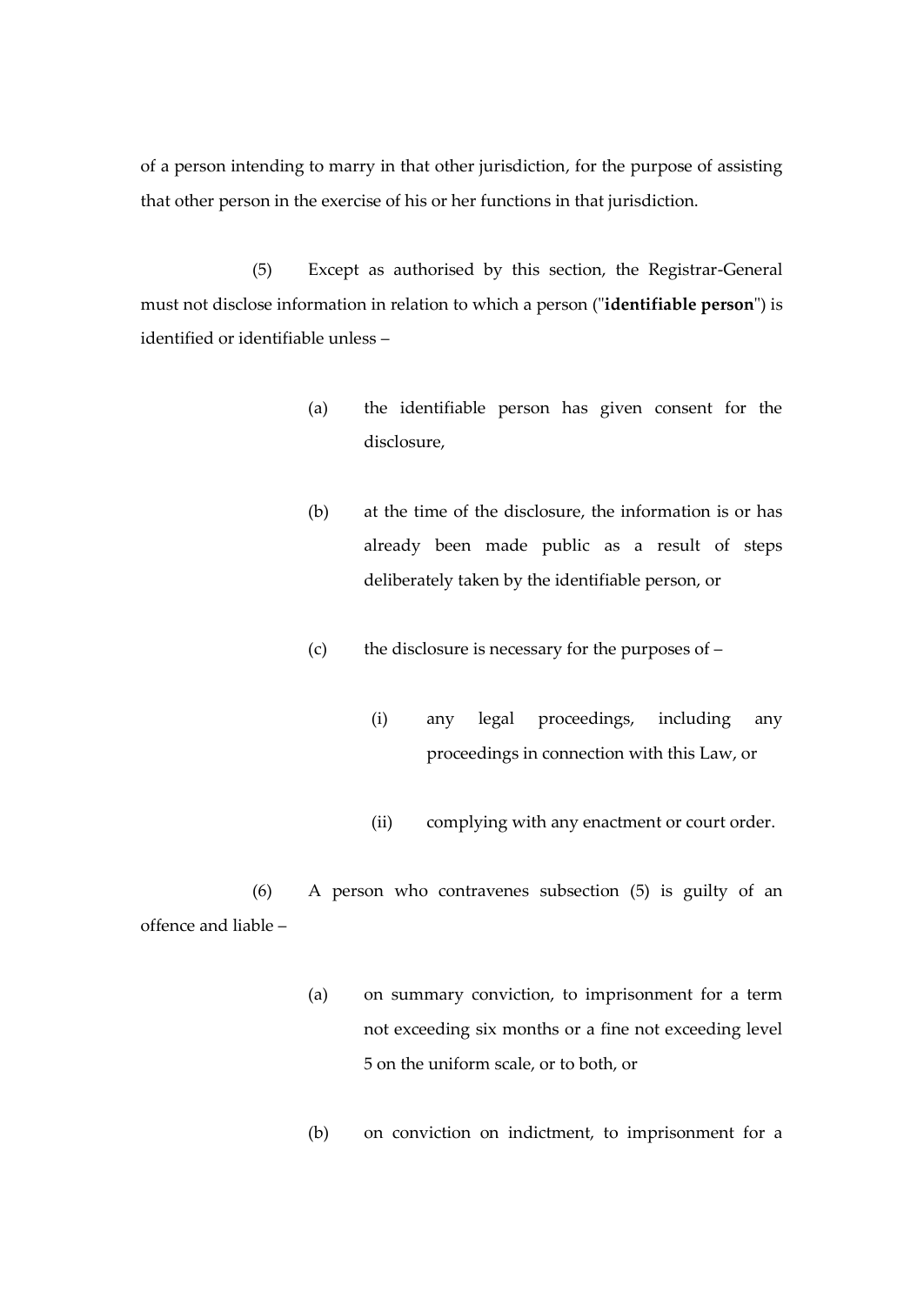term not exceeding five years or a fine, or both.

#### **Issue of certificate of no impediment for marriage outside the Bailiwick.**

**57.** (1) A person resident in the Bailiwick who wishes to be married in a country or territory outside the Bailiwick where the law of that country or territory requires the person to obtain a certificate of no impediment to be issued by the domestic authorities in the Bailiwick may make an application for such a certificate to the Registrar-General.

(2) Such application must be made in such form as the Registrar-General may determine and be accompanied by –

- (a) a notice, dated and signed by the applicant, containing the full names and former names, nationality, date of birth, sex, address, marital status and occupation, and such other details as may be prescribed in relation to each of the persons to be married,
- (b) where the applicant is a minor who has not previously been married or a civil partner, a declaration signed by the applicant that the consent of the person or persons whose consent to the marriage is required under section 4 has been obtained, that the necessity of obtaining any such consent has been dispensed with under that section, that a court has consented to the marriage under that section, or that there is no person whose consent to the marriage is so required,
- (c) a declaration that the applicant believes that there is no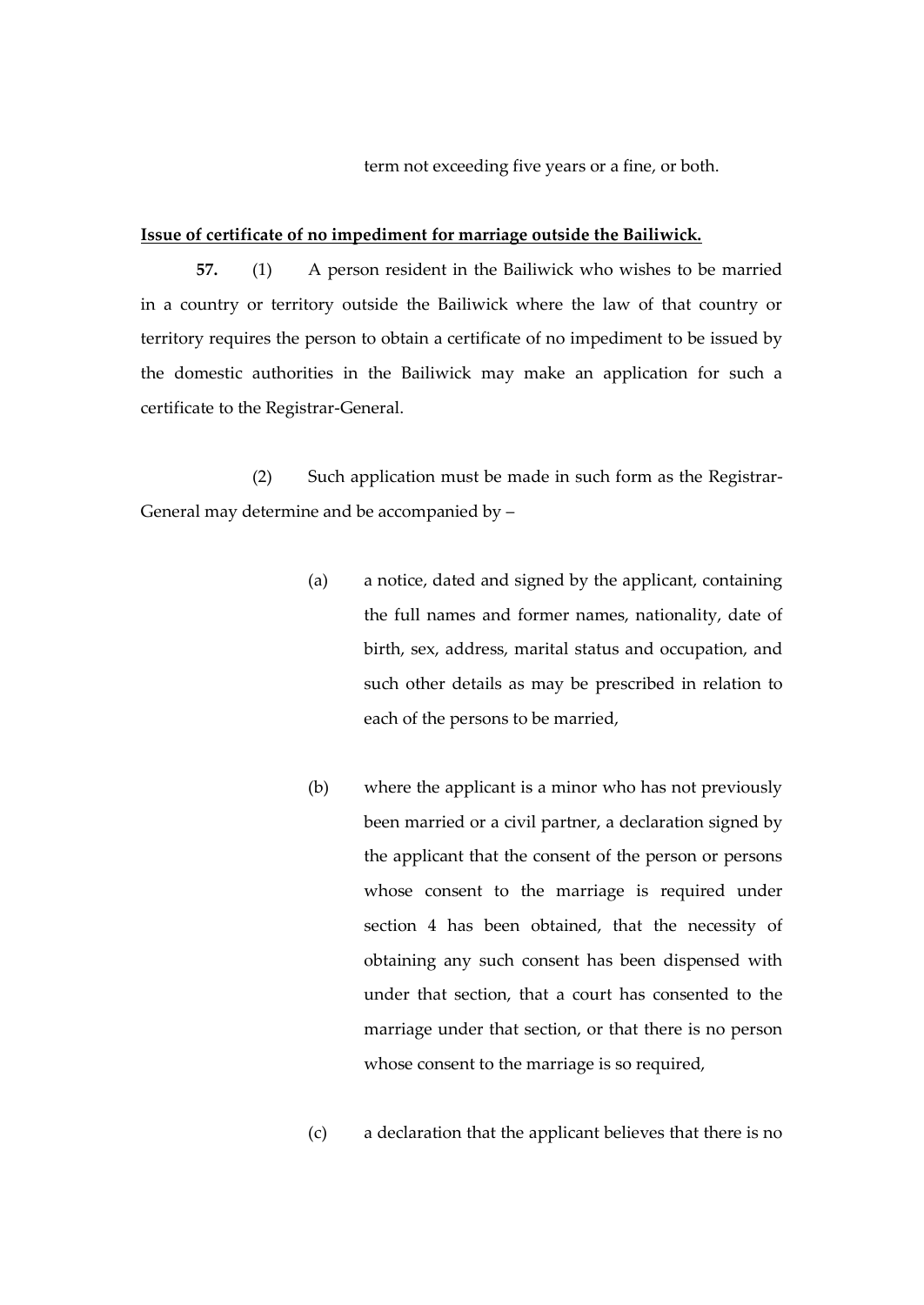impediment of kindred or affinity or other lawful hindrance to the marriage, and

(d) the prescribed fee.

(3) The Registrar-General must issue a certificate of no impediment, in such form as the Registrar-General may determine, if –

- (a) a notice containing the details which would be required to be published under section 24(4) if the marriage were to be solemnised in the Bailiwick has been published in the same manner and for the same period (subject to any reduction by the Registrar-General upon an application under section 25) as required under that subsection,
- (b) the Registrar-General has no reason to believe that there would be an impediment to the marriage if it were to take place in the Bailiwick,
- (c) its issue has not been forbidden under section 27,
- (d) it does not appear to the Registrar-General that either of the persons to be married is incapable of consenting to the marriage or does not freely consent to enter into the marriage, and
- (e) no other ground exists for not issuing a certificate of no impediment.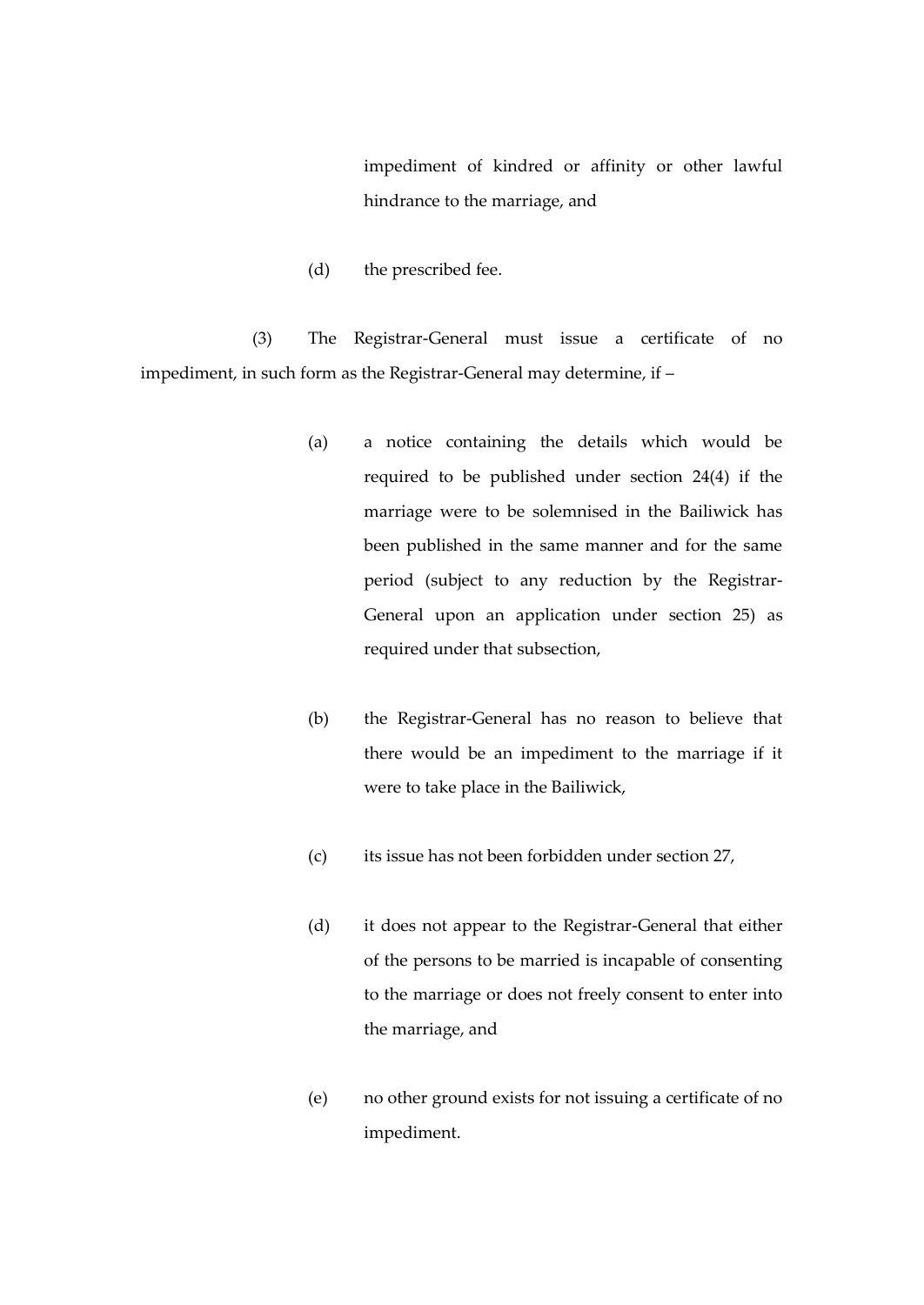## **Proof of certain matters not necessary to validity of marriages.**

**58.** (1) Where a marriage has been solemnised under this Law, it is not necessary in support of the marriage to give any proof –

- (a) that any person whose consent to the marriage was required by section 4 of this Law had given such consent,
- (b) in the case of a marriage to which section 9 of the 2016 Law, section 9 of the 2017 Law or section 9 of the 2019 Law applies (opt-in to marriage of same-sex couples), that the relevant governing authority of the religious organisation has given its consent as required under those sections,
- (c) that the marriage celebrant was authorised under this Law to solemnise the marriage and he or she solemnised the marriage in accordance with the conditions of his or her authorisation,

nor may any evidence be given to prove the contrary in any proceedings touching the validity of the marriage.

(2) A marriage which is solemnised by the Registrar-General or by a civil celebrant otherwise than in accordance with section 35 is valid notwithstanding such non-compliance.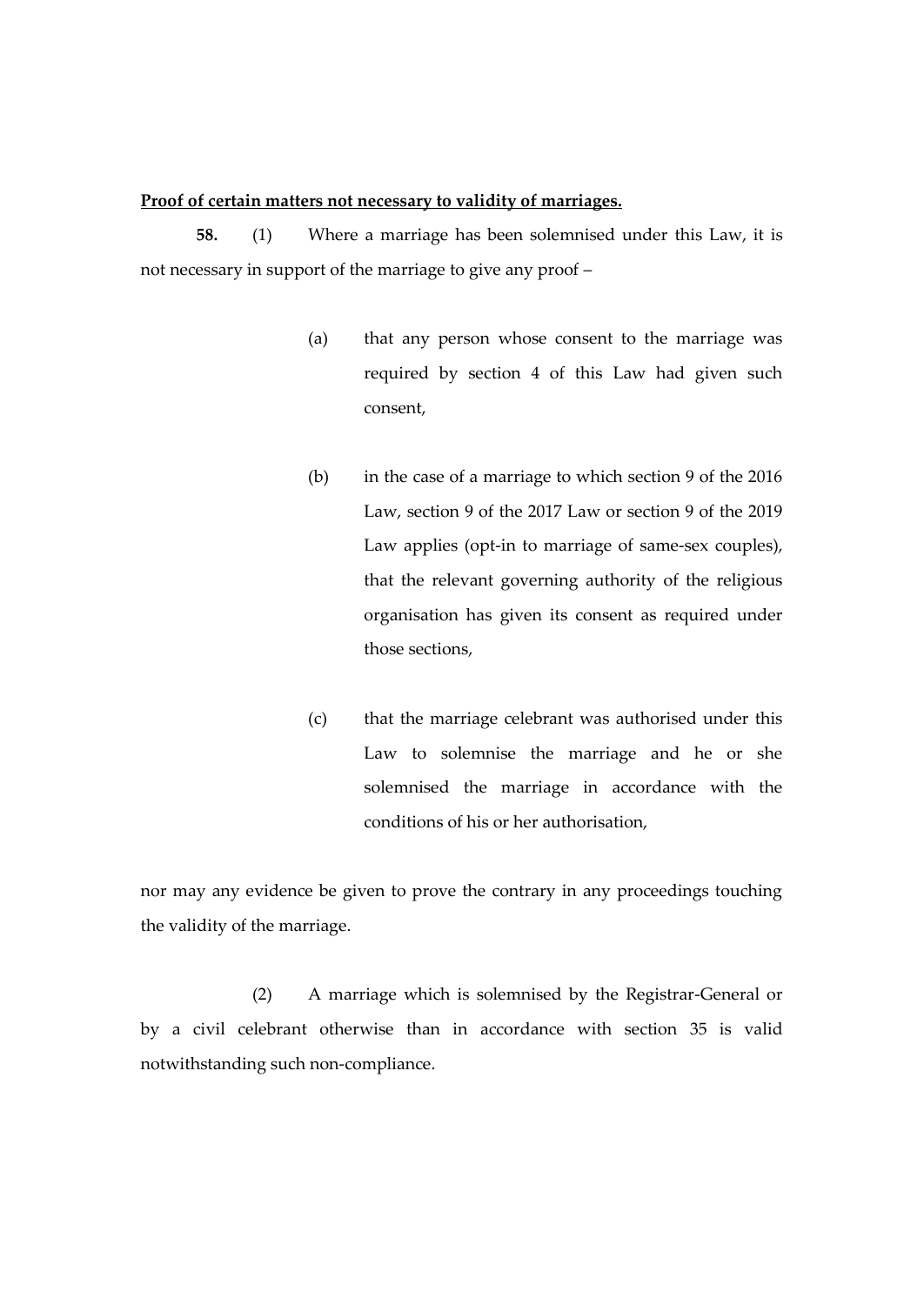#### **Omission of particulars in exceptional circumstances.**

**59.** Where the Committee has determined that there are exceptional circumstances, the Registrar-General may omit details in respect of names from –

- (a) a notice available for inspection under section 24(1),
- (b) details required to be published under section 24(3) or 42(3),
- (c) a licence issued under section 28,
- (d) a signature verification form,
- (e) a certified copy of any entry in the Marriage Register, or
- (f) a certificate of no impediment to marriage.

## **Fees and charges.**

**60.** (1) The Committee may by regulations prescribe fees and charges payable in relation to the exercise or performance of functions under this Law, payable in such manner as may be prescribed.

(2) Without prejudice to the generality of subsection (1), such regulations may prescribe the fees and charges payable in respect of –

> (a) applications for and grant of authorisation as a civil celebrant or authorised religious official, annual fees payable in respect thereof, and fees for renewals of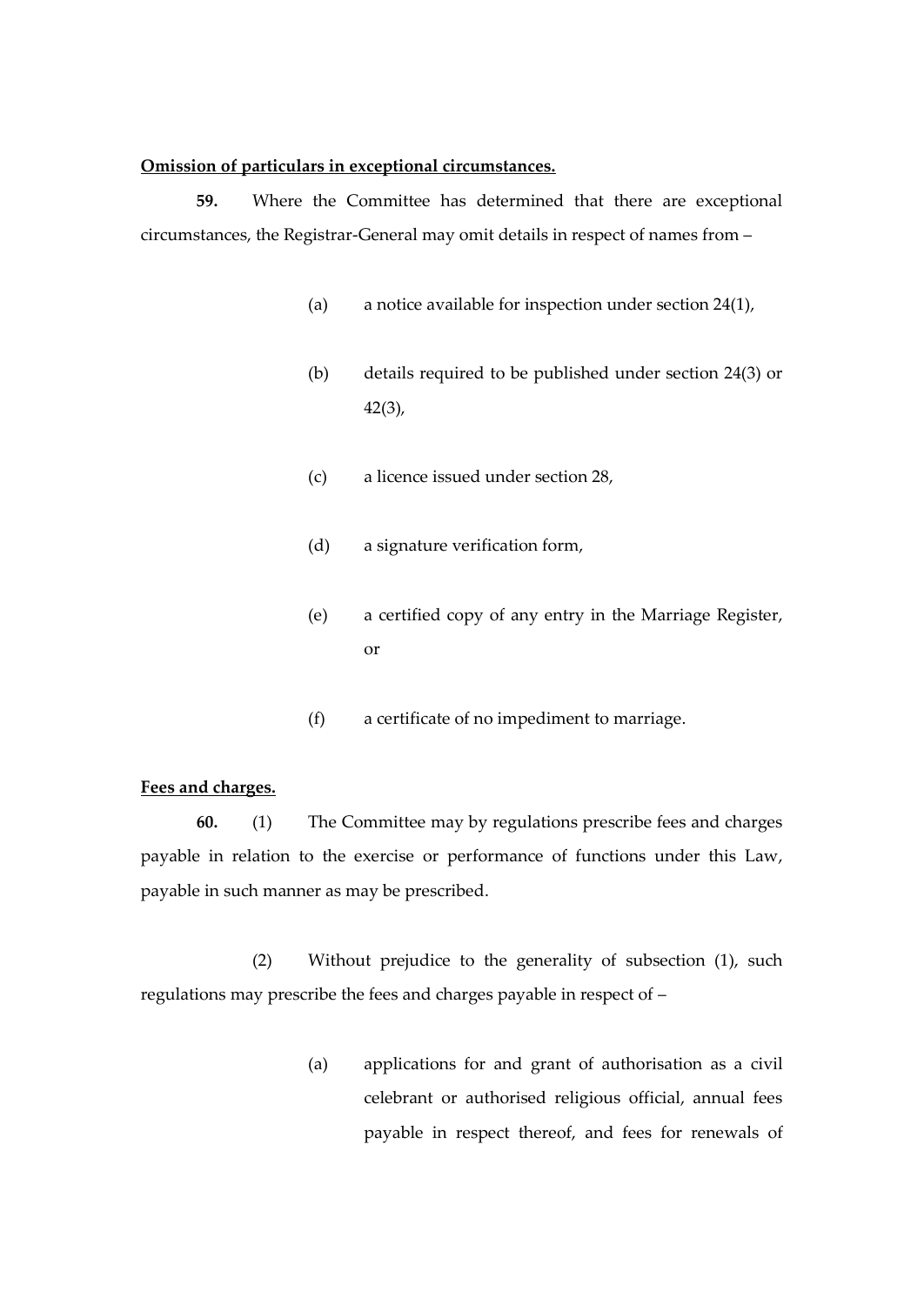such authorisations,

- (b) training of civil celebrants, authorised religious officials and clerks in Holy Orders of the Church of England,
- (c) applications for and acceptance of notices of marriage,
- (d) publication, and applications for a reduced period of publication,
- (e) applications for and issue of Registrar-General's licences and certificates of no impediment,
- (f) the entry of a caveat and the forbidding of the issue of a Registrar-General's licence or certificate of no impediment,
- (g) notification to the Registrar-General of changes of date, time, location or celebrant,
- (h) solemnisation of marriages by the Registrar-General in the office of the Registrar-General or in another location,
- (i) registration of marriages,
- (j) correction of errors in the Marriage Register, and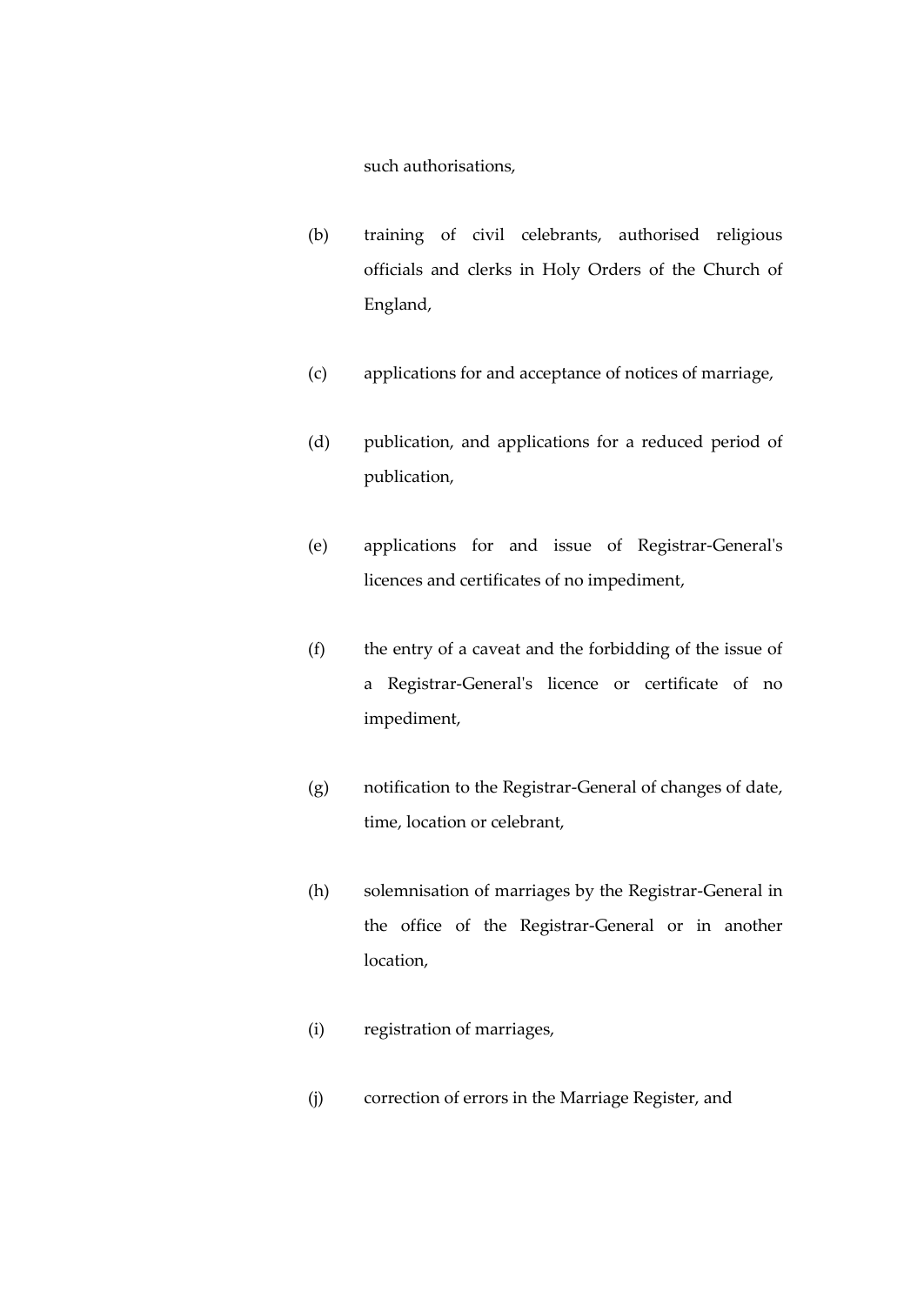(k) searches of the Marriage Register, and provision of extracts or certified copies of entries.

## **Offences relating to false or misleading information etc.**

**61.** (1) It is an offence for a person, for the purposes of purported compliance with, or for any purpose connected with, any provision of or under this Law to do any of the following –

- (a) make a statement which that person knows, or has reasonable cause to believe, to be false, deceptive or misleading in a material particular,
- (b) dishonestly or otherwise, recklessly make a statement which is false, deceptive or misleading in a material particular,
- (c) produce or furnish or cause or permit to be produced or furnished any information or document which that person knows, or has reasonable cause to believe, to be false, deceptive or misleading in a material particular, or
- (d) dishonestly or otherwise, recklessly produce or furnish or recklessly cause or permit to be produced or furnished any information or document which is false, deceptive or misleading in a material particular.

(2) A person who, being required to do so under or for the purposes of this Law, fails to provide the Registrar-General or the Dean with any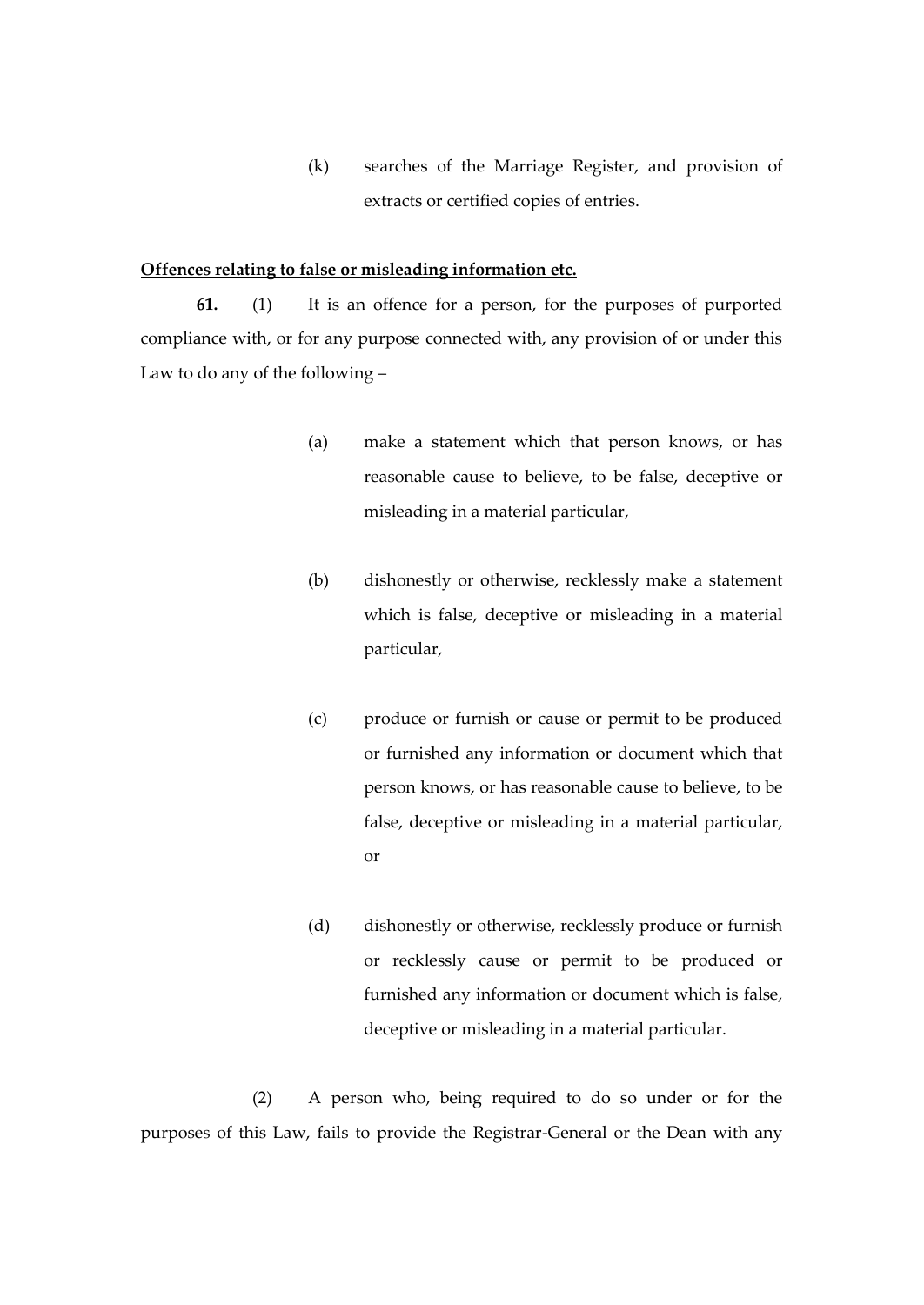information which is in that person's possession, knowing or having reasonable cause to believe –

- (a) that the information is relevant to the exercise by the Registrar-General or the Dean of any functions under this Law, and
- (b) that the withholding of the information is likely to result in the Registrar-General or the Dean, as the case may be, being misled as to any matter which is relevant, and of material significance, to the exercise of those functions,

is guilty of an offence.

- (3) A person guilty of an offence under this section is liable
	- (a) on summary conviction, to imprisonment for a term not exceeding six months or a fine not exceeding level 5 on the uniform scale, or to both, or
	- (b) on conviction on indictment, to imprisonment for a term not exceeding five years or a fine, or both.

# **Offences relating to solemnisation of marriage.**

**62.** (1) It is an offence for the Registrar-General, knowingly or wilfully, to –

(a) issue a licence for an intended marriage in respect of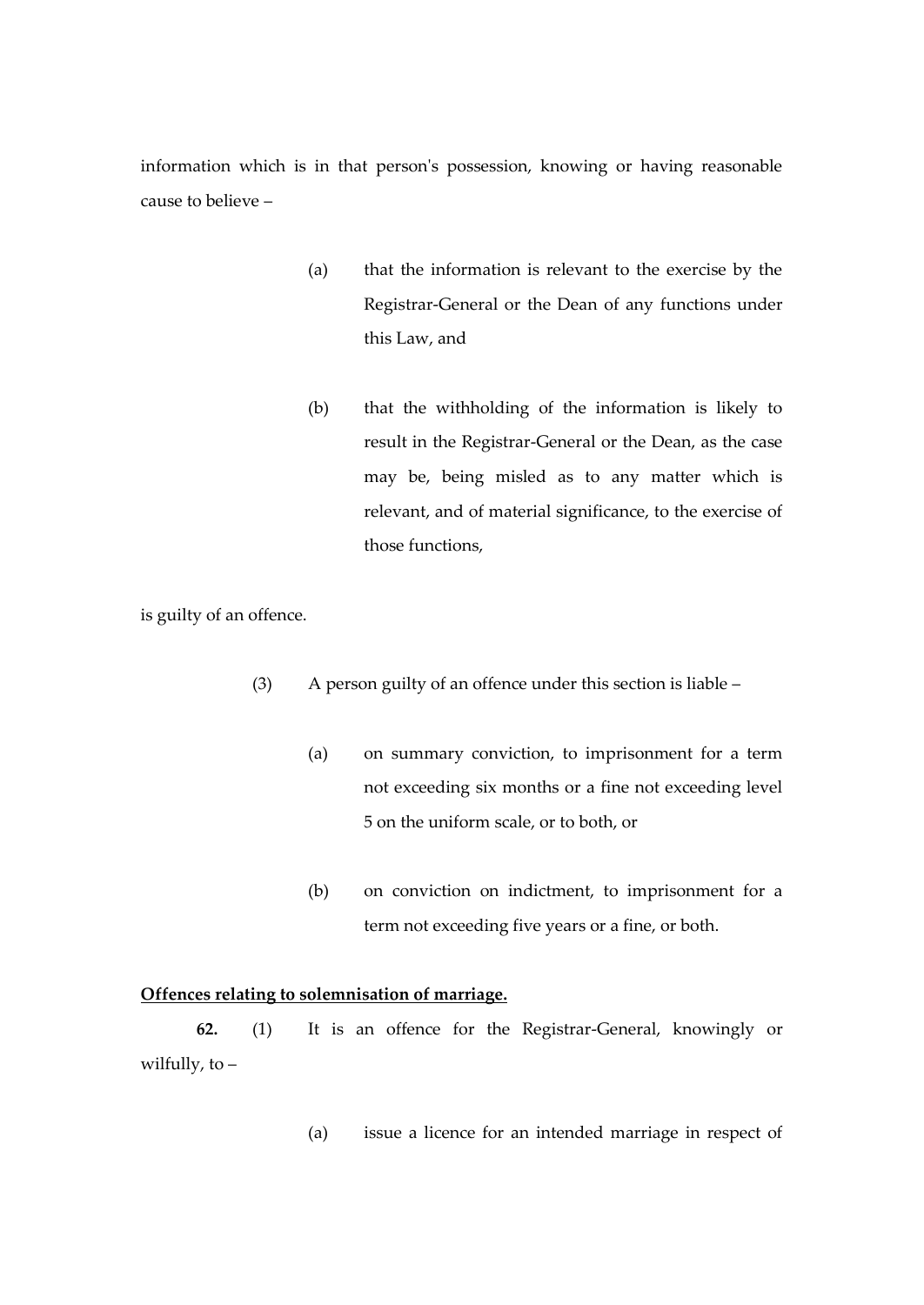which the notice of marriage is void under section 24(5) or 27(3),

- (b) issue a licence for an intended marriage, or a certificate of no impediment, where the period referred to in section 24(4), or any reduced period under section 25, has not expired,
- (c) issue a licence for an intended marriage or a certificate of no impediment in relation to which a caveat has been entered under section 26 and not withdrawn or removed in accordance with that section,
- (d) authorise the solemnisation of a marriage to which section 9 of the 2016 Law, section 9 of the 2017 Law or section 9 of the 2019 Law applies (opt-in to marriage of same-sex couples), unless the relevant governing authority of the religious organisation has given its consent as required under those sections.

(2) It is an offence for any person, knowingly or wilfully, to solemnise a marriage –

- (a) which is void by virtue of any provision of this Law or of any other enactment or rule of law or custom,
- (b) which the person is not authorised under the provisions of section 5(1) to solemnise,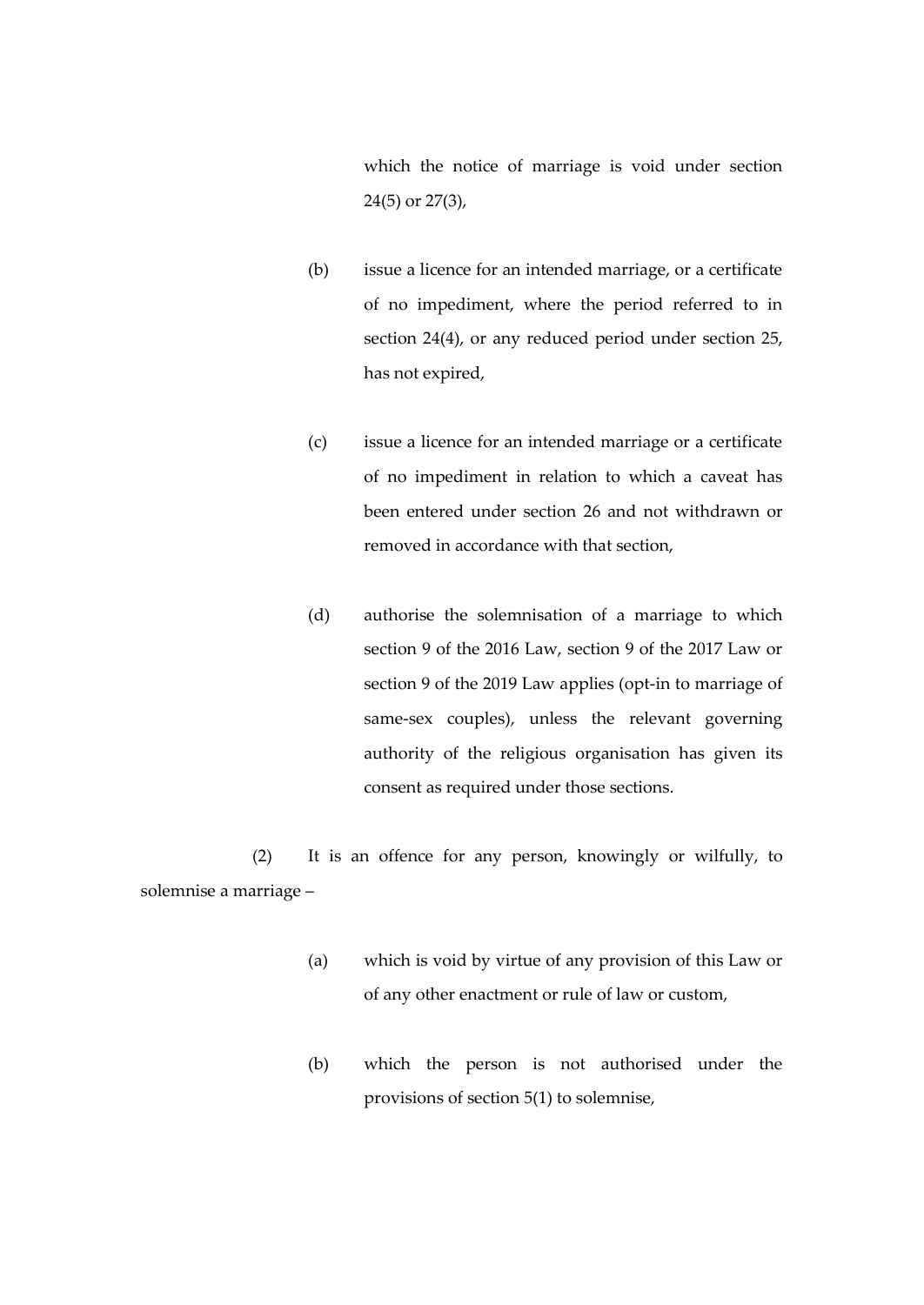- (c) the licence in respect of which is void by virtue of any provision of this Law.
- (3) A person guilty of an offence under this section is liable
	- (a) on summary conviction, to imprisonment for a term not exceeding six months or a fine not exceeding level 5 on the uniform scale, or to both, or
	- (b) on conviction on indictment, to imprisonment for a term not exceeding five years or a fine, or both.

## **Offences relating to registration of marriages.**

- **63.** (1) It is an offence for a person
	- (a) without reasonable excuse, to refuse or omit to register any marriage which the person is required by or under this Law to register,
	- (b) knowingly to register any marriage otherwise than in accordance with the requirements by or under this Law,
	- (c) to fail, without reasonable excuse, to deliver any document which the person is required by or under this Law to deliver, or to carelessly lose or damage, or cause to be lost or damaged, such a document while it is in the person's possession,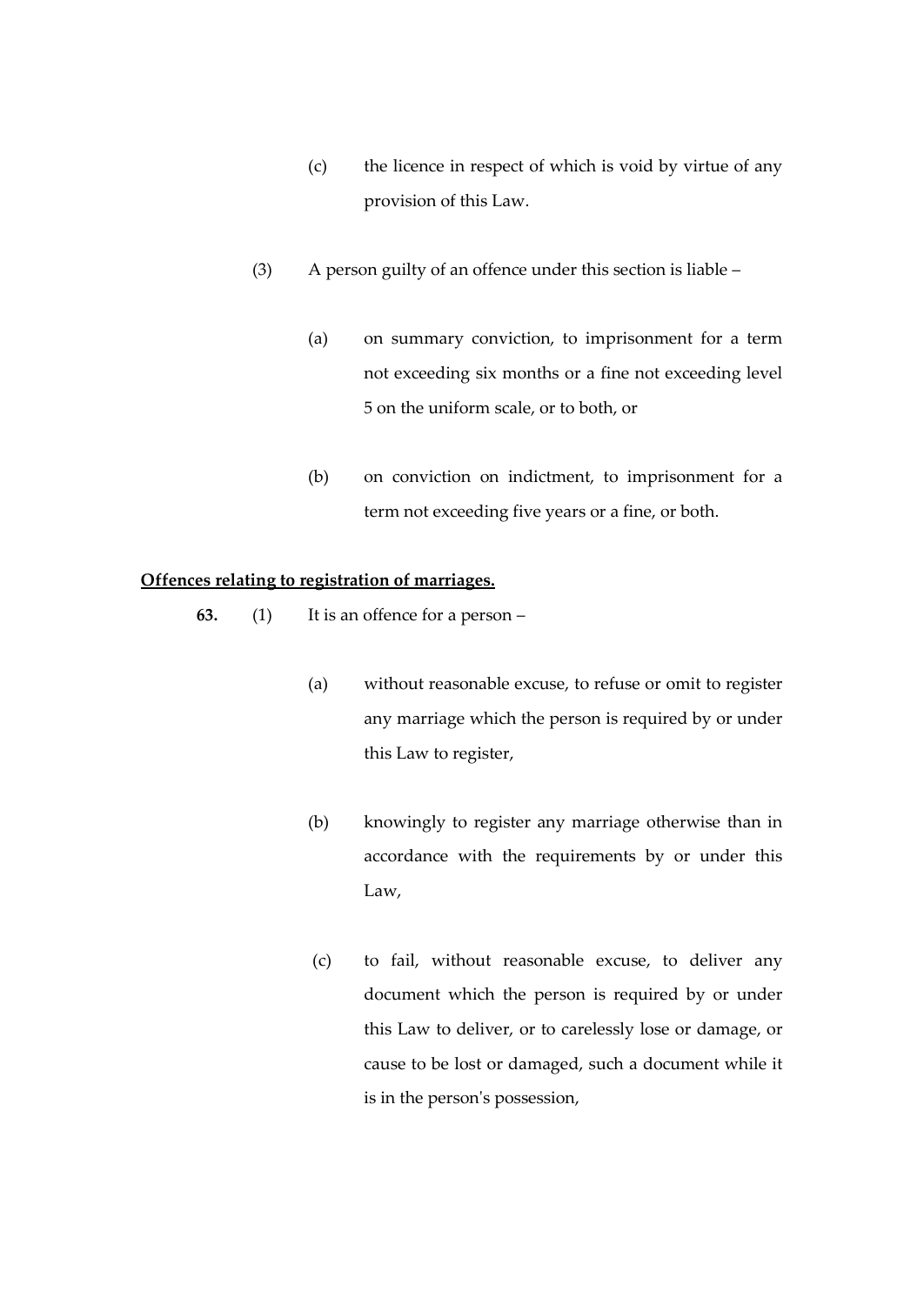and a person guilty of an offence under this subsection is liable to a fine not exceeding level 3 on the uniform scale.

- (2) It is an offence for a person
	- (a) knowingly or wilfully to register any marriage which is void by virtue of any provision of this Law,
	- (b) knowingly or wilfully to provide false particulars for the purpose of the registration of a marriage under this law,
	- (c) wilfully to destroy, damage or alter, or cause to be destroyed, damaged or altered, or allow to deteriorate, or cause to be allowed to deteriorate, any document which is kept for the purposes of or under this Law,
	- (d) wilfully to make or cause to be made a false entry in the Marriage Register or make or cause to be made any certified copy of any entry therein, or certify any such copy, which is false in any particular, knowing such entry or particular to be false,
	- (e) to forge, or cause to be falsely made or forged, the Marriage Register or any document required to be kept for the purposes of or under this Law, or any certified copy of any entry in the Marriage Register.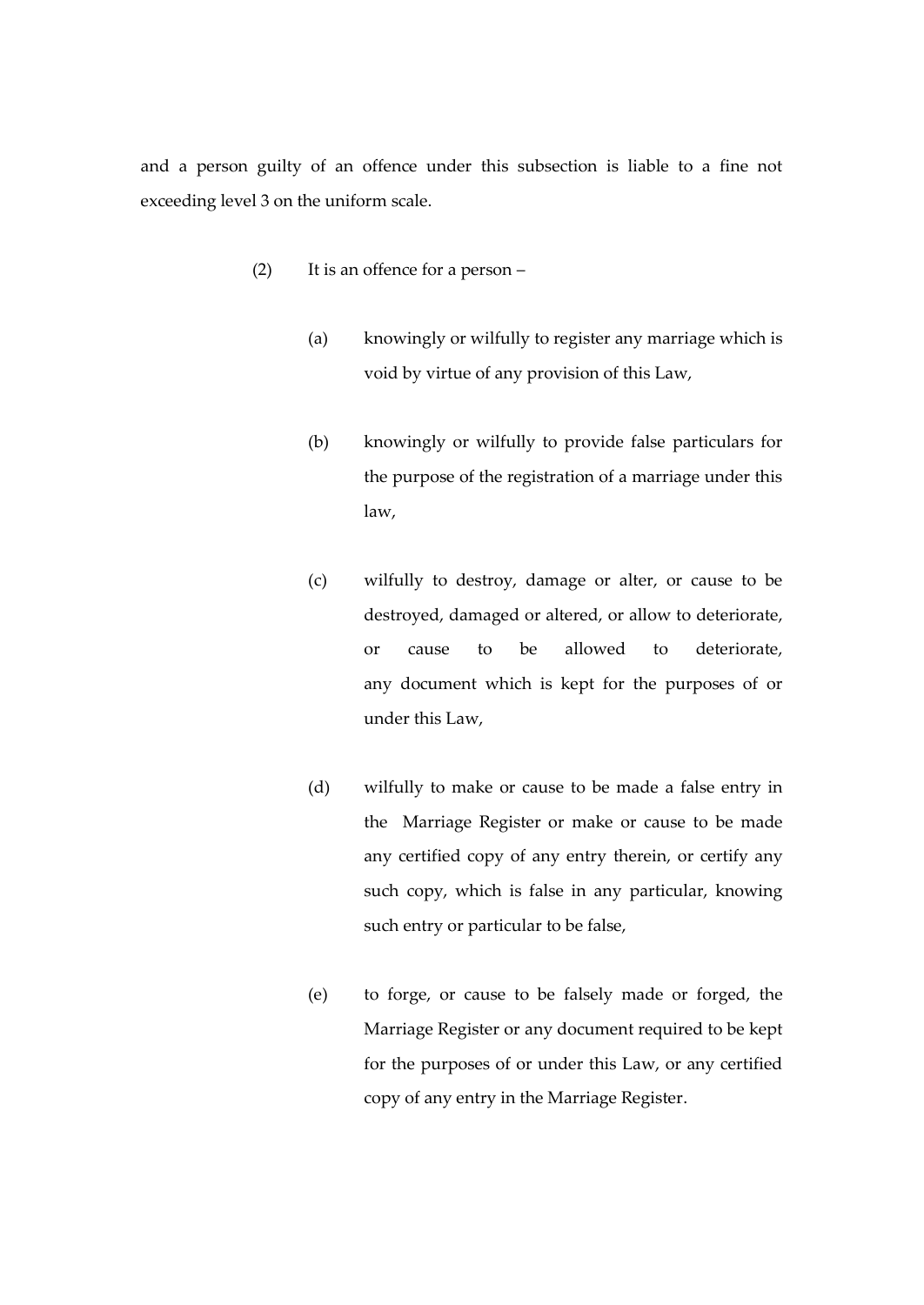- (3) A person guilty of an offence under subsection (2) is liable
	- (a) on summary conviction, to imprisonment for a term not exceeding six months or a fine not exceeding level 5 on the uniform scale, or to both, or
	- (b) on conviction on indictment, to imprisonment for a term not exceeding five years or a fine, or both.

### **Provision, retention and publication of documents in electronic form.**

**64.** For the avoidance of doubt, except where the contrary intention appears in or under this Law, or the Registrar-General otherwise requires, and without prejudice to the Electronic Transactions (Guernsey) Law, 2000**<sup>l</sup>** , the Electronic Transactions (Alderney) Law, 2001**<sup>m</sup>** or the Electronic Transactions (Sark) Law, 2001 $^{\mathbf{n}}$ , as the case may be –

- (a) any documents or information required by or under this Law to be retained or stored,
- (b) any application, documents or information so required to be provided to any person, and
- (c) any publication so required to be made,

\_\_\_\_\_\_\_\_\_\_\_\_\_\_\_\_\_\_\_\_\_\_\_\_\_\_\_\_\_\_\_\_\_\_\_\_\_\_\_\_\_\_\_\_\_\_\_\_\_\_\_\_\_\_\_\_\_\_\_\_\_\_\_\_\_\_\_\_\_

**n** Order in Council No. X of 2001; amended by Sark Ordinance No. 125; Sark Ordinance No. II of 2015; No. XII of 2017; No. XIII of 2018.

<sup>&</sup>lt;sup>1</sup> Order in Council No. VIII of 2001; amended by Ordinance No. XXXIII of 2003; No. XIV of 2014; No. IX of 2016; No. XXIV of 2017.

**m** Order in Council No. XXVI of 2001; amended by Alderney Ordinance No. VII of 2017.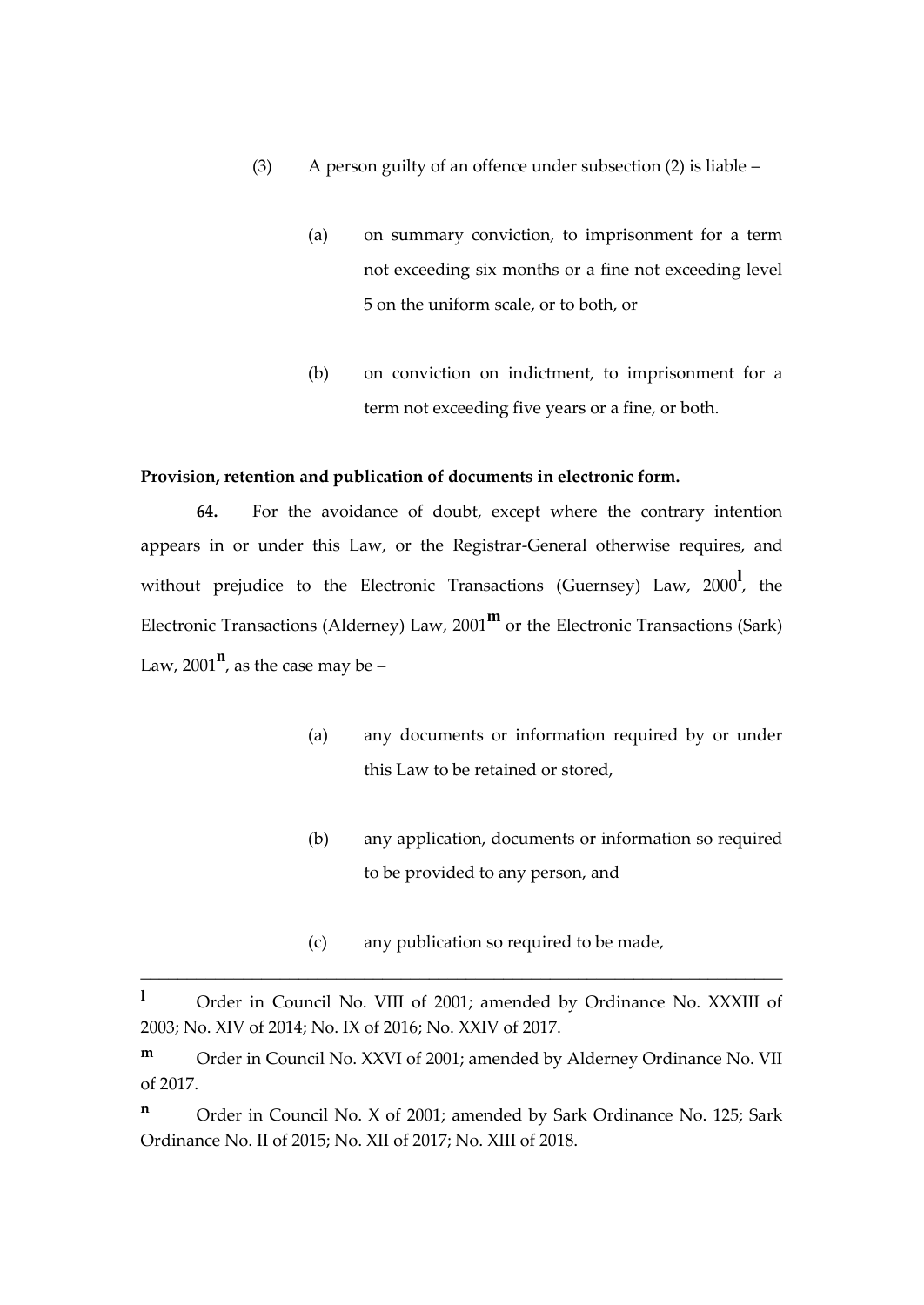may be retained, stored, provided or published by electronic means.

## **Provision of translation of documents.**

**65.** Where an original document or information required to be provided to the Registrar-General or the Dean under this Law is in a language other than English, the document or information must be accompanied by a translation certified by the translator to be a true and accurate translation of the original document or information.

### **General provisions as to regulations.**

**66.** (1) In addition to regulations made under any other provision of this Law, regulations may provide for all procedural, practical and incidental matters which may be necessary for bringing this Law into effect.

(2) Without prejudice to the generality of subsection (1), regulations under this Law –

- (a) may, subject to subsection (3), make provision in relation to the creation, trial (summarily or on indictment) and punishment of offences, and
- (b) may empower the Registrar-General to issue codes or guidance in relation to any matter for which regulations may be made under this Law.
- (3) Regulations under this Law may not
	- (a) provide for offences to be triable only on indictment, or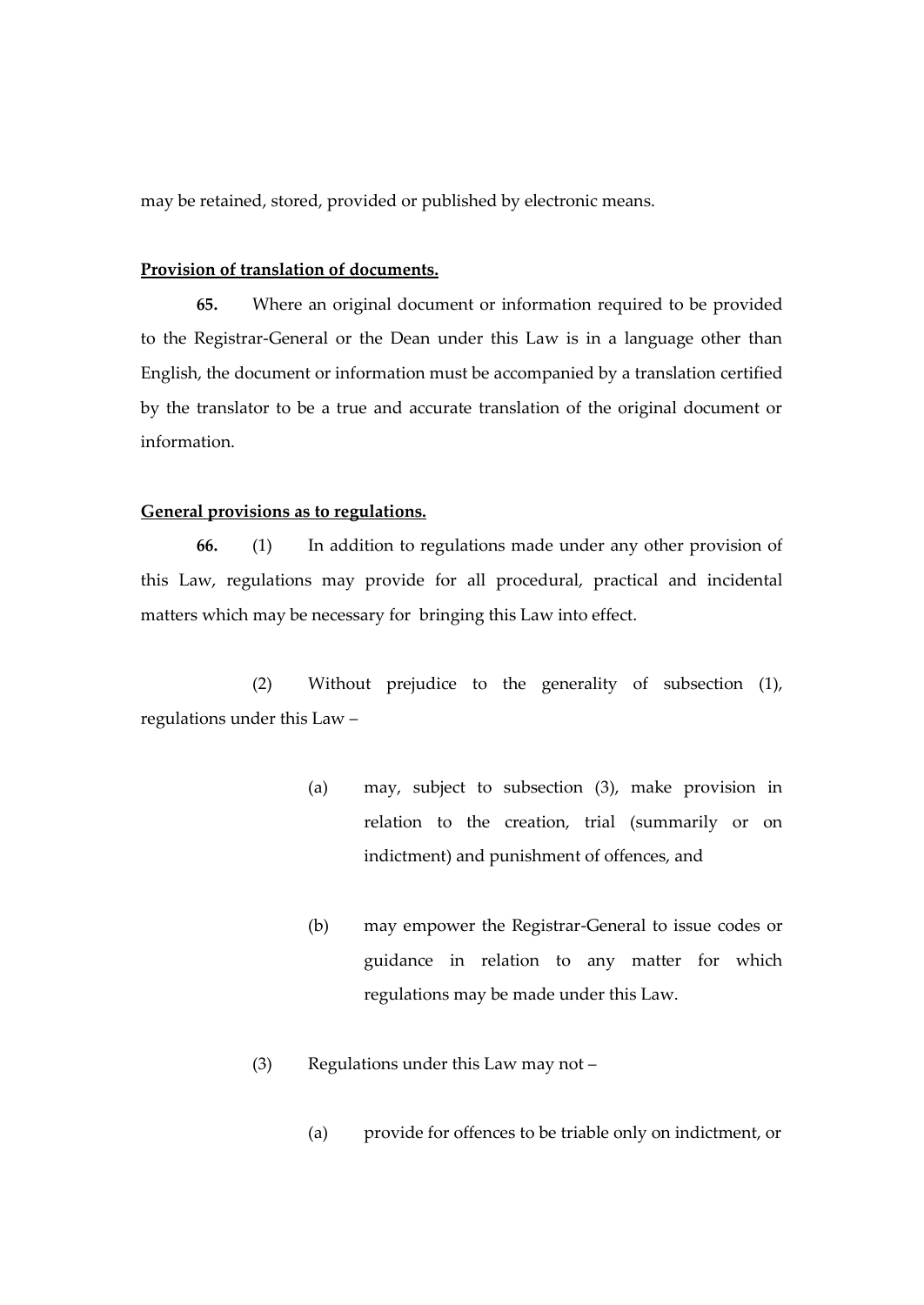- (b) authorise the imposition
	- (i) on summary conviction, of imprisonment for a term exceeding 12 months, or a fine exceeding level 5 on the uniform scale, or
	- (ii) on conviction on indictment, of imprisonment for a term exceeding two years.

(4) Before making any regulations under this Law, the Committee must consult –

- (a) in the case of regulations having effect in Alderney, the Policy and Finance Committee of the States of Alderney, and
- (b) in the case of regulations having effect in Sark, the Policy and Finance Committee of the Chief Pleas of Sark,

in relation to the terms of the proposed regulations; but a failure to comply with this subsection does not invalidate any regulations made under this Law.

- (5) Regulations made under this law cease to have effect
	- (a) in Alderney if, within the period of four months immediately following the date on which the regulations are made by the Committee ("**the relevant**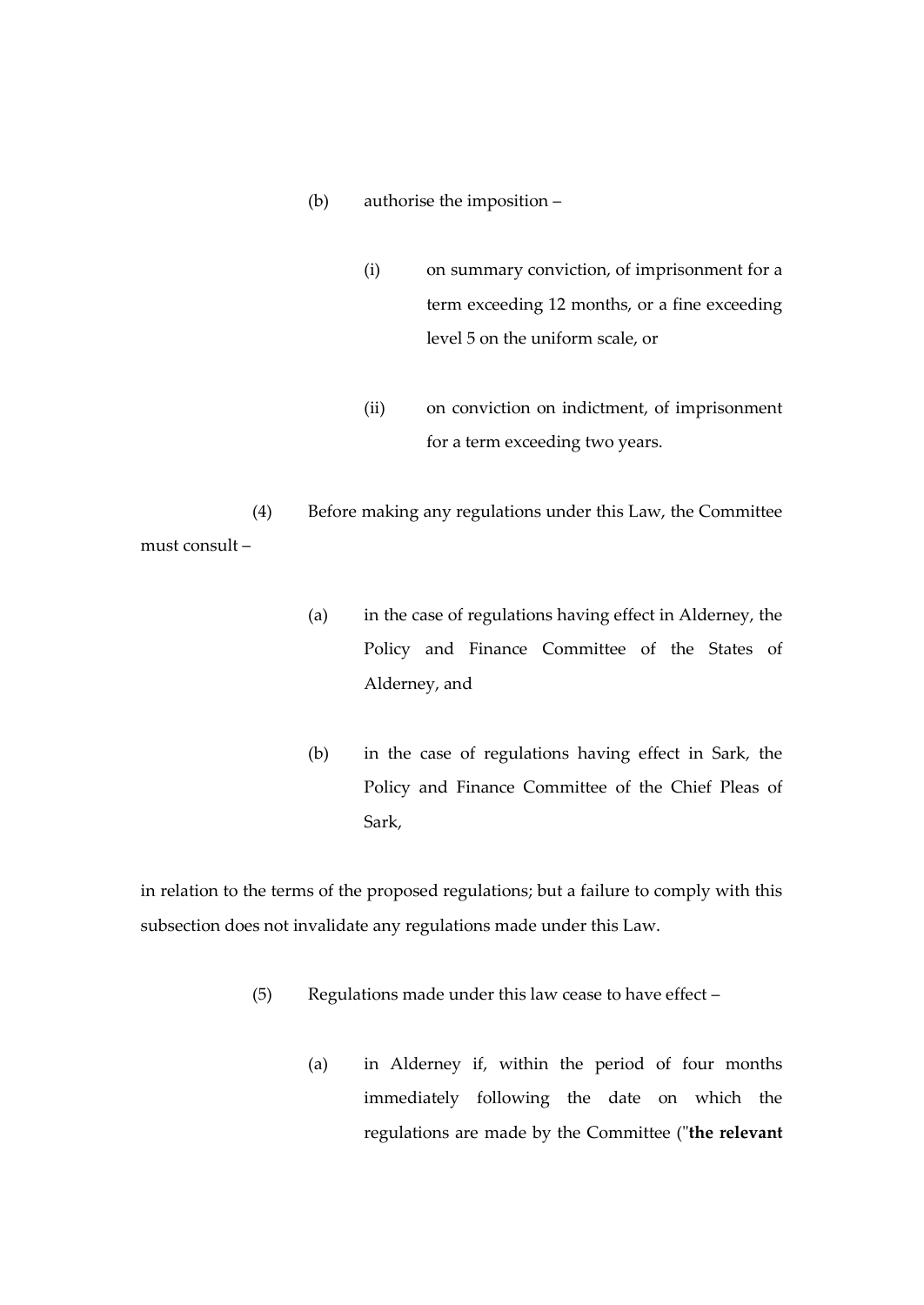**date**"), the States of Alderney resolve to disapprove the application of those regulations to Alderney, and

(b) in Sark if, at the first or second meeting of the Chief Pleas of Sark following the relevant date, the Chief Pleas resolve to disapprove the application of those regulations to Sark.

(6) If the States of Alderney or the Chief Pleas of Sark resolve to disapprove the application of any regulations in accordance with subsection (5), those regulations cease to have effect in Alderney or (as the case may be) Sark, but without prejudice to –

- (a) anything done under those regulations in Alderney or (as the case may be) Sark, or
- (b) the making of new regulations having effect in Alderney or (as the case may be) Sark.

(7) Regulations under this Law must be laid before a meeting of the States of Deliberation as soon as practicable and if, at that or the next meeting, the States of Deliberation resolve to annul them, they shall cease to have effect, but without prejudice to anything done under them or to the making of new regulations.

### **Repeals.**

**67.** The enactments mentioned in the first column of the Table in the Schedule are repealed to the extent set out in the second column of that Table.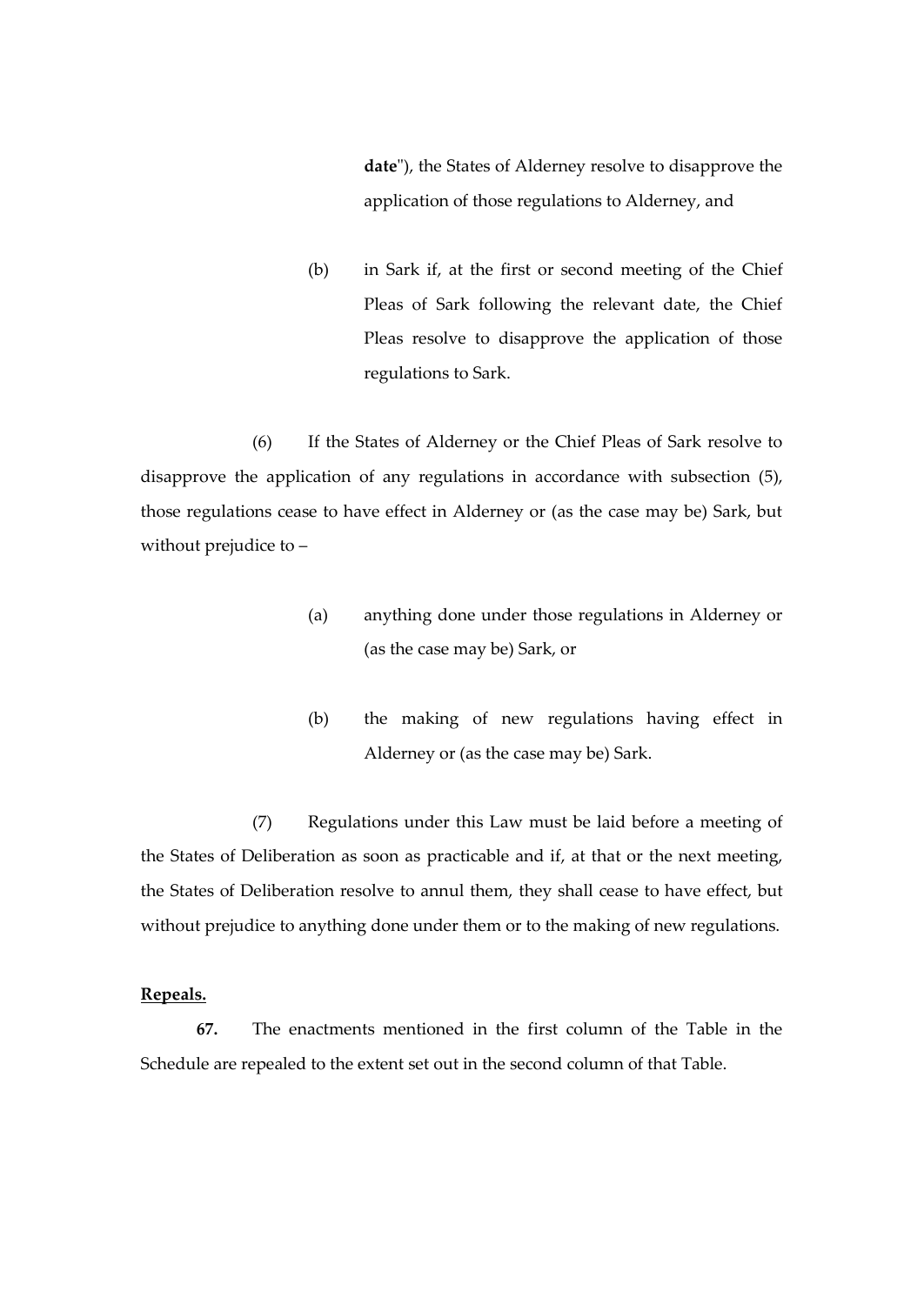#### **Interpretation.**

**68**. (1) In this Law, unless the context otherwise requires –

"**the 2016 Law**"**,** "**the 2017 Law**" and "**the 2019 Law**": see section 5(2),

"**Alderney Marriage Law**" means the Loi ayant rapport aux Mariages célébrés dans l'Île d'Auregny of 1923**<sup>o</sup>** ,

"**authorised religious official**": see section 5(1)(d),

"**certificate of no impediment**": see section 57,

"**civil celebrant**": see section 5(1)(b),

"**civil partnership**" means a civil partnership formed under the Civil Partnership Act 2004<sup>P</sup> (the 2004 Act"), or under the Civil Partnership (Jersey) Law 2012**<sup>q</sup>** , or which is treated under the 2004 Act as having been formed by virtue of an overseas relationship being registered, and which has not been dissolved or annulled, and "**civil partner**" is construed accordingly,

"**clear day**" means a period of 24 hours ending at midnight,

"**clerk in Holy Orders**": see section 21,

**<sup>o</sup>** Ordres en Conseil Vol. VII, p. 121; amended by Vol. XIII, p. 416; Vol. XV, p. 382; Vol. XX p. 267; Vol. XXII, p. 560; Vol. XXXI, p. 306; Order in Council No. XIV of 2005; Alderney Ordinance No. II of 1978; No. VIII of 2018.

**<sup>p</sup>** An Act of Parliament (2004 c. 33).

**<sup>q</sup>** Ch. 12.260.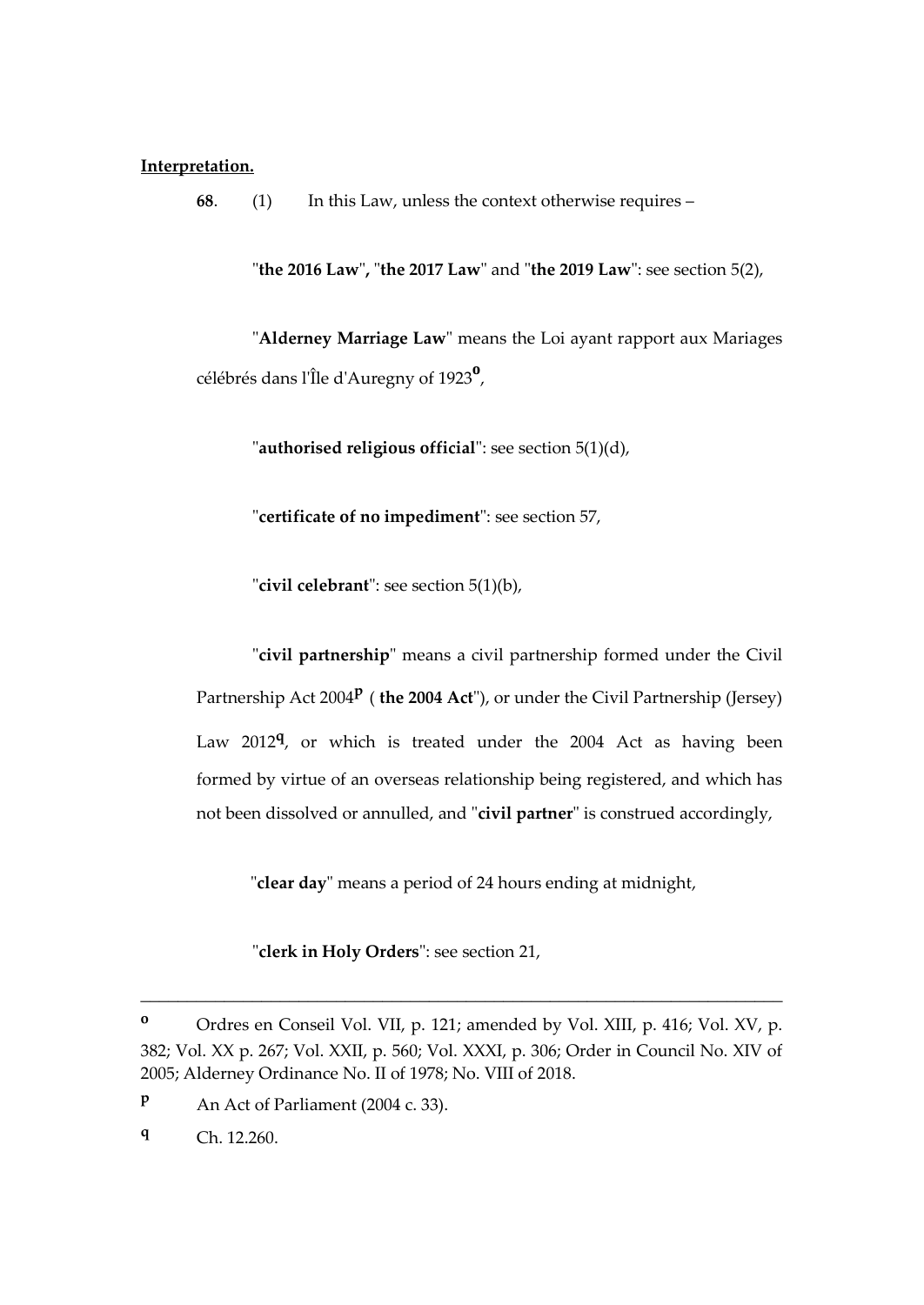"**Code of Conduct**" means the Code of Conduct for Marriage Celebrants issued from time to time by the Registrar-General,

"**the Committee**" means the States of Guernsey Policy & Resources Committee,

"**Dean**" includes a Vice-Dean and includes any clerk in Holy Orders authorised in writing by the Dean to carry out functions of the Dean under this Law, to the extent of that authorisation,

"**Deputy Registrar**" means a Deputy Registrar appointed by the Registrar-General under section 7(2),

"**document**" includes a document in electronic form,

"**immigration officer**" means an immigration officer appointed for the purposes of the Immigration Act 1971**<sup>r</sup>** under paragraph 1(1) of Schedule 2 to that Act, and includes a customs officer authorised to act as an immigration officer in accordance with that paragraph,

"**marriage celebrant**" means any person who is permitted to solemnise marriage under section 5(1),

\_\_\_\_\_\_\_\_\_\_\_\_\_\_\_\_\_\_\_\_\_\_\_\_\_\_\_\_\_\_\_\_\_\_\_\_\_\_\_\_\_\_\_\_\_\_\_\_\_\_\_\_\_\_\_\_\_\_\_\_\_\_\_\_\_\_\_\_\_

"**Marriage Law 1919**" means the Loi ayant rapport aux Mariages

**r** An Act of Parliament (1971 c. 77).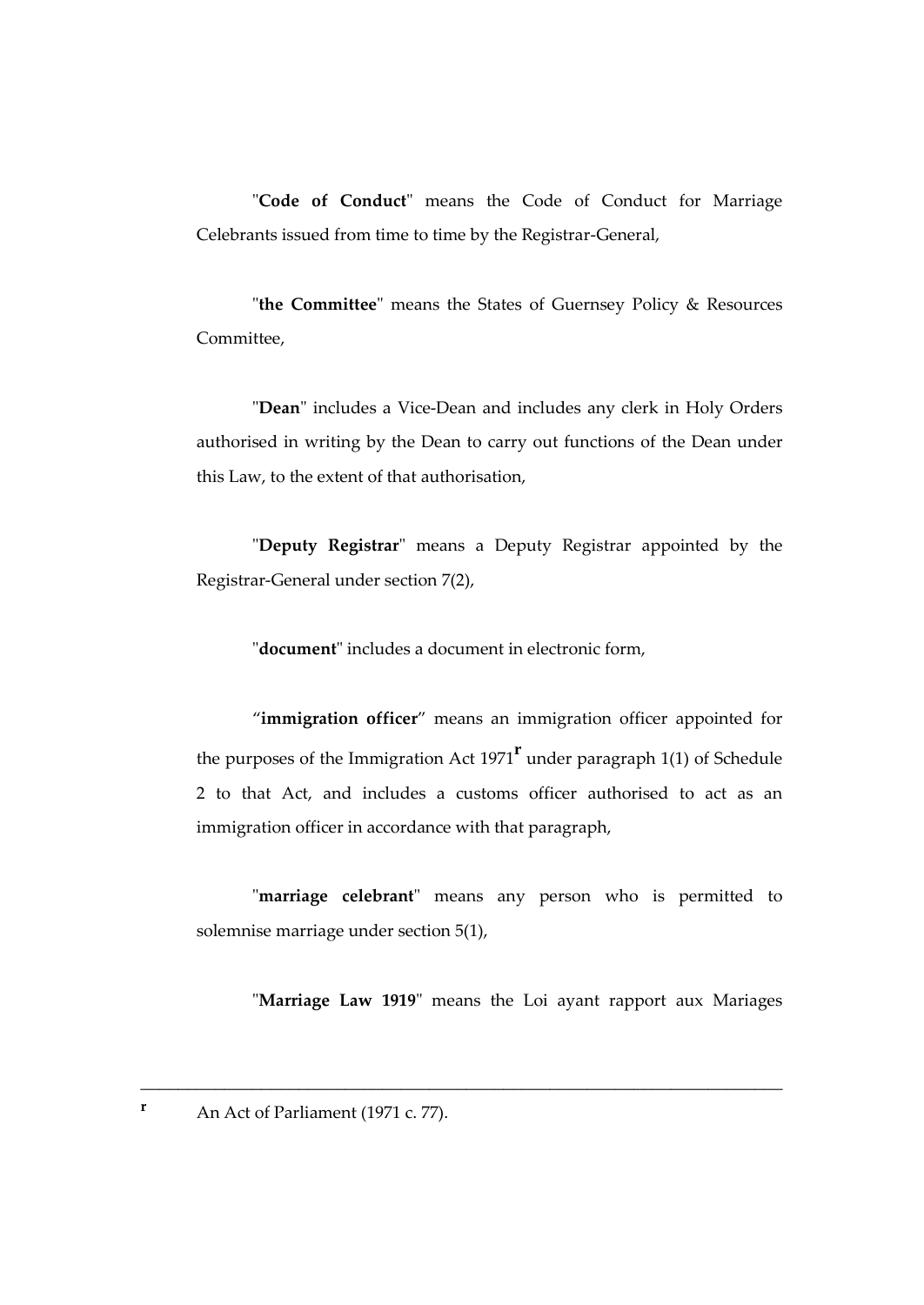Célébrés dans les Îles de Guernesey, d'Auregny et de Serk, 1919**<sup>s</sup>** ,

"**Marriage Register**" means the General Register of Marriages maintained in accordance with section 51,

"**marriage return form**" means the marriage return form delivered to the marriage celebrant or to the clerk in Holy Orders who is to solemnise the marriage, as the case may be, in accordance with section 30 or section 46,

"**minor**" means a person under the age of 18 years,

"**non-business day**" has the meaning given in the Non-Business Days Order, 1993**<sup>t</sup>** ,

"**normal working hours**" means the hours of opening of the offices of the Registrar-General in Guernsey, Alderney or Sark, as the case may be,

"**notice of marriage**" means a notice of marriage given under section 22 or 40,

"**office of the Registrar-General**" means the office of the Registrar-General in the island in which a marriage is intended to be solemnised,

"**prescribed**" means prescribed by regulations of the Committee,

**<sup>s</sup>** Ordres en Conseil Vol. VI, p. 57; amended by Vol. XV, p. 200; Vol. XX, p. 267; Vol. XXX, p. 114; Vol. XXXI, p. 278; Vol. XXXIII, p. 444; Vol. XXXV(1), p. 398; Order in Council No. III of 2014; Recueil d'Ordonnances Tome XXI, p. 104; Ordinance No. XIII of 2017.

**<sup>t</sup>** G.S.I. No. 28 of 1993.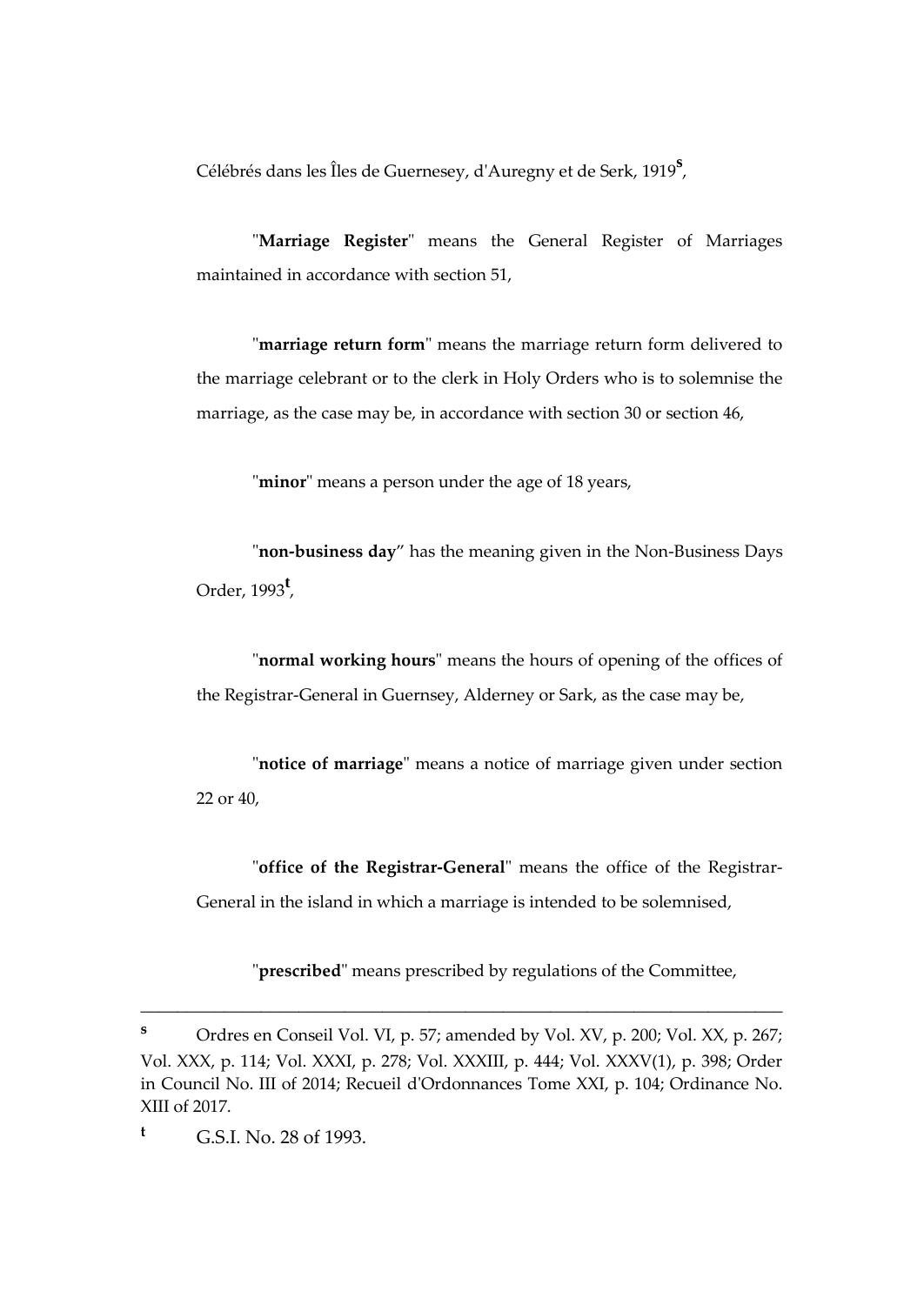"**Registrar-General**" means the Registrar-General of Marriages and includes a Deputy Registrar,

"**Registrar-General's licence**" means a licence issued under section 28,

"**regulations**" means regulations of the States Policy & Resources Committee,

"**relevant governing authority**": see section 5(4),

"**signature verification form**" means the form signed by the persons to be married in accordance with section 28(2)(d) or section 44(2)(c),

"**working day**" means any day except a non-business day, during normal working hours.

(2) Any reference in this Law to an enactment of the States of Jersey, of the Parliament of the United Kingdom, of the Scottish Parliament and of the Northern Ireland Assembly, and to a Measure of the National Assembly for Wales is, unless the contrary intention appears, a reference to that enactment or Measure as amended, re-enacted (with or without modification), extended or applied.

#### **Citation.**

**69.** This Law may be cited as the Marriage (Bailiwick of Guernsey) Law, 2020.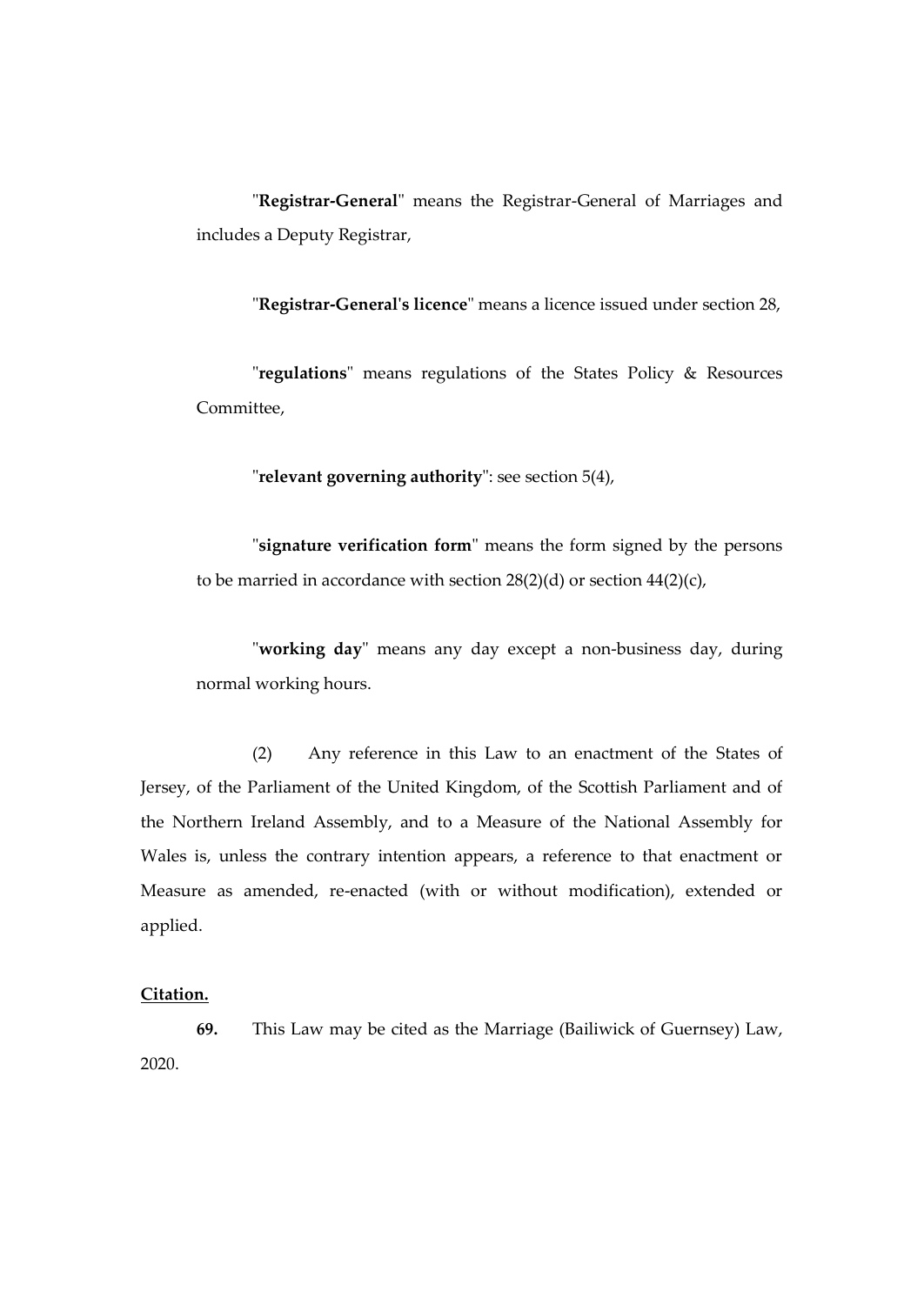### **Commencement.**

**70.** This Law shall come into force on the day appointed by Regulations of the Committee and different dates may be appointed for different provisions and for different purposes.

# SCHEDULE

## REPEALS

Section 67

| (1)                                                         | (2)                 |
|-------------------------------------------------------------|---------------------|
| <b>ENACTMENT</b>                                            | PROVISIONS REPEALED |
| Loi de 1840 ayant Rapport au Registre Général des           | The whole Law       |
| Naissances, des Mariages et des Morts <sup>u</sup>          |                     |
| Loi ayant rapport aux Naissances, aux Mariages et           | The whole Law       |
| aux Morts, enregistrée sur les records d'Auregny le         |                     |
| 6 juillet 1850                                              |                     |
| Loi ayant rapport aux Mariages Célébrés dans les            | The whole Law       |
| Iles de Guernesey, d'Auregny et de Serk, 1919               |                     |
| Loi ayant rapport aux Mariages Célébrés dans l'Île          | The whole Law       |
| d'Auregny, 1923                                             |                     |
| Loi supplémentaire relative aux Mariages, 1926 <sup>V</sup> | The whole Law       |

**<sup>u</sup>** Ordres en Conseil Vol. I, p. 60.

**<sup>v</sup>** Ordres en Conseil Vol. VIII, p. 42.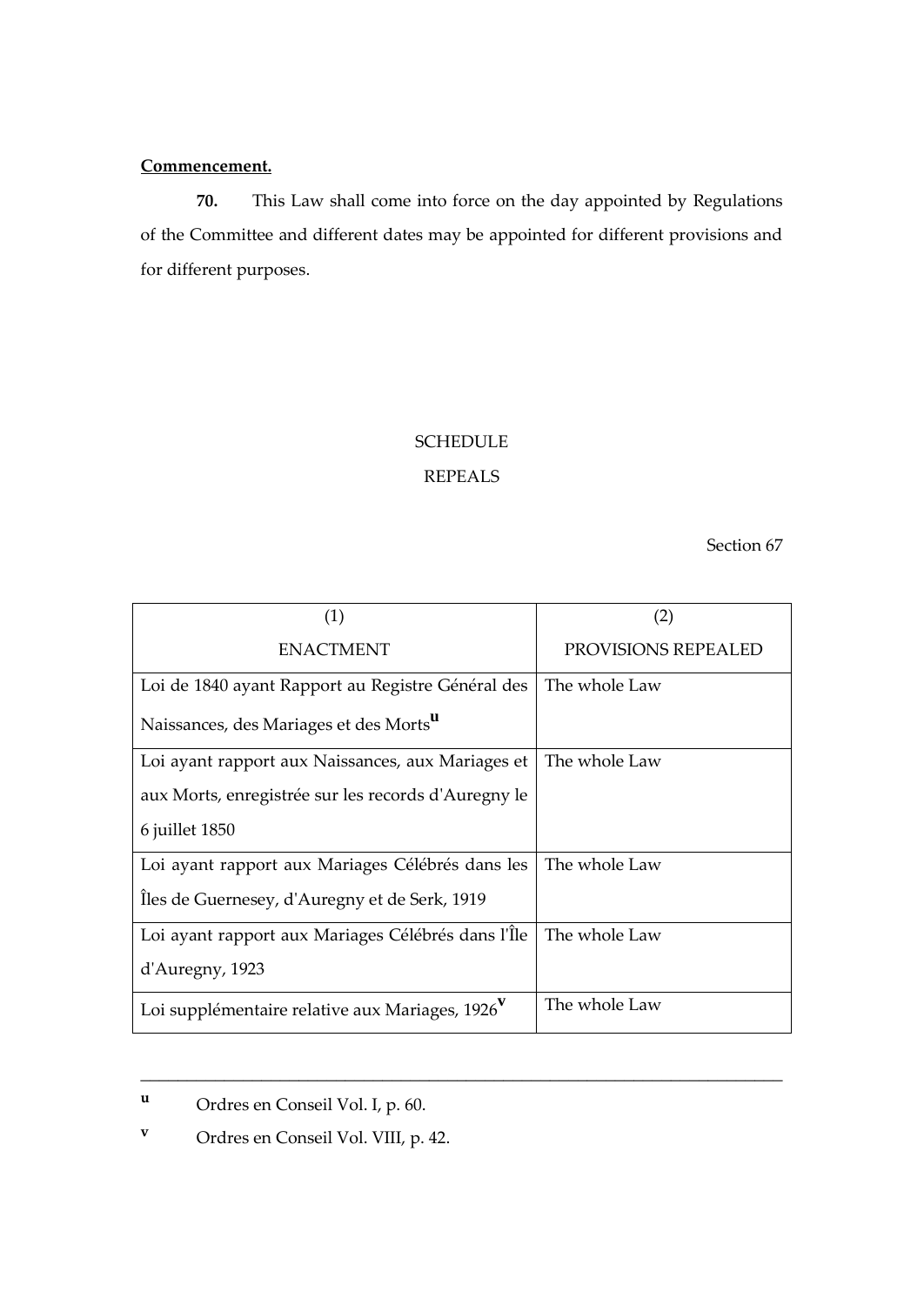| (1)                                                          | (2)                 |
|--------------------------------------------------------------|---------------------|
| <b>ENACTMENT</b>                                             | PROVISIONS REPEALED |
| Loi sur les Empêchements au Mariage à cause de               | The whole Law       |
| Parenté et sur l'Etablissement de la Juridiction             |                     |
| Civile dans les Causes Matrimoniales, 1936                   |                     |
| Matrimonial Causes Law (Guernsey), 1939 <sup>X</sup>         | Article 63          |
| Deaths<br>Marriages<br>Certificates<br>Births,<br>and        | Section 3           |
| (Miscellaneous Provisions) (Guernsey) Law, 1951 <sup>y</sup> |                     |
| Marriage Law, 1919 (Provisions applicable to                 | The whole Law       |
| Alderney) Law, 1951 <sup>2</sup>                             |                     |
| Marriage (Amendment) Law, 1951 <sup>aa</sup>                 | The whole Law       |
| Marriage (Alderney) (Amendment) Law, 1953bb                  | The whole Law       |
| Marriage (Enabling) (Guernsey) Law, 1961 <sup>cc</sup>       | The whole Law       |
| Registration of Births, Deaths and Marriages                 | Section 2           |
| (Miscellaneous Provisions) (Bailiwick of Guernsey)           |                     |
| Law, 1979dd                                                  |                     |

**<sup>w</sup>** Ordres en Conseil Vol. X, p. 308.

**<sup>x</sup>** Ordres en Conseil Vol. XI, p. 318. There are amendments not relevant to this enactment.

\_\_\_\_\_\_\_\_\_\_\_\_\_\_\_\_\_\_\_\_\_\_\_\_\_\_\_\_\_\_\_\_\_\_\_\_\_\_\_\_\_\_\_\_\_\_\_\_\_\_\_\_\_\_\_\_\_\_\_\_\_\_\_\_\_\_\_\_\_

**<sup>y</sup>** Ordres en Conseil Vol. XV, p. 46; amended by Vol. XXVII, p. 40; Vol. XXXIII, p. 444; G.S.I. No. 59 of 2012. There are other amendments not relevant to this enactment.

**aa** Ordres en Conseil Vol. XV, p. 200; amended by Ordinance No. VII of 2010.

**bb** Ordres en Conseil Vol. XV, p. 382; amended by Ordinance No. VII of 2010.

**cc** Ordres en Conseil Vol. XVIII, p. 312.

**dd** Ordres en Conseil Vol. XXVII, p. 40; amended by Vol. XXXIII, p. 444.

**<sup>z</sup>** Ordres en Conseil Vol. XV, p. 196.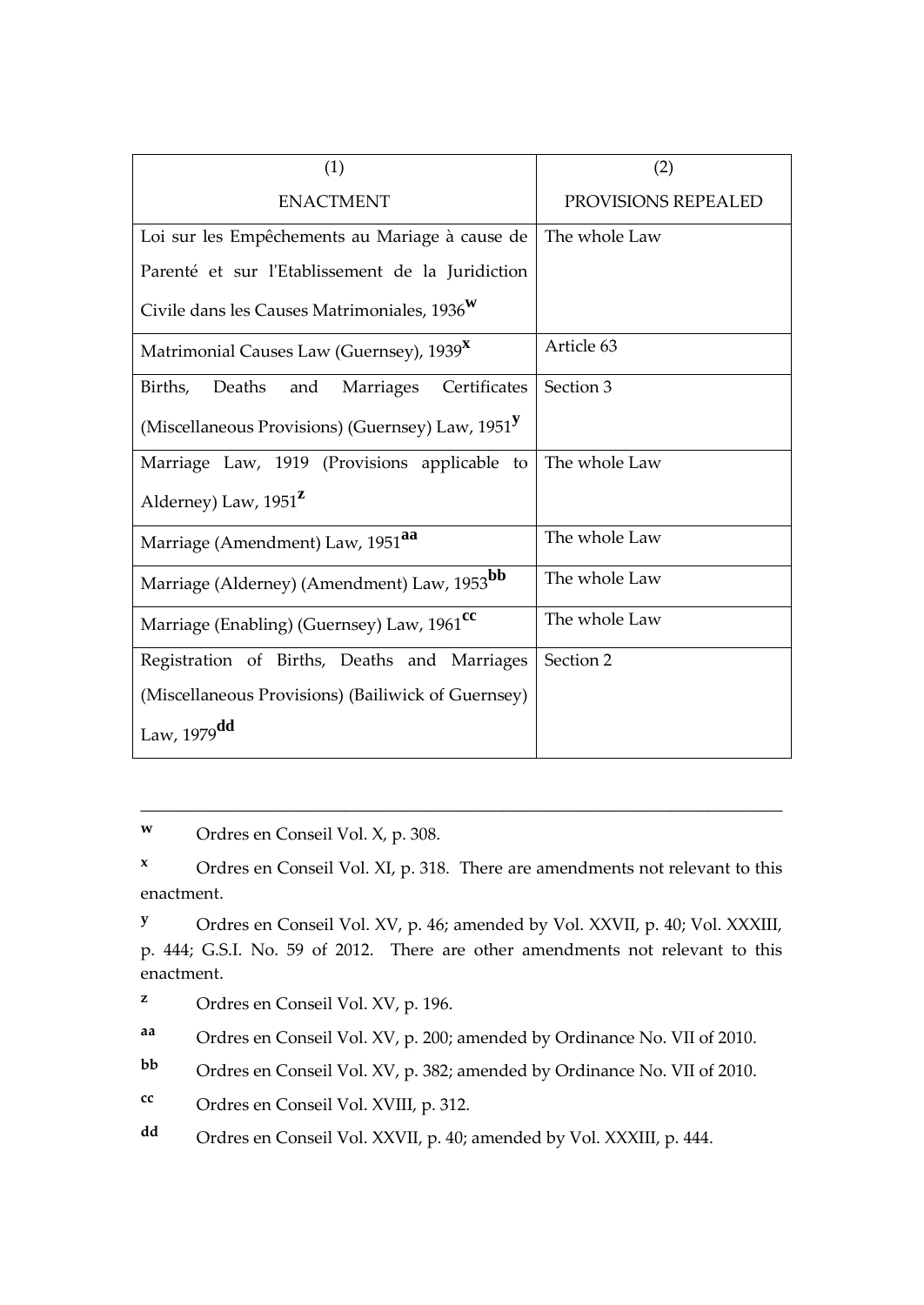| (1)                                                         | (2)                        |
|-------------------------------------------------------------|----------------------------|
| <b>ENACTMENT</b>                                            | PROVISIONS REPEALED        |
| Marriage (Guernsey) Law, 1987 <sup>ee</sup>                 | The whole Law              |
| Legitimacy<br>Deaths,<br>Births,<br>Marriages<br>and        | Section 2                  |
| (Bailiwick of Guernsey) (Amendment) Law, 1991 <sup>ff</sup> |                            |
| Marriages (Amendment) (Guernsey and Sark)                   | The whole Law              |
| Law, 1993 <sup>gg</sup>                                     |                            |
| Marriage (Alderney) (Amendment) Law, 2005 <sup>hh</sup>     | The whole Law              |
| Marriage (Special Licences) (Sark) Law, 2013 <sup>11</sup>  | The whole Law              |
| Same-Sex Marriage (Guernsey) Law, 2016                      | Sections 10 and 11         |
| Same-Sex Marriage (Alderney) Law, 2017                      | Sections 10 and 11         |
| Same-Sex Marriage (Sark) Law, 2019                          | Sections 10 and 11         |
| Marriage Fees (Guernsey) Ordinance, 1978 <sup>IJ</sup>      | The whole Ordinance        |
| Marriage (Fees) (Alderney) Ordinance, 1978 <sup>kk</sup>    | The whole Ordinance        |
| Births, Deaths and Marriages (Fees) (Amendment)             | Section 1 and the Schedule |
| Ordinance, 1991 <sup>II</sup>                               |                            |
|                                                             |                            |

- **ee** Ordres en Conseil Vol. XXX, p. 114.
- **ff** Ordres en Conseil Vol. XXXIII, p. 444.
- **gg** Ordres en Conseil Vol. XXXV(1), p. 398.
- **hh** Order in Council No. XIV of 2005.
- **ii** Order in Council No. III of 2014.

**jj** Recueil d'Ordonnances Tome XXI, p. 104; amended by Tome XXV, p. 238; Ordinance No. XIX of 2006; No. 60 of 2012; No. 82 of 2018.

\_\_\_\_\_\_\_\_\_\_\_\_\_\_\_\_\_\_\_\_\_\_\_\_\_\_\_\_\_\_\_\_\_\_\_\_\_\_\_\_\_\_\_\_\_\_\_\_\_\_\_\_\_\_\_\_\_\_\_\_\_\_\_\_\_\_\_\_\_

**kk** Alderney Ordinance No. II of 1978; amended by No. XVII of 2018.

**ll** Recueil d'Ordonnances Tome XXV, p. 238.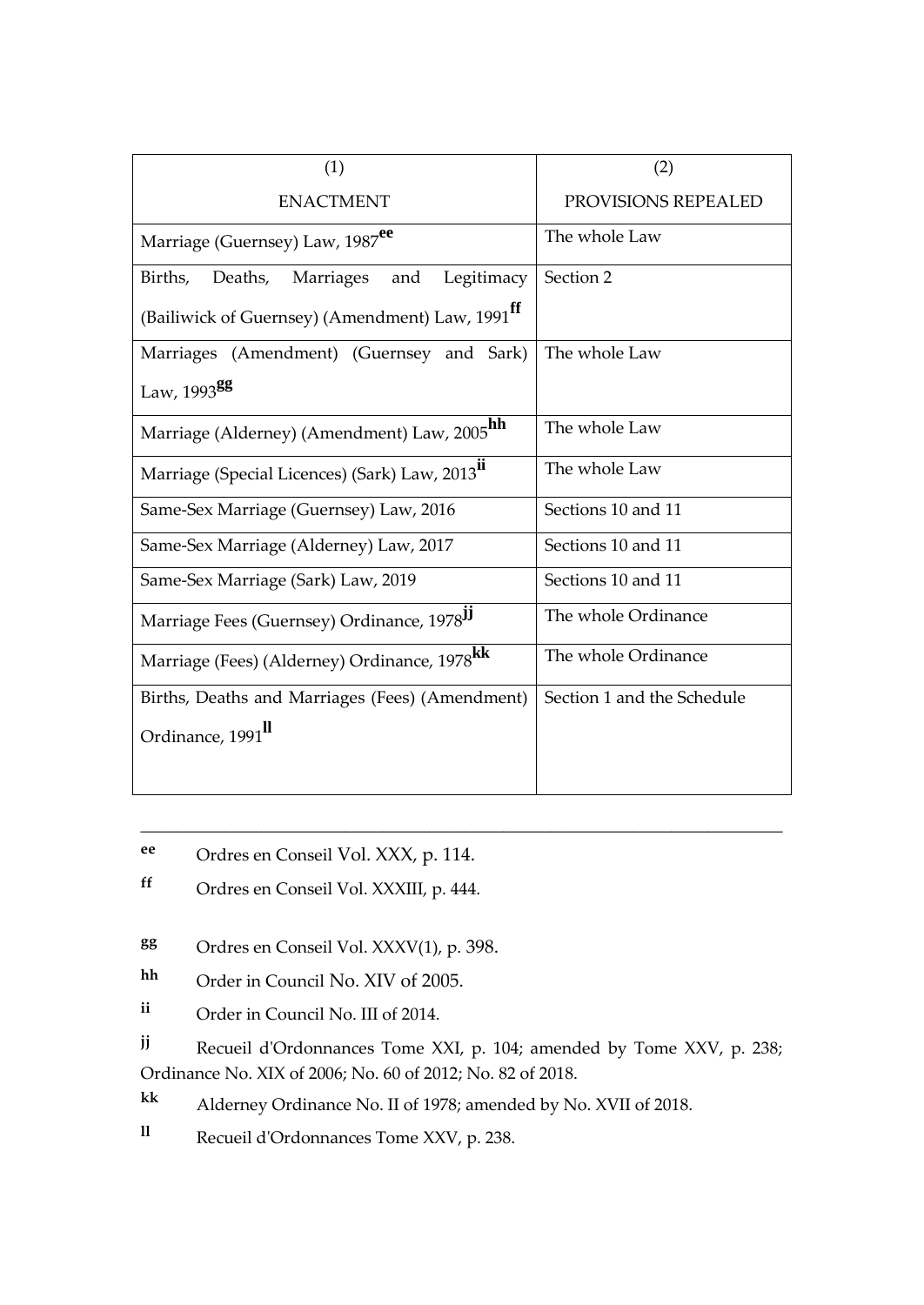| (1)                                                  | (2)                           |
|------------------------------------------------------|-------------------------------|
| <b>ENACTMENT</b>                                     | PROVISIONS REPEALED           |
| Marriage<br>Fees<br>(Guernsey) (Amendment)           | The whole Ordinance           |
| Ordinance, 2006 <sup>mm</sup>                        |                               |
| Marriage (Residence Qualification) (Alderney)        | The whole Ordinance           |
| Ordinance, 2008 <sup>nn</sup>                        |                               |
| (Consequential Amendments<br>Children<br>etc.)       | Section 11                    |
| (Guernsey and Alderney) Ordinance, 2009              |                               |
| (Special<br>(Residence<br>Marriage<br>Licences)      | The whole Ordinance.          |
| Qualification) (Sark) Ordinance, 2014 <sup>00</sup>  |                               |
| Fees (Alderney) Ordinance, 2018 <sup>pp</sup>        | Sections 5 and 7 and Schedule |
|                                                      | 3                             |
| Marriage (Consequential<br>Same-Sex<br>and           | Paragraph 1 of Part I of      |
| and Contrary<br>Miscellaneous Amendments             | Schedule 1                    |
| Provisions) (Guernsey) Ordinance, 2017 <sup>99</sup> |                               |
| Marriage (Consequential<br>Same-Sex<br>and           | Paragraph 1 of Part I of      |
| Miscellaneous<br>Amendments<br>and<br>Contrary       | Schedule 1                    |
| Provisions) (Alderney) Ordinance, 2018 <sup>rr</sup> |                               |
| Same-Sex<br>Marriage (Consequential<br>and           | Paragraph 1 of Part I of      |
| Miscellaneous Amendments and Contrary                | Schedule 1                    |
| Provisions) (Sark) Ordinance, 2020                   |                               |

**mm** Ordinance No. XIX of 2006; amended by G.S.I. No. 4 of 2009.

\_\_\_\_\_\_\_\_\_\_\_\_\_\_\_\_\_\_\_\_\_\_\_\_\_\_\_\_\_\_\_\_\_\_\_\_\_\_\_\_\_\_\_\_\_\_\_\_\_\_\_\_\_\_\_\_\_\_\_\_\_\_\_\_\_\_\_\_\_

**nn** Alderney Ordinance No. IV of 2008.

- **oo** Sark Ordinance No. II of 2014.
- **pp** Alderney Ordinance No. XVII of 2018.
- **qq** Ordinance No. XIII of 2017.
- **rr** Alderney Ordinance No. VIII of 2018.